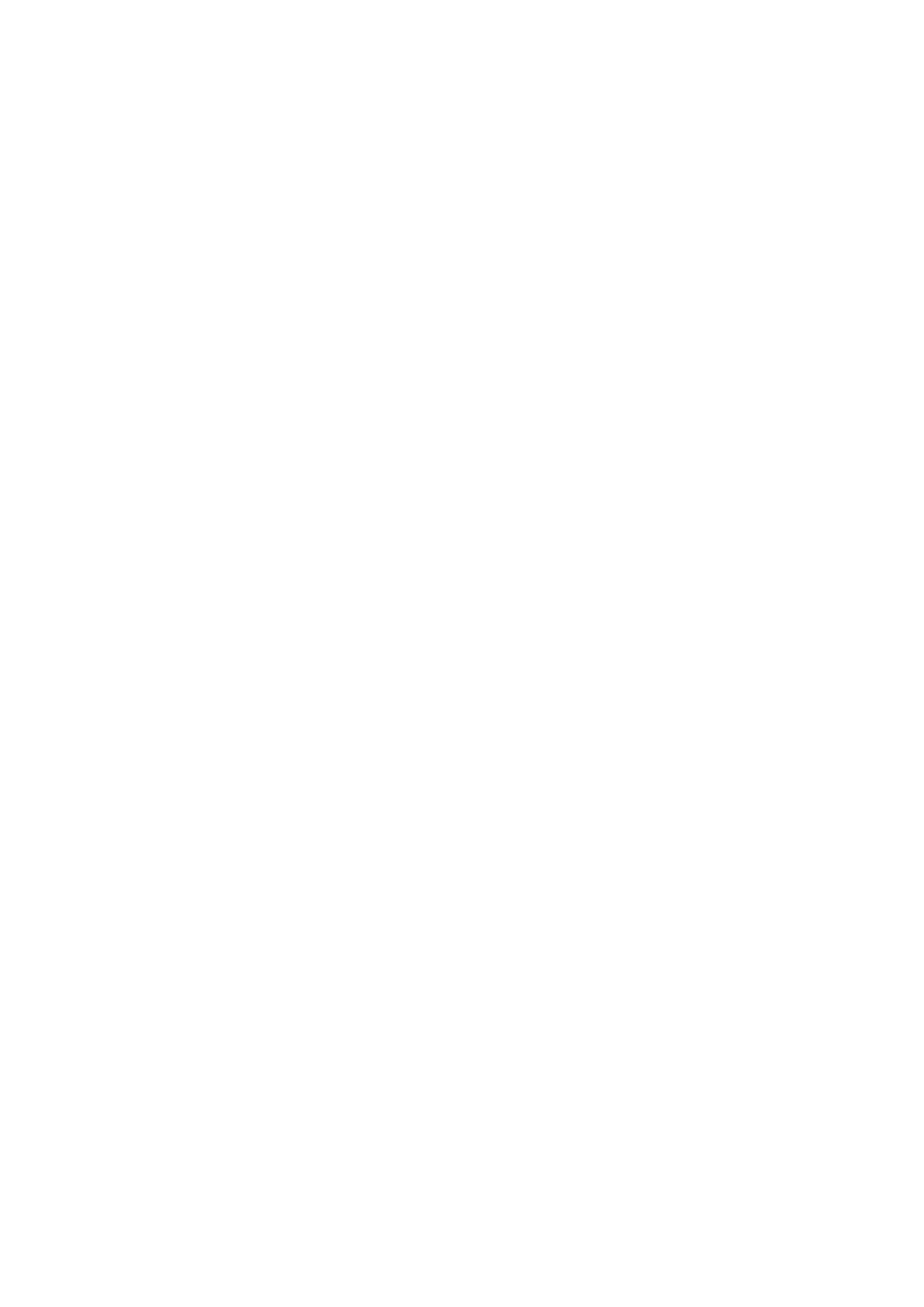The Discussion Paper series is intended to make the results of the current economic research within the Reserve Bank available to other economists. Its aim is to present preliminary results of research so as to encourage discussion and comment. Views expressed in this paper are those of the authors and not necessarily those of the Reserve Bank. Use of any results from this paper should clearly attribute the work to the authors and not to the Reserve Bank of Australia.

Enquiries:

Phone: +61 2 9551 9830 Facsimile: +61 2 9551 8033 Email: rbainfo@rba.gov.au Website: http://www.rba.gov.au

Figures in this publication were generated using Mathematica.

The contents of this publication shall not be reproduced, sold or distributed without the prior consent of the Reserve Bank of Australia and, where applicable, the prior consent of the external source concerned. Requests for consent should be sent to the Secretary of the Bank at the email address shown above.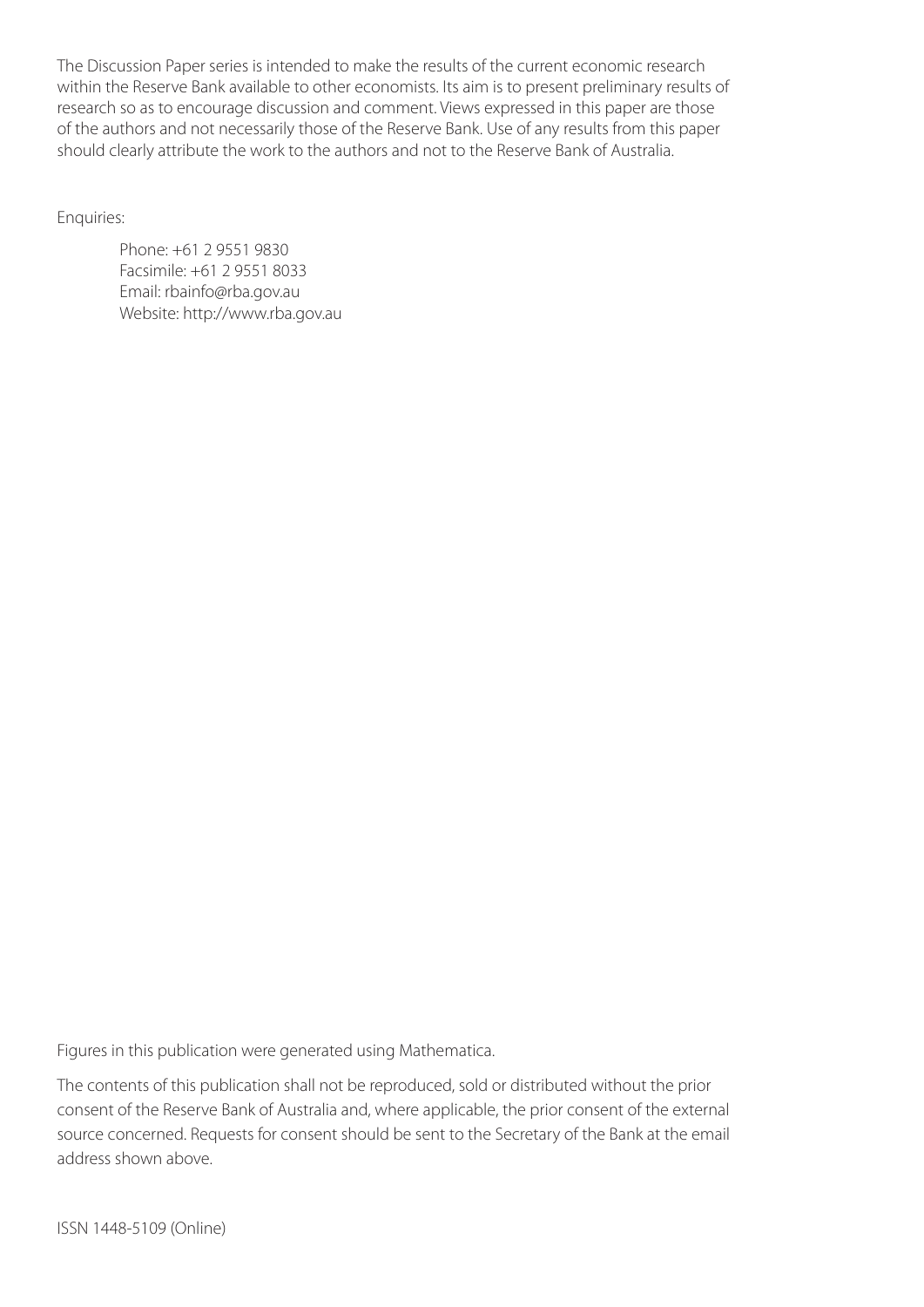# **Wage Growth Puzzles and Technology**

Geoff Weir

Research Discussion Paper 2018-10

September 2018

Director, Financial Sector Services

This paper was written while I was a visiting scholar at the Reserve Bank of Australia from November 2017 to May 2018. My sincere thanks to the RBA for making this possible. I would also like to thank the many people who gave me feedback and encouragement along the way, in particular John Simon, Alex Heath, Gianni La Cava, Peter Tulip, Tony Richards, Tom Rosewall and Jonathan Hambur at the RBA; Dan Andrews at Treasury; and Dean Parham, Gareth Leeves, Don Russell and Justin Punch. Special thanks to Derek Burnell at the Australian Bureau of Statistics for assistance with data; and Rob Henderson and Kathy Walsh for assistance with charts. The views expressed in the paper, along with any errors, are mine alone.

Author: weirgeoff at domain bigpond.com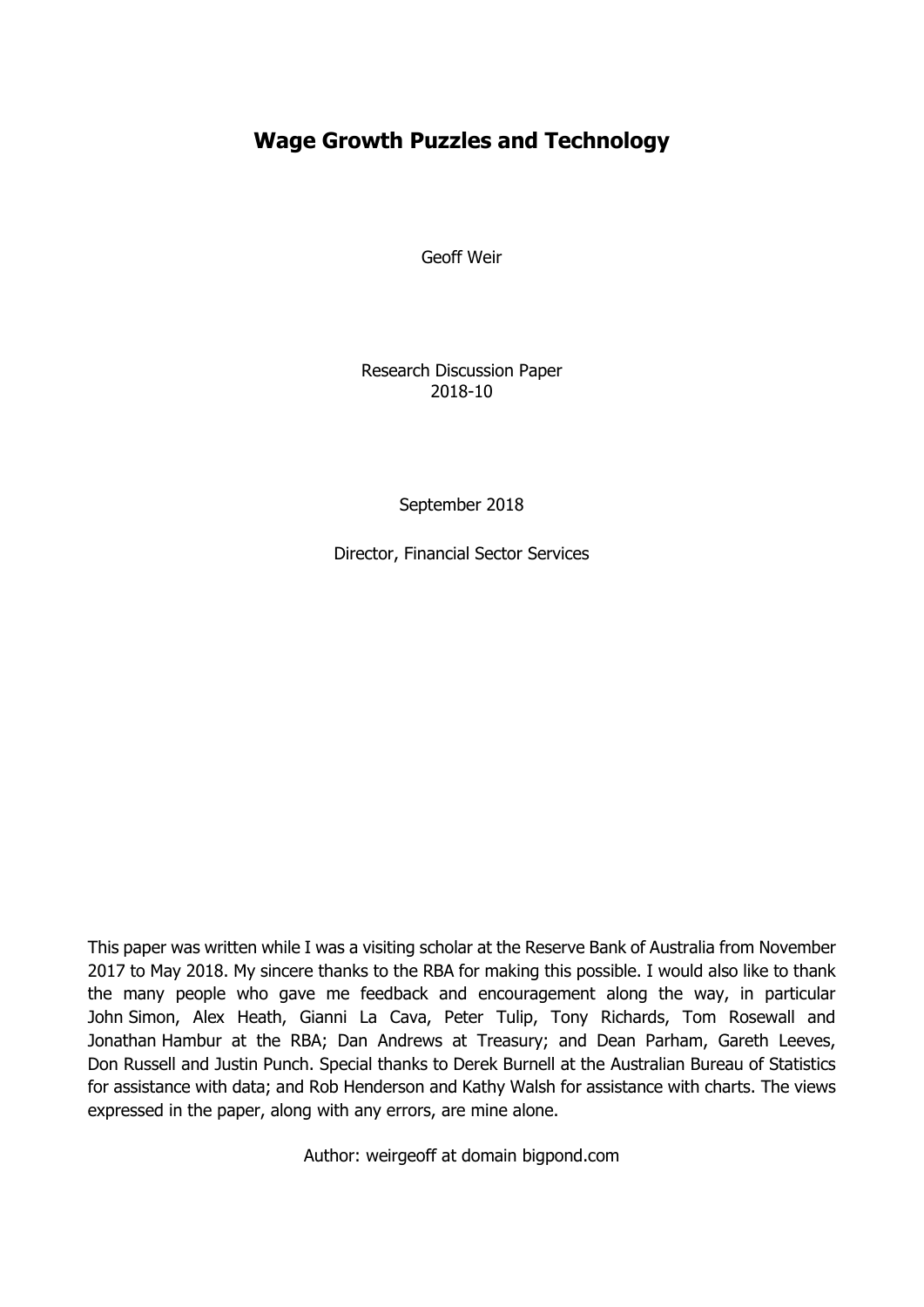## **Abstract**

Economists have been grappling with both a long-run and a shorter-run wage 'puzzle'. The long-run wage puzzle is why real wages have for decades been growing slower than labour productivity: that is, why the labour share of national income has been falling. The shorter-run puzzle is why nominal wages have for some years been growing slower than model-based forecasts have predicted.

This paper suggests that an important part of the explanation for both puzzles may lie at the individual firm level, rather than at the macro level. The uneven take-up of new technology is resulting in increasing dispersion in productivity performance across firms in a given industry. High productivity firms would appear to be using most of their higher levels of productivity to reduce prices and increase profit margins rather than passing most of it on to their workforce in higher wages, while the productivity 'laggards' have limited scope to pay higher wages. If employment growth is much less dispersed than productivity growth across firms, as overseas evidence suggests is the case, these observations may help to explain not just declining labour shares of national income but also low average productivity growth and subdued nominal wages growth. The paper sets out some research proposals designed to further explore these linkages.

Given the broadening application across industries of new information and communication technology, if the above forces are indeed at play they may prove pervasive and long lasting, with important implications for monetary policy over the cycle.

#### JEL Classification Numbers: D33, E24, E25, J3

Keywords: labour share, wage growth, superstar firm hypothesis, digital technology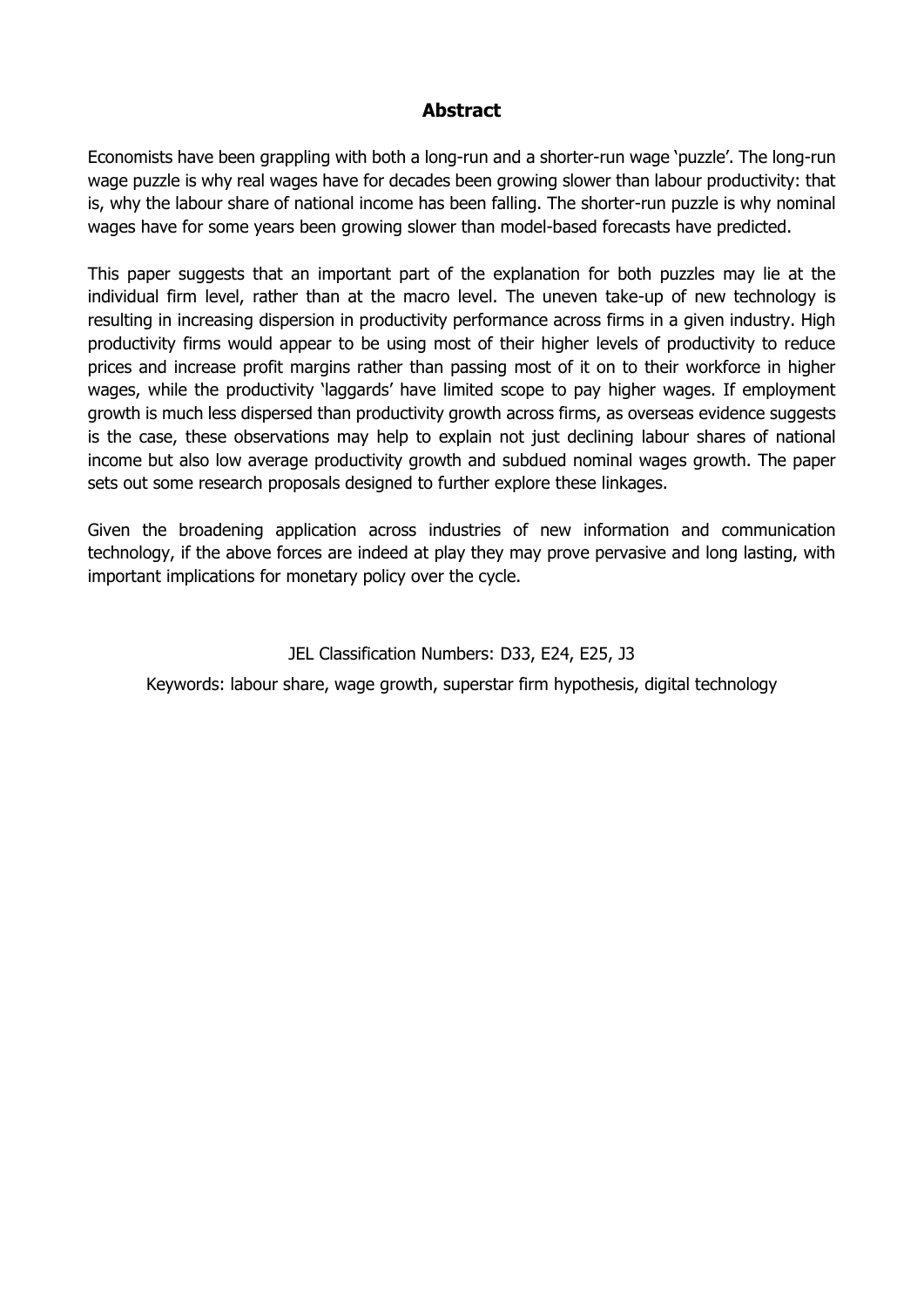# **Table of Contents**

| 1. |                                                                                                 | Introduction: Short-run and Long-run Wage Puzzles<br>$\mathbf{1}$                                       |                                |    |
|----|-------------------------------------------------------------------------------------------------|---------------------------------------------------------------------------------------------------------|--------------------------------|----|
| 2. | Technology, Bargaining Power and Nominal Wages Growth                                           |                                                                                                         |                                | 6  |
|    | 2.1<br>New Technology, Product Markets and Labour Markets: Some General Observations            |                                                                                                         |                                | 6  |
|    | 2.2                                                                                             | RBA Empirical Work on Technology, Bargaining Power and Nominal Wages Growth                             |                                |    |
|    |                                                                                                 | 2.2.1                                                                                                   | Technology and product markets | 9  |
|    |                                                                                                 | 2.2.2                                                                                                   | Technology and labour markets  | 11 |
| 3. | Technology and Labour's Declining Share                                                         |                                                                                                         |                                | 13 |
|    | 3.1                                                                                             | Globalisation: Supply of Cheap Labour, Increased Import Competition and<br>Outsourcing                  |                                |    |
|    | 3.2                                                                                             | Bargaining Power: Union Membership and Market Deregulation                                              |                                | 16 |
|    | 3.3                                                                                             | Capital Accumulation, Technical Change, Relative Factor Prices and ICT: Earlier<br><b>Studies</b><br>17 |                                |    |
|    | 3.4                                                                                             | ICT and Micro-level Evidence: Recent Studies                                                            |                                | 20 |
|    | 3.5                                                                                             | 24<br>Relevance of Productivity Dispersion Model to Australia                                           |                                |    |
| 4. | Technology Diffusion and Low Nominal Wages Growth: Some Research Proposals                      |                                                                                                         |                                | 28 |
|    | 4.1                                                                                             | The Heterogeneous Productivity Growth Model                                                             |                                |    |
|    |                                                                                                 | 4.1.1                                                                                                   | The hypothesis                 | 29 |
|    |                                                                                                 | 4.1.2                                                                                                   | Some supporting evidence       | 30 |
|    |                                                                                                 | 4.1.3                                                                                                   | Timing and sustainability      | 33 |
|    |                                                                                                 | 4.1.4                                                                                                   | Testing the hypothesis         | 36 |
| 5. |                                                                                                 | 37<br><b>Concluding Comments</b>                                                                        |                                |    |
|    | Appendix A: RBA Research on Structural Factors That May Be Holding Down Nominal Wages<br>Growth |                                                                                                         |                                |    |
|    | 45<br>Bibliography                                                                              |                                                                                                         |                                |    |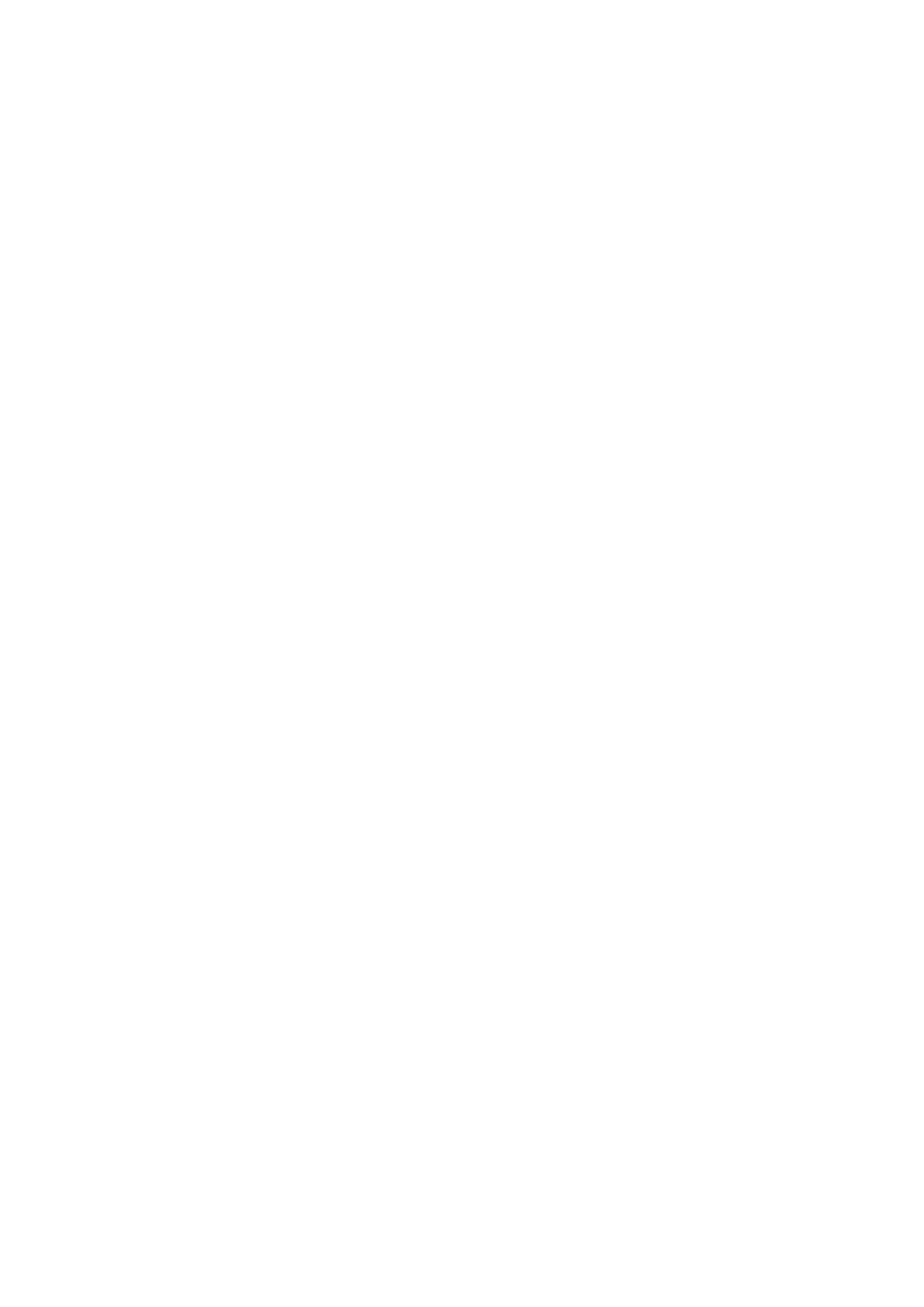## <span id="page-6-0"></span>**1. Introduction: Short-run and Long-run Wage Puzzles**

For at least the last six years, and in periods of both rising and falling unemployment, nominal wages growth in Australia has surprised on the downside (Figure 1). A 2015 RBA *Bulletin* article examined why the decline in wages growth since late 2012 had been so large by historical standards relative to the high and rising unemployment rate: that is, why the Phillips curve appeared to have steepened (Jacobs and Rush (2015); see also Kent (2015)). Two years later, the focus of RBA research was on explaining why, in the face of low and falling rates of unemployment, wages growth was again surprising on the downside: that is, why the Phillips curve appeared to be flattening (e.g. Bishop and Cassidy 2017; Lowe 2017a).

#### 2007 2011 2015 2019 1.5 2.0 2.5 3.0 3.5 4.0  $\frac{0}{0}$ ⊥<sup>\_\_\_\_\_\_</sup>1.5<br>2019 2.0 2.5 3.0 3.5 4.0 % Actual 2011 2012 2013 2014 2015 2016 2017

#### **Figure 1: RBA Wage Growth Surprises**

Wage price index forecasts, year-ended

Note: February Statement on Monetary Policy forecasts Source: Bishop and Cassidy (2017)

Such observations raise questions about the stability of the Phillips curve and its suitability as a framework for examining what is driving low wage outcomes: a key issue for many central banks. In a late 2017 speech, RBA Governor Philip Lowe stated that understanding why wages growth was so low was a 'major priority' for the RBA (Lowe 2017b).

During periods of weak economic growth and rising unemployment, slow growth in nominal wages is to be expected. But the persistence of surprisingly weak nominal wages growth in the context of low and falling levels of unemployment, which has been observed across a number of countries (Figure 2), has been both unexpected and unwelcome. It has led a number of central banks to look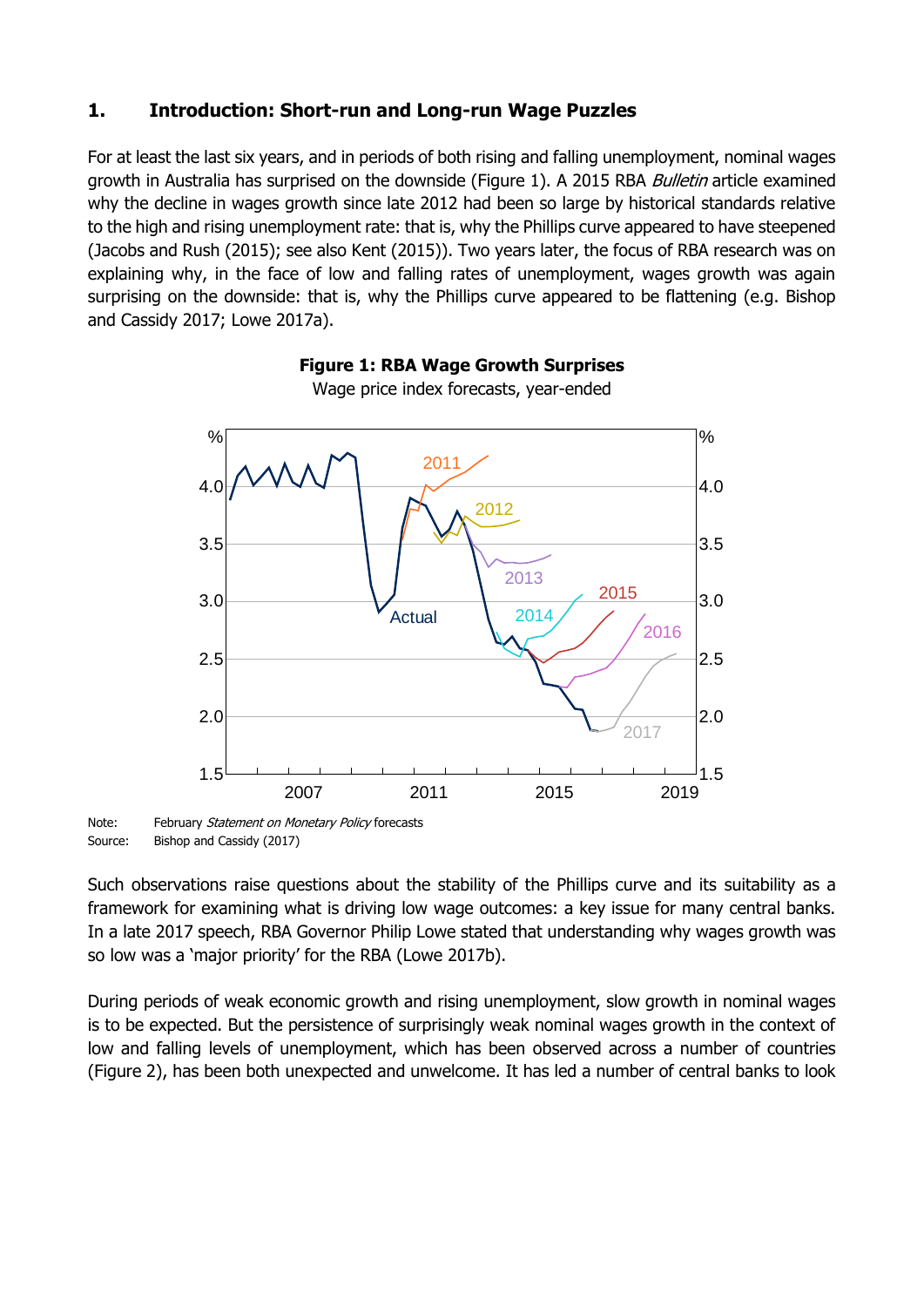for possible structural explanations, with a variety of common causal variables operating across different countries (e.g. Arsov and Evans 2018).<sup>1</sup>



#### **Figure 2: International Wage Growth Surprises** Compensation per employee forecasts, year-ended

-

While this research work has to date raised almost as many questions as it has provided answers, implicit in the *behaviour* of a number of central banks is the view that longer-lasting structural factors may be at least part of the explanation: that is, the current period of low wages growth may be more than just a cyclical phenomenon. This has been reflected in their willingness to maintain highly accommodative monetary policy settings for longer than would normally be the case, encouraging even lower levels of unemployment. Should this view prove wrong and higher levels of inflation result, they may be costly to reduce. On the other side of the equation, if ongoing structural developments are in fact an important part of the explanation for subdued wages growth, the risk may be one of normalising interest rates too rapidly.

One reason for suspecting that longer-run structural factors may be at play is the observation that wages growth has, in a broader sense, surprised on the downside for decades, across many countries. A standing assumption in the economics profession, at least until relatively recently, was

Source: OECD, Economic Outlook

<sup>1</sup> These have included: declining levels of union membership; rising job insecurity; structurally weaker productivity growth; globalisation; automation; hysteresis; more permanently anchored price expectations flowing from the move in the 1980s to more explicit inflation targeting by central banks; and increasing 'casualisation' or divisibility of the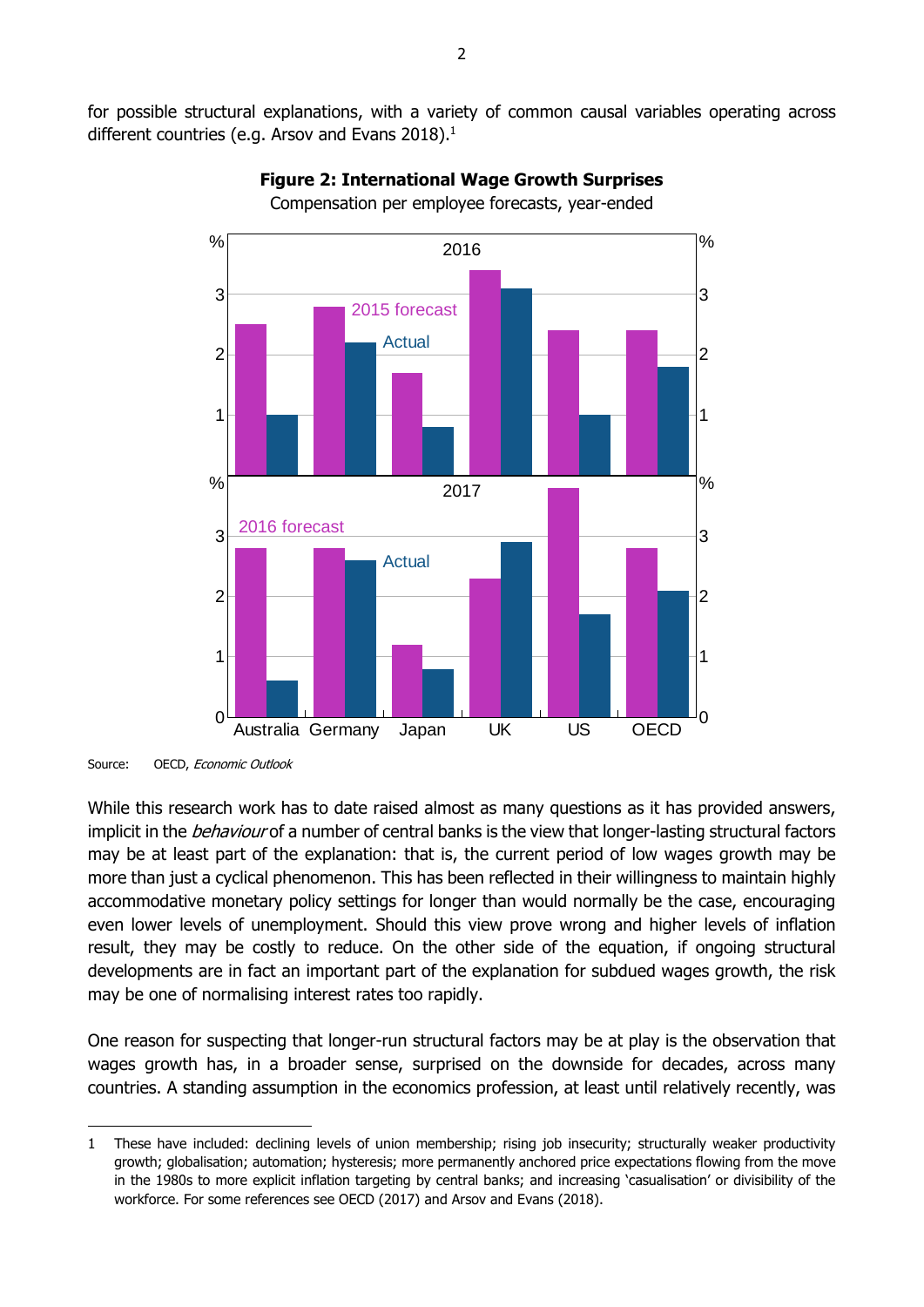that, over the long run in industrialised economies, nominal wages growth would roughly equal producer price inflation plus labour productivity growth: that is, the wages share of GDP would remain reasonably stable. Indeed, a good deal of modern macroeconomic analysis, along with development economics, was based on this 'stylised fact'. Keynes himself subscribed to it in 1939, describing it as 'one of the best-established regularities in all of economic science'.<sup>2</sup> It was taken a step further by Simon Kuznets in his 1954 Presidential address to the American Economic Association (Kuznets 1955), in which he put forward his famous 'Kuznets curve' theory: labour's share of national income, he alleged, at first falls during early stages of industrialisation, then rises, and finally levels out and stabilises as economies move into more advanced stages of industrial development and rising labour productivity is increasingly passed through to the workforce via higher real wages.<sup>3</sup> This view was seemingly supported by data suggesting that, for most of the twentieth century, the wages share in many western economies did in fact rise as those economies became more industrialised, before levelling out.

However, this cosy view of workers fully benefiting from the fruits of economic growth has been challenged by more recent data. A 2011 International Labour Organization report found that the labour share of national income had fallen significantly in three-quarters of 69 countries for which data exist from the early 1970s to late 2000s (Charpe 2011, pp 55–56). These findings have been confirmed in a number of more recent studies (Figure 3), although the commencement dates for the declining labour share at times differ slightly (e.g. Karabarbounis and Neiman 2013, 2017; Dao et al 2017; IMF 2017b).





Source: IMF (2017b)

<sup>2</sup> As quoted in Piketty (2014, p 220).

<sup>3</sup> For an interesting and broader examination of the apparent breakdown of some of Kaldor's famous 'stylised facts', including constant factor shares, see Eggertsson, Robbins and Getz Wold (2018).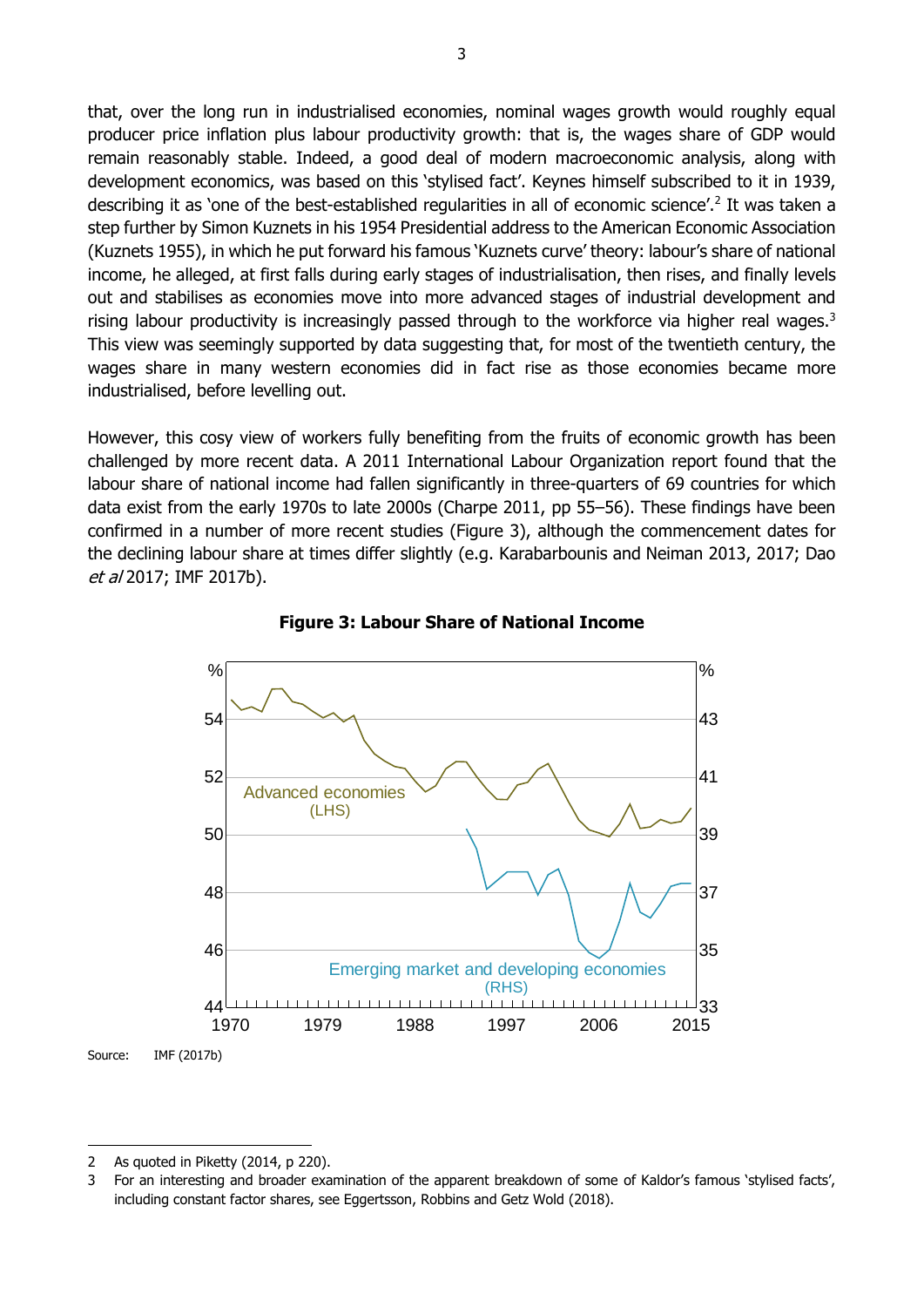A considerable amount of research has been conducted on what has been driving the trend decline in the labour share. This is hardly surprising given its ramifications. The falling labour share is contributing to rising income inequality because, in most if not all western economies, the distribution of income from capital is more concentrated than for income from labour, and hence a shift in factor income shares in favour of profits, other things equal, leads to rising income inequality (e.g. Jacobson and Occhino 2012; Piketty 2014; IMF 2017b). While still somewhat contentious, there is also some evidence of adverse effects of rising income inequality on economic growth (e.g. Mo 2000; OECD 2015; Ostry, Berg and Tsangarides 2014; Brueckner and Lederman 2015).

The importance of understanding what is driving factor share trends, moreover, extends well beyond economics. Downward trends in the wages share of GDP and associated rising income inequality have been widely cited as critical factors in explaining observed disillusionment with mainstream political parties, free trade and globalisation. Indeed, trend increases in inequality have long been seen by some as incompatible with well-functioning democracies.<sup>4</sup>

While the question of what is driving changes in factor shares has received considerable attention from both academics and bodies such as the OECD and IMF, it has received less attention from central banks. This paper suggests that it warrants closer attention. The factor share puzzle can be seen as either a real wage puzzle – why have real wages been increasing slower than labour productivity – or a long-run nominal wage puzzle – why has nominal wages growth been lower than producer price inflation plus labour productivity growth? Understanding what is driving this may well be important for the conduct of monetary policy. If real producer wages<sup>5</sup> are increasing less than labour productivity, the difference between the two is being reflected in either higher profit markups or lower output prices, or some combination of the two. Understanding which it is, why and whether the split is changing over time is important for inflation forecasting.

More broadly, both short- and long-run wage puzzles ultimately reflect structural shifts in bargaining power between labour and capital over the distribution of value added. Analysing such structural changes requires models that allow for product and/or labour markets that are not fully competitive and can accommodate changes over time in mark-ups. While to some extent this can be done within a Phillips curve framework, such a reduced form approach is arguably not the best way in which to disentangle and examine slow-moving structural forces that are at play.

Reinforcing the potential importance of central banks understanding what is driving the long-run wage puzzle is its longevity and the fact that it is occurring across so many countries. Both of these features suggest its causes are likely to be structural rather than cyclical. If these causal factors are also relevant to helping explain more recent nominal wage behaviour then, to the extent that they are likely to remain in play or indeed strengthen going forward, central banks can have more confidence in keeping interest rates lower for longer.

A fair amount of work has been done on how the growing take-up of information and communications technology (ICT) and its embodiment in new areas of investment may be affecting nominal wages growth through its impact on bargaining power, job security and product market

<sup>4</sup> US Supreme Court Justice Louis Brandeis, speaking early in the twentieth century, is alleged to have stated: 'We may have democracy, or we may have wealth concentrated in the hands of a few, but we can't have both'.

<sup>5</sup> That is, nominal wages deflated by an output price deflator, as against the real consumer wage where the deflator is a consumer price deflator.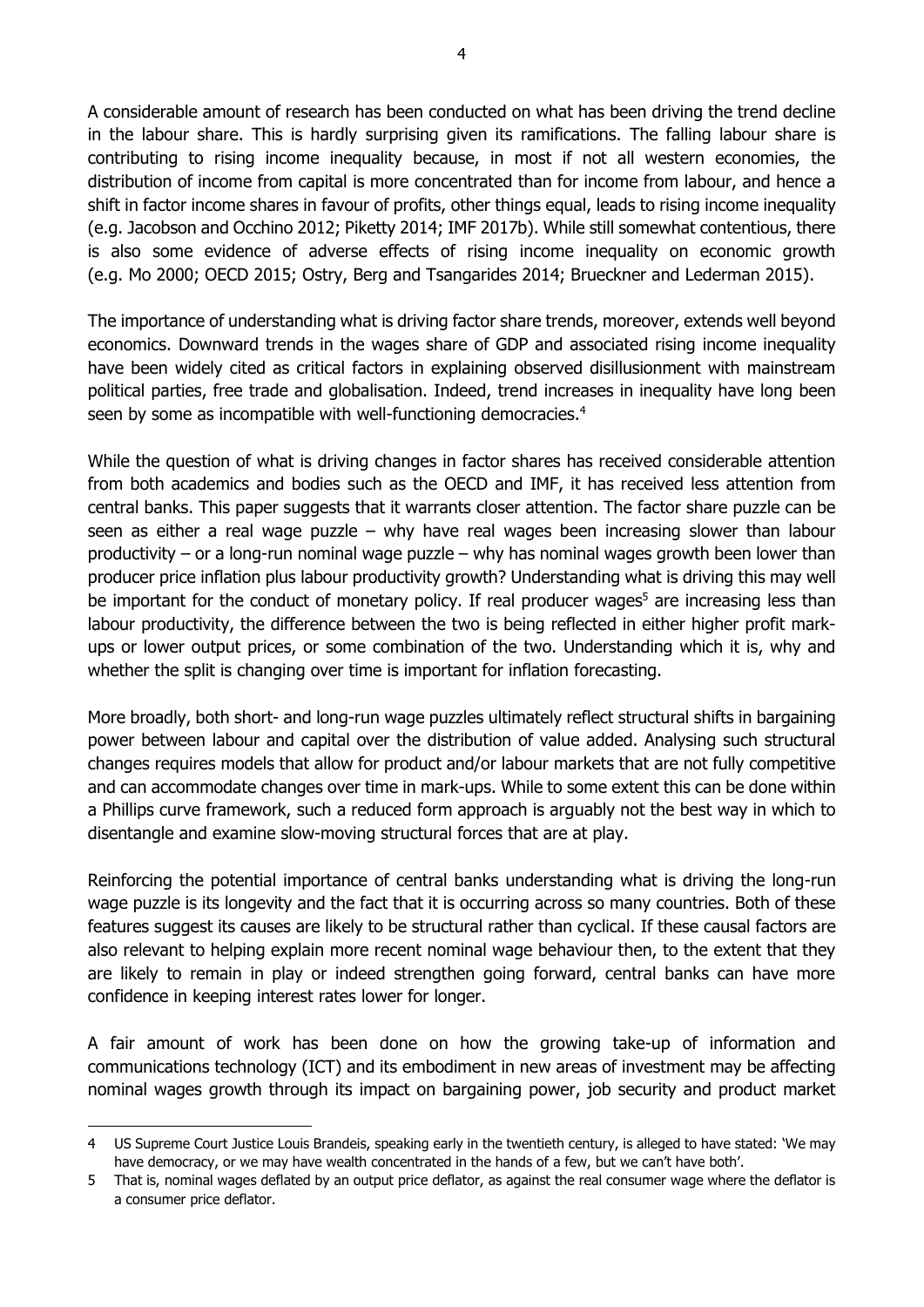competition. The RBA has itself done a good deal of research in this area. Most of the empirical results, however, are either inconclusive or help explain only a small part of the slow nominal wage growth 'surprise'.

Recent academic work that focuses on the broadening but very uneven take-up across firms of the benefits of new technology, in particular ICT (Brynjolfsson and McAffe 2014), may well provide more fertile ground for examining links between new technology and nominal wages growth. A pioneering study by the OECD in 2015 on the diffusion of technology across firms and countries found that, while productivity growth for 'frontier' firms remained robust, the productivity gap between frontier and 'laggard' firms was increasing across many industries and countries (Andrews, Criscuolo and Gal 2015). Building on these findings, Autor *et al* (2017) put forward the hypothesis that uneven technology take-up is resulting in technological leaders ('superstars') across many industries that have high profit mark-ups and low labour shares of value added, and that this can explain the macrolevel decline in labour's share. Empirical tests have confirmed a range of implications that flow from their 'superstar' hypothesis, for both the United States and a number of European countries.

This research work linking declining wage shares to the uneven take-up of new technology and different levels of productivity growth across firms may also have important implications for nominal wages growth, on a number of fronts. Firstly, analysis by the Bank of England suggests that the growing gap between productivity frontier and laggard firms across many industries helps explain the slowdown in average productivity growth observed in many countries in recent decades (Haldane 2017a). Low productivity growth has in turn been identified as helping to explain low nominal wages growth across a number of countries (e.g. Brouillette et al 2017; Arsov and Evans 2018). If low productivity growth continues, the capacity for *future* growth in real wages and living standards will also be increasingly constrained.

Secondly, there is some evidence, both overseas and in Australia, that the larger and more productive firms are increasing their industry market shares as measured in terms of sales or value added, but much less so, if at all, in terms of employment. They are primarily using their market and bargaining power to absorb most of their firm-specific productivity gains into higher profits and lower output prices, rather than into higher wages (e.g. Australian Treasury 2017; Haldane 2017a; Kehrig and Vincent 2017); while at the bottom end of the scale the productivity laggards do not have the capacity to offer anything other than low wage increases in order to remain in business. In short, both the distribution of wage increases and the distribution of employment appear to be much less dispersed than the distribution of productivity growth across firms. The central hypothesis of this paper is that these firm level observations may be key factors behind not just the declining labour share and low productivity growth but also downward pressure on average nominal wages growth.

Such links, moreover, may well be increasing in importance. As the take-up of digital technology spreads – albeit unevenly – across more firms, industries and activities, so will its likely impact on product and factor markets and on bargaining relationships.

Reflecting the above observations, the remainder of this paper is organised as follows. Section 2 looks briefly at the nature of the ICT revolution and associated new globalisation and some of its potential effects on product and labour markets and bargaining power. It then looks at recent RBA research work quantifying the effect of these factors on nominal wages growth, with a more detailed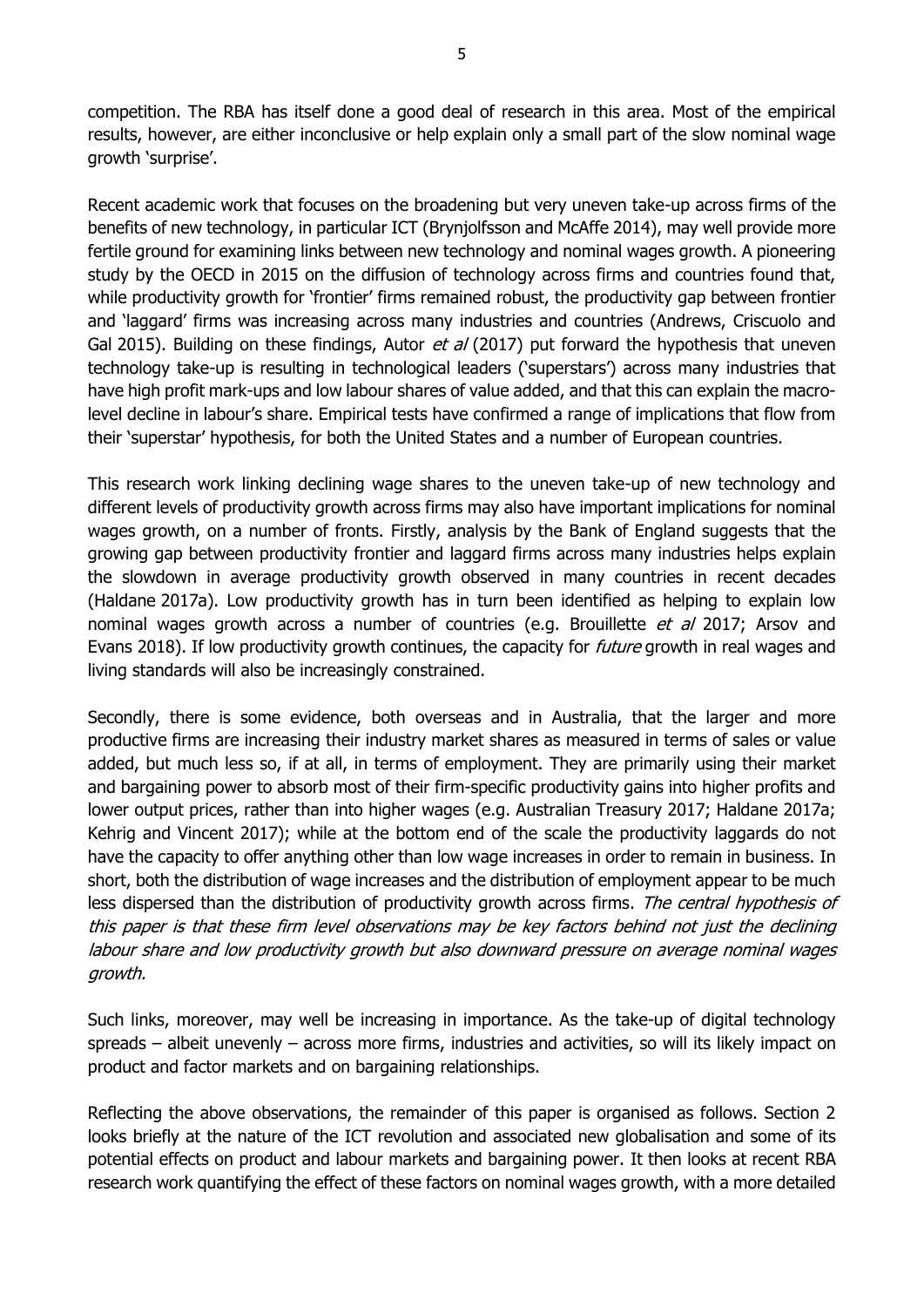examination in Appendix A. Section 3 evaluates some of the key overseas studies on declining labour shares, in particular recent studies linking it to uneven take-up of new technology and productivity across firms. It also discusses the possible relevance of this framework for Australia.

Section 4 sets out some research proposals designed to further explore these possible links between factor share analysis and the nominal wage puzzle in Australia.

# <span id="page-11-0"></span>**2. Technology, Bargaining Power and Nominal Wages Growth**

This section looks at some of the ways in which new technology, in particular ICT, may be impacting on the relative bargaining power of employers and employees across a broadening range of industries, and hence on wages growth. It then examines recent RBA research work in this area.

## <span id="page-11-1"></span>**2.1 New Technology, Product Markets and Labour Markets: Some General Observations**

Two closely related developments that have had a major impact on both labour and product markets in many countries in recent decades are the application of digital technology (e.g. Brynjolfsson and McAfee 2014) and the associated 'new' globalisation.<sup>6</sup> Digitisation – the representation of information in bits – has dramatically reduced the cost of storing, transmitting and manipulating data. Complementing and magnifying the digital revolution have been three important technological developments: the internet and the development of high-speed networks and search engines; the widespread dissemination of platform devices – mobile telephones, tablets, etc – that provide consumers, workers and service providers with both connectivity and access to data and information in most places at all times; and the use of digital technology and platforms to collect and merge masses of exploitable commercial, personal and geographic data: so-called big data.

Reference is often made to increased consumer price awareness and sensitivity across many sectors due to growing access to online price comparisons, putting greater pressure on companies to reduce costs – including labour costs (e.g. Akerman, Leuven and Mogstad 2017). But the take-up of ICT is also having a more pervasive impact on many other aspects of business, including marketing, distribution, just-in-time inventory control, automation and the spread of web-based service providers. It has also made it easier and cheaper to coordinate complex activities across different locations, allowing firms to take greater advantage of geographical differences in wages and other costs by 'unbundling' production processes through the creation of global supply chains: the new globalisation. A number of studies both in Australia and overseas have highlighted the lengthening of global supply chains.<sup>7</sup>

The ICT revolution and associated new globalisation have enabled and encouraged major changes in work and management practices across many industries, in particular by making both production processes and labour input increasingly 'divisible' across countries and firms and within firms. Digital

<sup>-</sup>6 Baldwin (2016) differentiates the 'old' globalisation, associated with invention of the steam engine and the major decline in the cost of transporting goods across countries, from the 'new' globalisation associated with the ICT revolution and the dramatic fall in the cost of transferring information across countries. Whereas old globalisation was focused on separation of production and consumption, new globalisation is focused on unbundling production processes via supply chains.

<sup>7</sup> See, for example, Timmer et al (2014) and Francois, Manchin and Tomberger (2015). For Australian studies, see Kelly and La Cava (2014) and Heath (2017).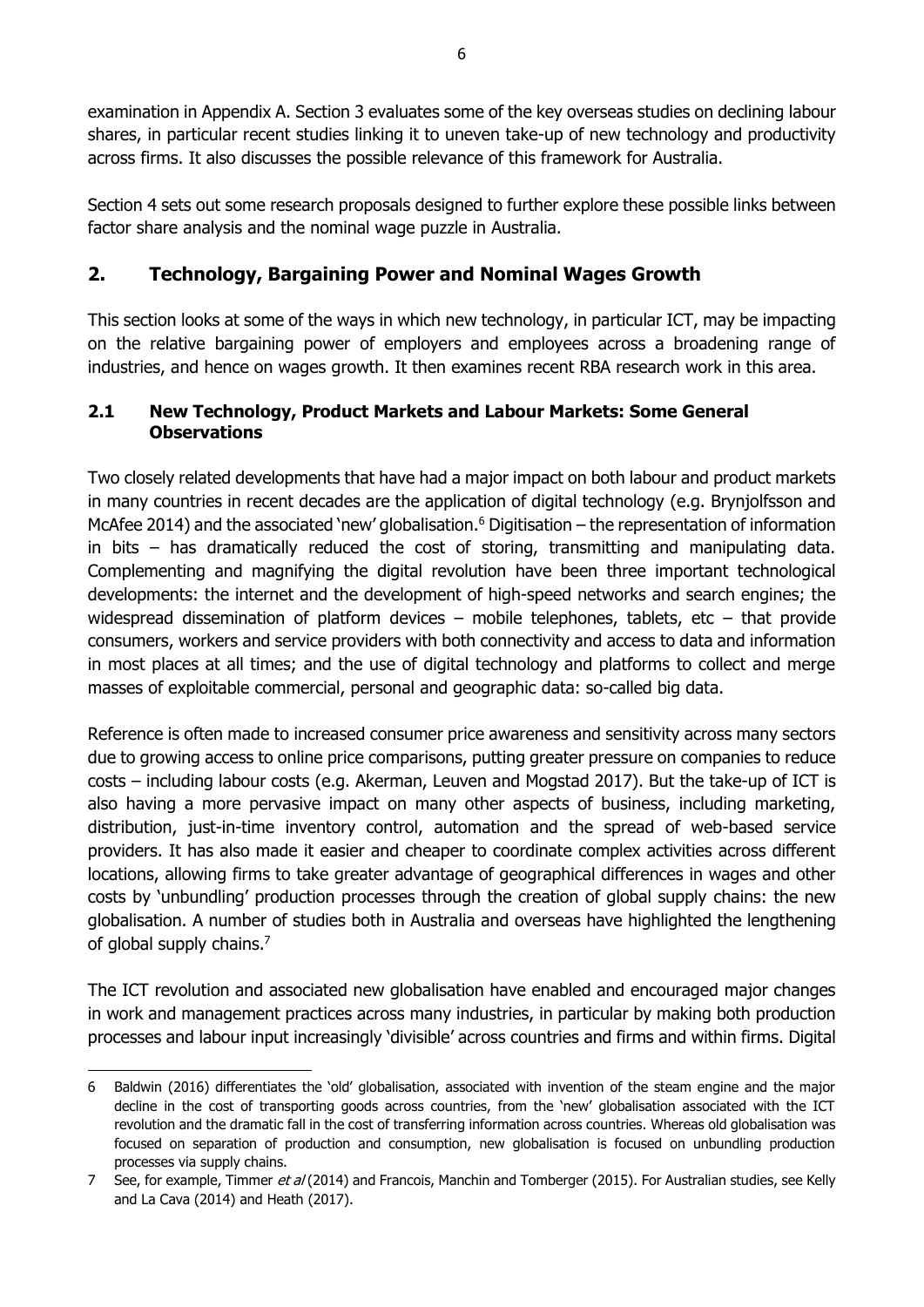technologies make it easier and cheaper for firms to keep in touch with and monitor employees, whether they are in the office, at home, in different offices within the same country or in different countries. This has enabled firms wanting to increase flexibility and reduce costs to use cheaper overseas workers in parts of their production process and/or non-standard forms of employment domestically, such as self-employed, contract and casual work. While in many cases this has been beneficial for employees looking for more flexible working arrangements that meet their specific circumstances, a number of studies suggest it has also been an important factor behind declining union membership and employee bargaining power and  $-$  especially in sectors and occupations where digitisation is extending to automation – falling job security and lower wages. $8$ 

The question of whether the ICT revolution and associated new globalisation will continue to have a substantial impact on product and labour markets has been at the centre of a lively academic debate in recent years. 'Techno-pessimists' such as Gordon (2016) argue that the effect of the ICT revolution is overstated (see also Cowen (2011) and Fernald (2015)). In a major study looking at the rise and fall of productivity growth in the United States, he argues that the impact of the ICT revolution was short-lived and less significant than what he calls the first (steam engine, railroads) and second (electrification, plumbing) industrial revolutions. In his view, the temporary nature of the third (ICT) industrial revolution explains why US productivity growth rose from around the mid 1990s but then fell away after the mid 2000s. As a challenge to those who argue to the contrary, he raises a pertinent question: if the effect of the ICT revolution is really so substantial and ongoing, why is it no longer showing up in faster productivity growth?

On the other side of the argument, so-called 'techno-optimists' such as Brynjolfsson and McAfee (2014) see ICT as a 'general purpose' technology: pervasive (in the sense of being a potentially important input across many sectors of the economy); subject to continual improvement; and spawning ongoing innovations in many areas. They argue that we are now at an inflexion point, with the impact of this third industrial revolution (or what they call the second machine age) set to become much more widespread as computing power continues to increase exponentially, $9$  as more and more activities and devices become digitised and as ongoing innovations such as artificial intelligence, 3D printers and the internet of things are spawned by digitisation.

Increasingly, the evidence seems to suggest that both camps are partially correct. A number of studies have found not only extremely uneven patterns of take-up and utilisation of new technology across countries and within sectors of an economy but also a growing gap between high productivity firms that are at the forefront of adapting and using new technology and laggard firms within the same sector. With reference to a seminal OECD study in this area (Andrews, Criscuolo and Gal 2015), Haldane (2017a, p 3) states the following:

This empirical evidence suggests a long tail of countries and companies with low, slow productivity growth. These productivity laggards have been unable to keep-up, much less catch-up, with frontier countries and companies. At the same time, an upper tail of companies and countries has maintained

<sup>8</sup> See, for example, Campbell et al (2007); Flecker (2010); Hübler and Hübler (2010); Degryse (2016); Goldschmidt and Schmeider (2017); Haldane (2017b); and Hudson-Sharp and Runge (2017). For some Australian studies, see Lass and Wooden (2017) and Mooi-Reci and Wooden (2017). For studies specifically on the impact of automation on wages growth and wage inequality, see references in Autor and Salomons (2018).

<sup>9</sup> This point is disputed by Gordon (2016, pp 444-448).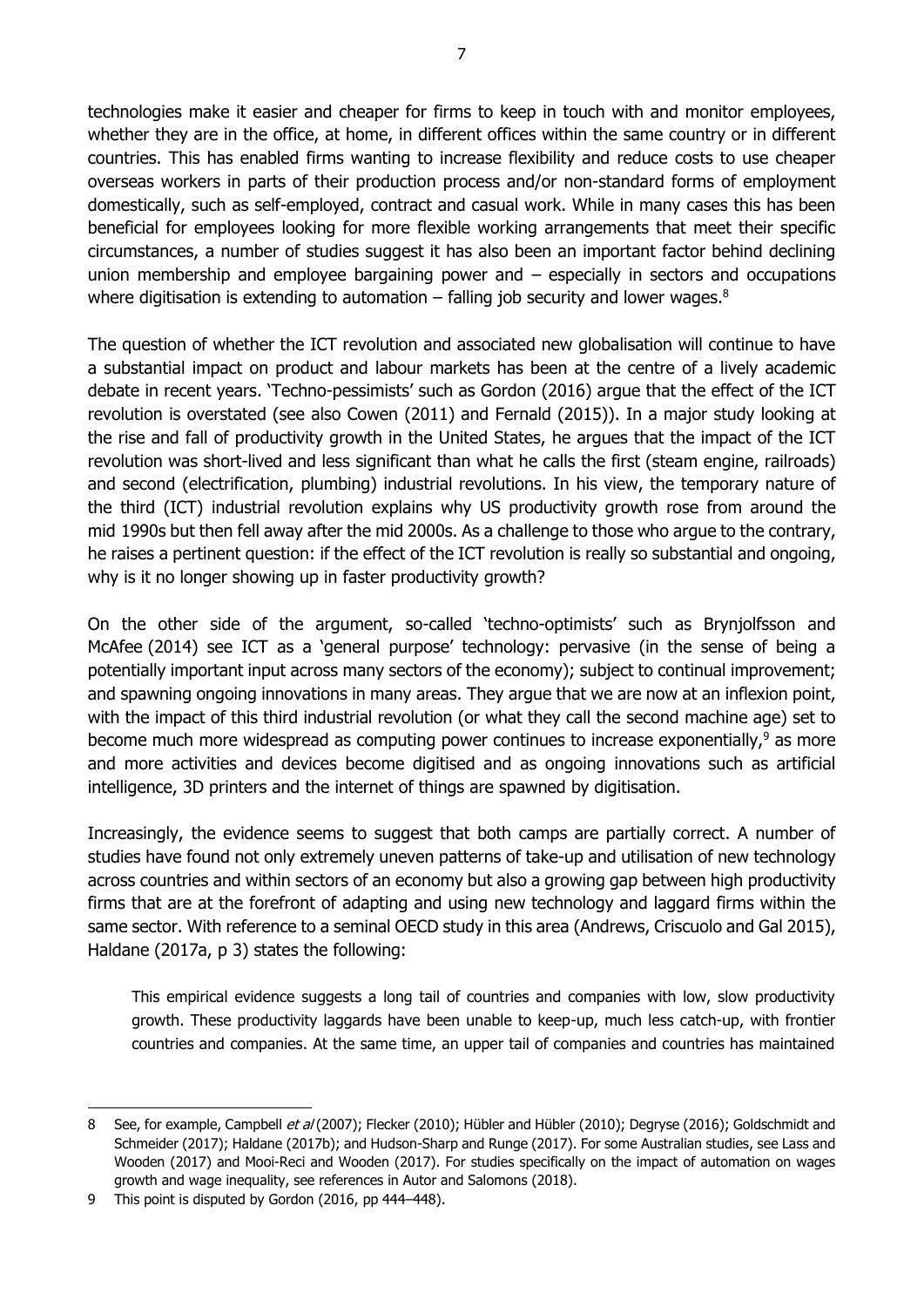high and rising levels of productivity. These productivity leaders are pulling ever-further away from the lower tail ...

This empirical pattern ... helps explain why we might see the *co-existence* of secular innovation (among leaders) and stagnation (among laggards). It helps account for the fall in productivity growth rates – namely, slower rates of diffusion of new innovation to the long lower tail of companies.

Many of the potential benefits of the ICT revolution to a firm – more detailed information on potential clients, easier marketing, greater flexibility with respect to labour input, greater economies of scale and lower costs through outsourcing and global supply chains – are largely 'non-rival' in nature, in the sense that one firm taking advantage of the benefits does not prevent a competitor from doing the same. Nonetheless, the reality is that doing so successfully and over a sustained period of time requires considerable management skill, information and capacity to fund new investment. These requirements are far from uniformly spread across countries or firms. By way of example, a recent study of law firms in Australia found, amongst other things, that all higher profitability firms in the survey are 'harnessing new technologies'; and that cost and lack of knowledge are key factors inhibiting smaller firms from taking up new technologies (Macquarie Bank 2017). <sup>10</sup> All firms in the survey saw low cost 'virtual firms' and outsourced lawyers as the main threats to their business, as clients bypass them as the traditional service providers.

While the take-up of digital technology has been very uneven across firms within a given sector or industry, the evidence suggests that its effects are spreading as it is applied by some firms across more and more sectors, industries and professions (e.g. Weil 2014; McTernan and Reed 2015; Degryse 2016; Katz and Krueger 2016; Goldschmidt and Schmieder 2017). While this is happening faster in the United States than in most other countries, anecdotally the indications are that its impact and application in Australia are also continuing to widen (Department of Industry, Innovation and Science 2016; Productivity Commission 2016). This has been identified clearly in the RBA business liaison program. Lai et al (2018) note the following:

Information from the Bank's liaison program and other survey evidence suggests firms have been more willing to spend on IT than most other forms of capital in recent years. The desire to increase efficiency, lower the cost of doing business, and improve service quality have been important drivers of the adoption of technology across the economy.

The authors also note that the take-up of ICT across firms within a given industry is very uneven, consistent with overseas studies referred to earlier.

While the application of ICT is spreading to more sectors and industries, there is still a good deal of uncertainty as to just which activities, industries and stages of production can or cannot be digitised, automated, unbundled and/or offshored; and with respect to the pace at which new ICT innovations may occur and be taken up. This uncertainty or 'fear of the unknown' may itself be having an important impact on labour market behaviour.

<sup>10</sup> This finding on key factors inhibiting take-up of new technology in the legal industry is consistent with much broader feedback across many sectors of the Australian economy from the RBA's business liaison program; see Lai, Poole and Rosewall (2018).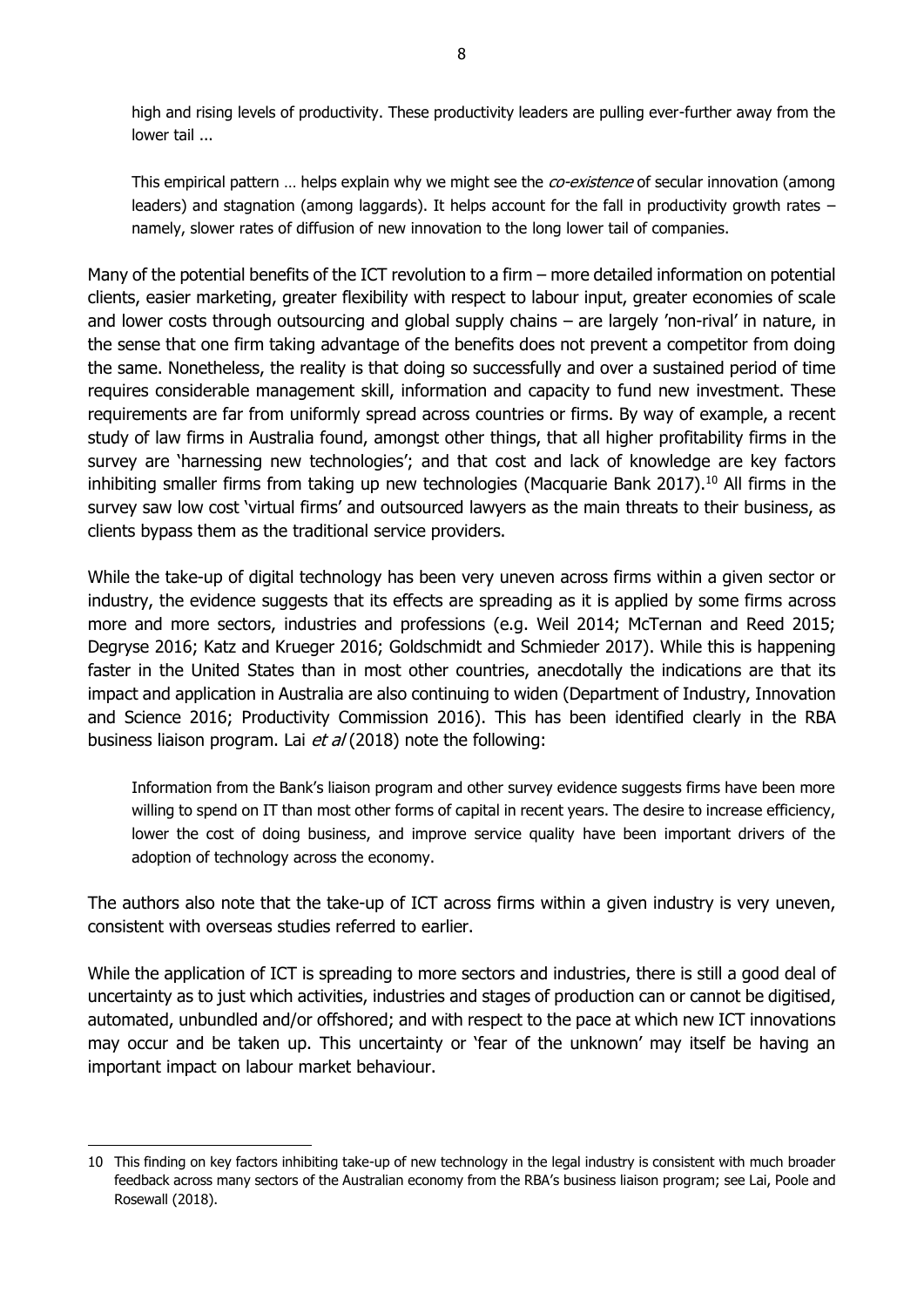#### <span id="page-14-0"></span>**2.2 RBA Empirical Work on Technology, Bargaining Power and Nominal Wages Growth**

## <span id="page-14-1"></span>2.2.1 Technology and product markets

Many consequences of the ICT revolution discussed above could in principle help explain why nominal wages growth has been sluggish across most countries, including Australia. Increasing divisibility of labour, falling union membership, outsourcing and increased job insecurity may be shifting bargaining power away from employees and having an important impact on nominal wages growth.

Similarly, greater competition in product markets may have stiffened employer resistance to higher wages and increased employer focus on cutting costs. In a speech in 1996, the then RBA Deputy Governor, Ian Macfarlane, reminded his audience that 'we now live, work and aim to sell our output in a world … characterised by … low pricing power by business and labour'. He went on to suggest that one of the two most important reasons for low inflation was likely 'increased competitive pressures as economies have become more open and as domestic competition has intensified' (Macfarlane 1996, p 18).

While initially increased domestic competition in Australia was typically attributed to market liberalisation measures in the 1980s and 1990s (e.g. Dwyer and Leong 2001), more recently the focus has been on global factors – including globalisation and the use of global supply chains to reduce costs. In a recent speech focused on why nominal wage growth was so low, RBA Governor Lowe suggested that 'foremost' among the structural factors at work were perceptions of increased competition:

Many workers feel there is more competition out there, sometimes from workers overseas and sometimes because of advances in technology … [As a consequence] many workers feel like they have less bargaining power than they once did.

Lowe went on to suggest this was not the full story:

It is likely that there is also something happening on the firms' side as well … Businesses are not bidding up wages in the way they might once have. This is partly because business, too, feels the pressure of increased competition.

One response to this competitive pressure is to have a laser-like focus on containing costs … Paying higher wages can sit at odds with that mindset. (Lowe 2017b)

The increasing impact of digital technology is certainly not the only factor that may be leading to increased competition in product markets and greater employer resistance to cost – including wage cost – pressures, but the anecdotal evidence suggests it is an important and growing one. A key rationale for introducing digital technology is to reduce costs. As it is disseminated across more firms and industries, other things equal, competitive pressures increase, including increased competitive pressure on technology laggards from the technology leaders in their sector or industry.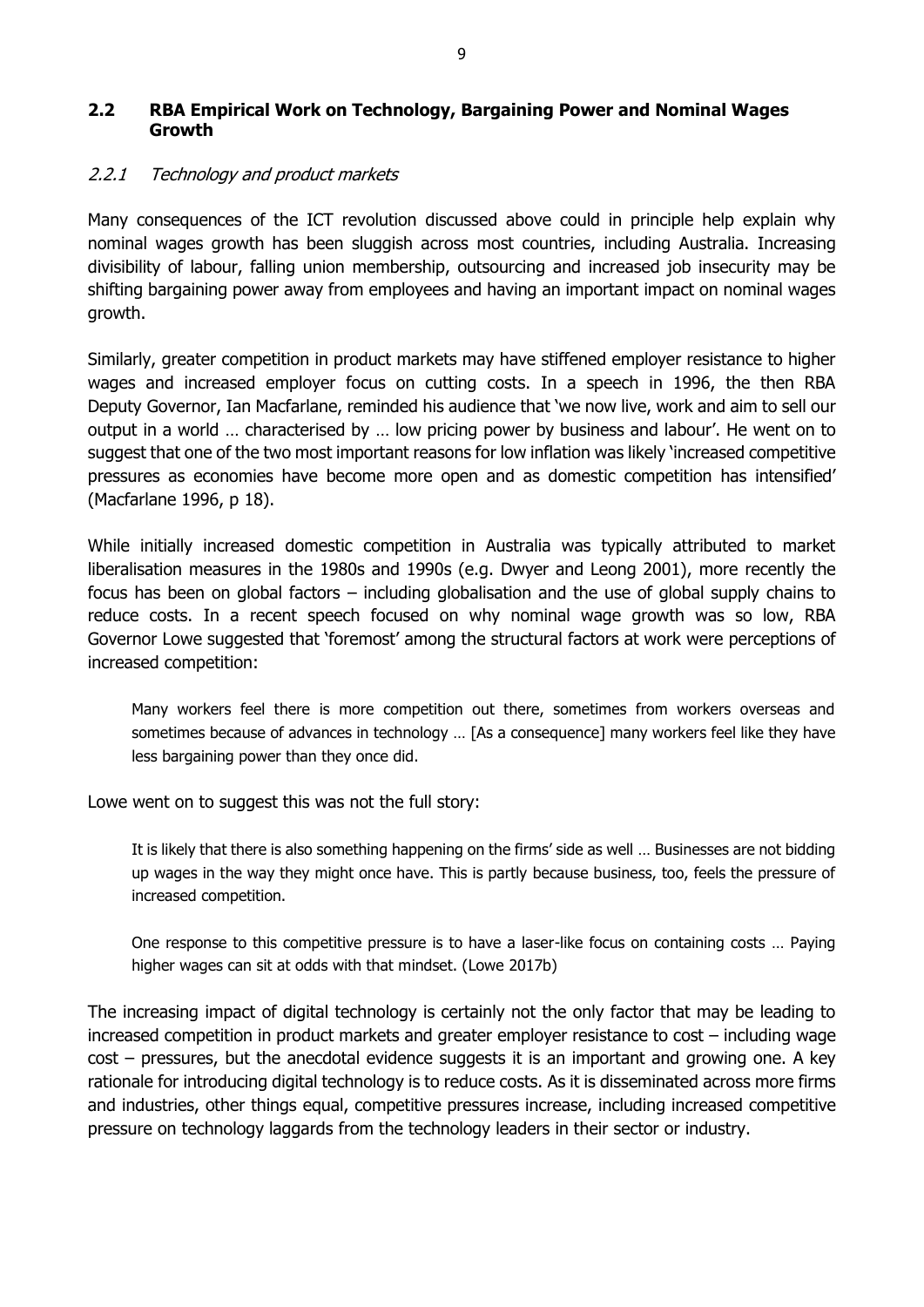Nonetheless, finding evidence that increased product market competition and greater employer resistance to cost increases are important factors in explaining the short-run wage puzzle is challenging. A key reason for this is the difficulty of finding suitable proxy variables and rich enough data sources to isolate and robustly test the hypothesis when there are so many moving variables. If employer resistance to wage increases was rising then, other things equal, this should be reflected in rising numbers of wage-related industrial disputes, which is not the case (Figure 4). However, other things are not equal: the hypothesis outlined by RBA Governor Lowe in the earlier quotations is that both employer resistance and union bargaining power are being impacted by new technology and putting downward pressure on wages growth. This is more consistent with the industrial disputes data.



#### **Figure 4: Wage-related Industrial Disputes – Australia**

Source: ABS

One possible data source that might shed more light on this issue is survey data. Ballantyne and Langcake (2016) used information from the Reserve Bank's business liaison program to look for explanations of a structural break in retail goods inflation around 2010. Amongst their findings were that an intensification of competition and firms' increased efforts to reduce costs along their supply chain were likely contributing factors. In both cases, they suggest, digital technology appeared to have played an important role, both by way of increased consumer awareness of prices via online shopping and increased supply of retailers due to competition from foreign online companies.

It will be argued in Section 4 that the growing divergence in productivity levels between firms in the same industry may well be a key factor behind increasing product market competition, and that a firm-level framework that allows for heterogeneous productivity performance provides a richer framework and database for testing hypotheses in this area.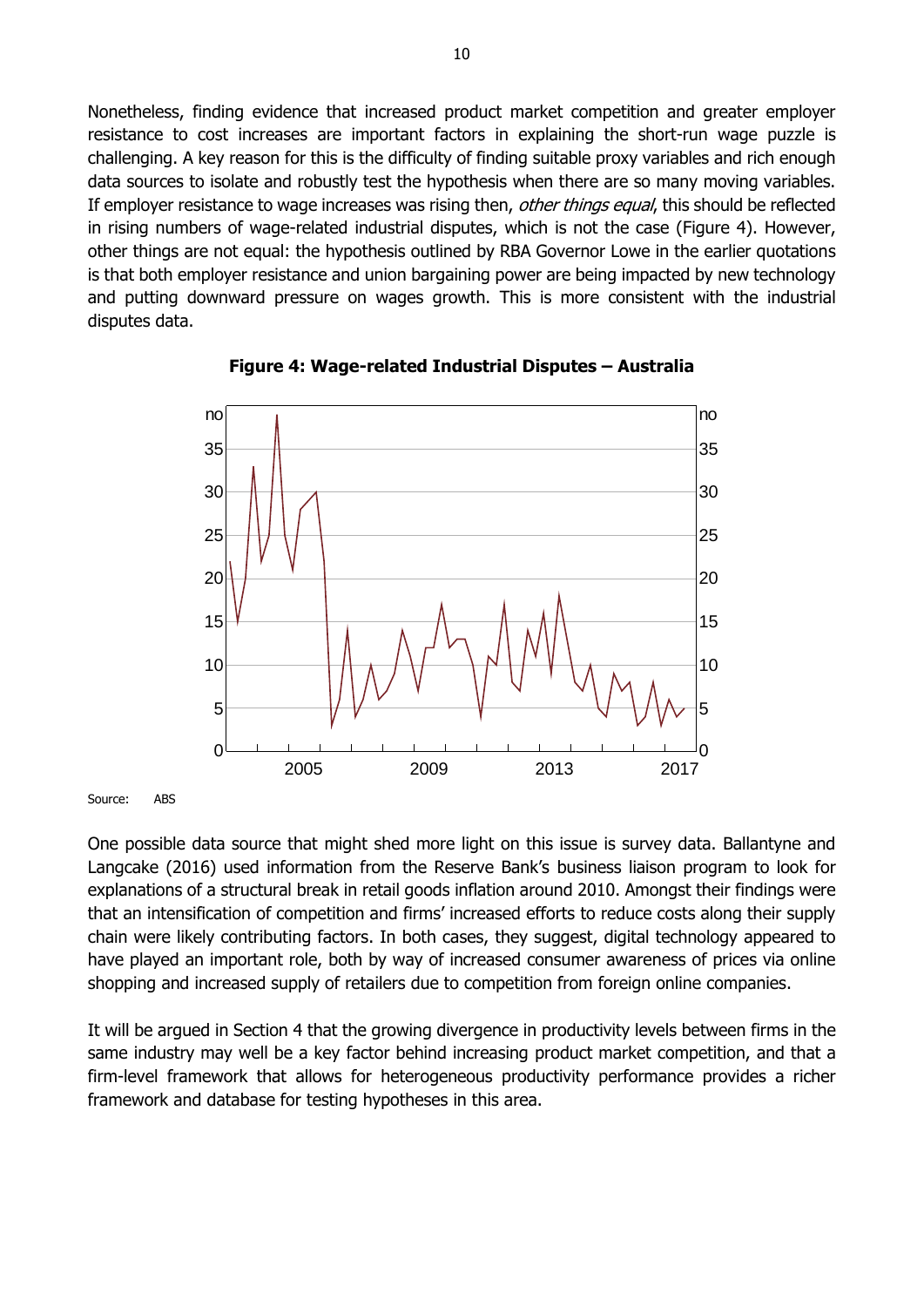<span id="page-16-0"></span>Most of the RBA research looking to explain surprisingly low nominal wages growth has been done within the framework of a conventional wage Phillips curve relationship:

$$
w_t = \alpha + \beta \Big( u e_{t-1} - u e_{t-1}^* / u e_{t-1} \Big) + \gamma \Big( \mathbf{z}_t \Big) + \varepsilon_t \tag{1}
$$

where *w* is nominal wages growth, *ue* the unemployment rate, *ue*\* the NAIRU (the non-accelerating inflation rate of unemployment), **z** a vector of other exogenous cyclical factors that may affect wages growth and  $\varepsilon$  the error term. In the RBA's preferred formulation, the vector  $\mathbf{z}$  includes inflation expectations, actual inflation, trend growth in labour productivity and the change in the unemployment rate.

A recent RBA study (Arsov and Evans 2018), using the formulation in Equation (1), examined why wages growth across a number of advanced economies, including Australia, had surprised on the downside in recent years, despite tight labour markets. It reached the following conclusions. Firstly, Phillips curves would not appear to have flattened over the 2000s: that is, recent low wages growth does not appear to reflect a weaker relationship with unemployment. Secondly, lower inflation expectations and lower productivity growth help explain low wages growth, but only partly, such that 'over the past two years wages have been persistently weaker than estimated by the models'. The study also noted that this recent period of downward surprises in wages growth is not the first – similar outcomes were seen in the early 2000s.

The above finding – that, even when additional explanatory variables such as low inflation expectations or weak productivity growth are included, conventional Phillips curves cannot fully explain the weakness in wages growth in recent years – has been a consistent theme in recent speeches and in research by the RBA focused on Australian wages growth. It has led the Bank to examine structural as against cyclical factors that may help explain the nominal wage growth surprise. This work is examined in Appendix A.

Three broad observations may be made regarding this RBA research. Firstly, because recent wage growth 'surprises' have been surprises relative to what has been forecast by traditional Phillips curve augmented wage equations, it is not surprising that most of the analysis by the RBA and other central banks of possible structural impacts on wage behaviour has been done within a Phillips curve framework. However, while this framework incorporates cyclical shifts in employee bargaining power over the course of the economic cycle through the unemployment gap term, it is arguably less well suited to examining structural factors that may be having a slow-building impact on employee bargaining power over a longer time period. In part, this is because such structural factors are often hard to measure, providing fewer observations and hence making their impact harder to assess within a cyclical Phillips curve framework (Arsov and Evans 2018). More broadly, there is increasing evidence – at least in the United States – of a trend rise in profit mark-ups over recent decades (e.g. Barkai 2016; Bessen 2017; De Loecker and Eckhout 2017; Eggertsson et al 2018). If similar trends are evident in Australia, fully analysing what is going on and incorporating it into both wage and price equations may require more radical surgery. Cockerell and Russell (1995, p 4) noted the following: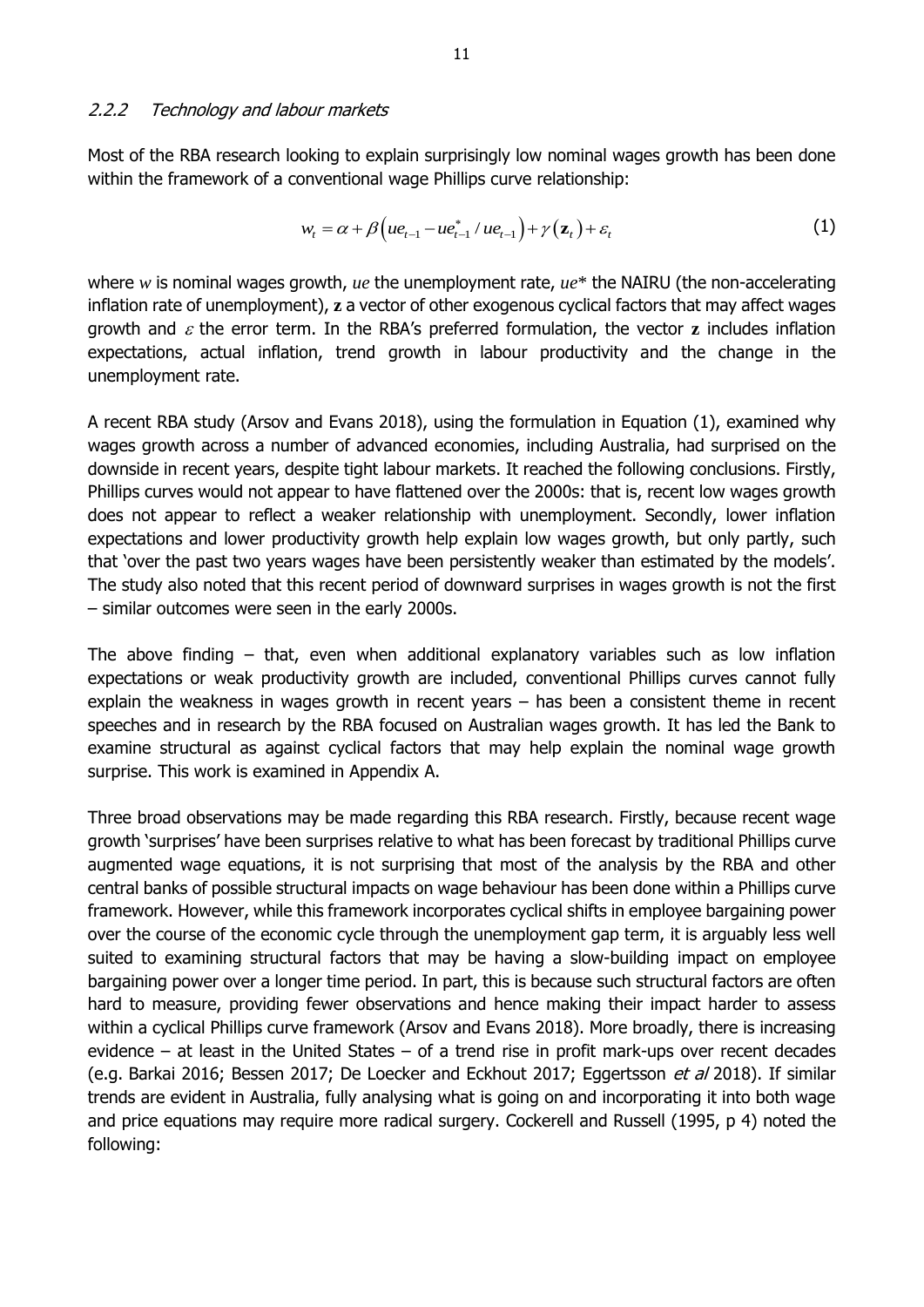Modelling the Australian economy using a price taking model is inconsistent with the observation that firms appear to set prices and that labour market outcomes are the result of collective bargaining between labour and firms (or possibly labour, the government and firms). It may be more appropriate, therefore, to model Australian wage and price inflation within an imperfect competition model.

This point is returned to in Section 4.

The second observation concerns the nature of the structural factors that may be dampening wages growth and that the RBA has examined in its research. They are as follows:<sup>11</sup>

- increased import competition, globalisation and job insecurity;
- declining unionisation;

-

- casualisation of the labour force; and
- gradual unwinding of a real wage overhang built up in earlier years.

All of the above factors except the last one seem likely, a priori, to be in part related to the impact of new technology. Moreover, for reasons set out in Appendix A, the gradual unwinding of a real wage overhang seems unconvincing as an explanator of ongoing nominal wage growth surprises.

A third observation relates to the possible link between some of the above factors and the uneven take-up of new technology. The Autor et al (2017) paper notes that superstar firms appear to be 'increasingly using domestic outsourcing to contracting firms, temporary help agencies, and independent contractors and freelancers for a wider range of activities previously done in-house' and references some other studies on this point (Weil 2014; Katz and Krueger 2016). The authors go on to state the following:

This fissuring of the workplace can directly reduce the labor share by saving on the wage premia (firm effects) typically paid by large high-wage employers to ordinary workers and by reducing the bargaining power of both in-house and outsourced workers in occupations subject to outsourcing threats and increased labor market competition ... (Autor et al 2017, p 26)

A reasonable summary of RBA work examining structural factors that may be reducing employee bargaining power and contributing to lower wages growth is that, while the empirical results help explain some of the weakness, the overall impact is not large and still leaves an unexplained element. This was also the finding of Arsov and Evans (2018) in their examination of the effect of shifts in bargaining power (amongst other factors) in explaining weak wages growth across a number of countries, in which they concluded that:

Structural changes in the labour market, including declines in unionisation rates and employee protections also seem to be factors behind the weaker wage growth. However, all of these factors are

<sup>11</sup> Another factor examined in RBA research is the frequency, average size and dispersion of wage increases. Bishop and Cassidy (2017) found that all three had declined in recent years. However, this is more a description of what is going on behind the aggregate numbers rather than an explanation of what is driving surprisingly low nominal wages growth.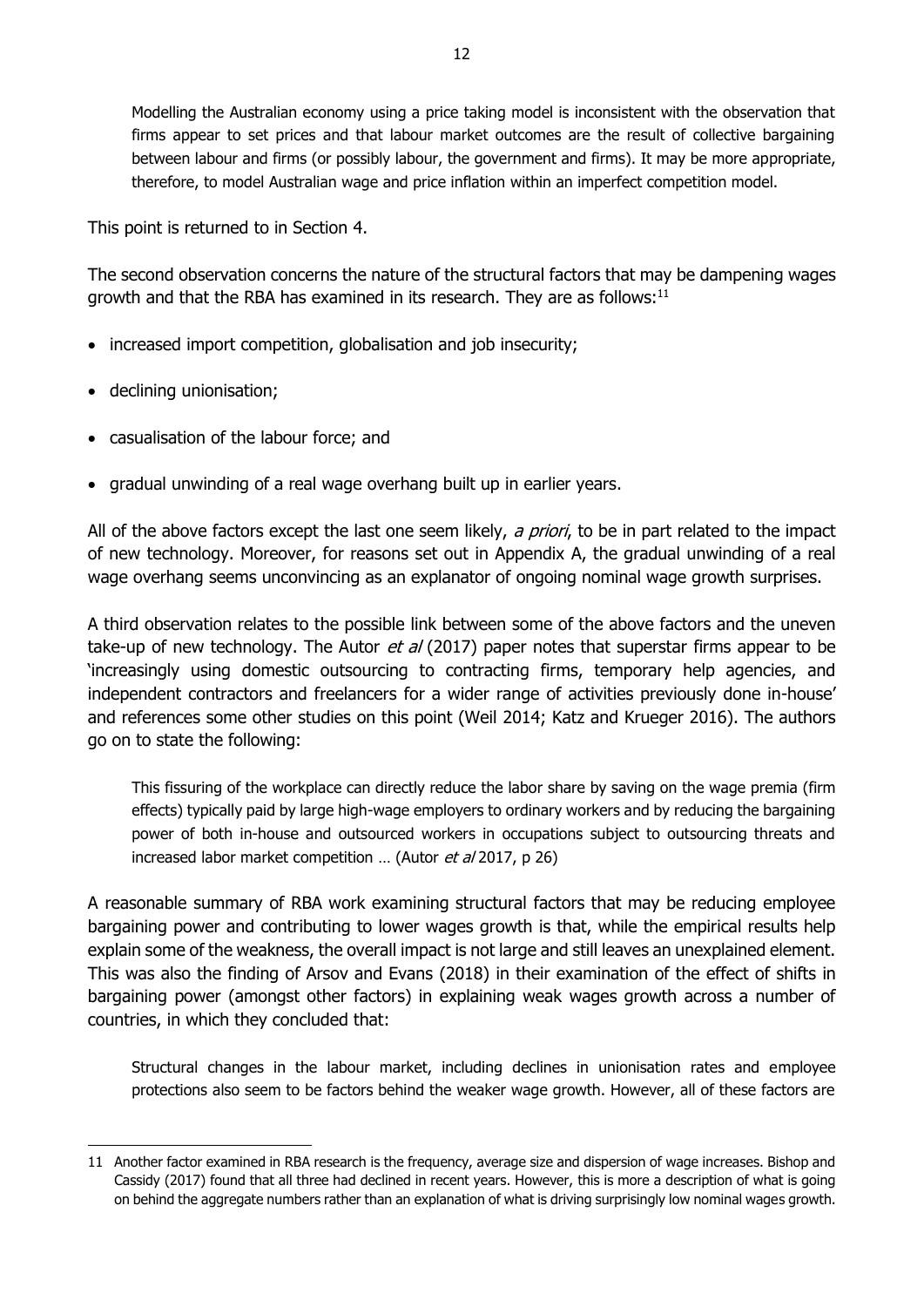only part of the story and, over the past two years, there appears to have been some other common factor weighing on wage growth across advanced economies.

As noted earlier, part of the reason for the limited findings from RBA research in this area may be the absence until recently of a large and rich enough Australian database that, amongst other things, allows for the impact of the explanatory variables being examined to be isolated from other potentially correlated variables. More broadly, finding enough data points (and variations in the data) to be able to robustly test the impact of potential explanatory variables is a common problem across many areas of economic research, and has led some researchers to look for richer, micro-level data sources to formulate and test their hypotheses.

Recently available firm-level data sources in Australia may well overcome these problems and facilitate stronger econometric testing and more robust results with respect to structural factors that may be influencing wages growth. These data sources may also allow for future work in this area to be centred around an underlying theoretical framework that allows for heterogeneous productivity growth across firms and associated changes over time in industry concentration and profit mark-ups which generates a set of testable hypotheses. In the context of the central focus of this paper, these data sources allow work to be undertaken on whether one of the key findings with respect to new technology – namely, its very uneven take-up across firms – is an important part of the explanation for low average nominal wages growth.

A shift to a more micro-level framework that generates a set of testable hypotheses can be seen in the overseas work linking this uneven take-up across firms of new technology to the widely observed trend decline in labour's share of national income. These studies are examined in Section 3 below. Section 4 sets out some *a priori* reasons why some aspects of the theoretical framework used in these studies of factor income share movements may have relevance to explaining why nominal wages growth has been so low in many countries, and sets out some suggested areas for further research on this front.

# <span id="page-18-0"></span>**3. Technology and Labour's Declining Share**

-

As noted earlier, labour's share of national income has been falling in most developed countries since around the mid 1980s. Not surprisingly given its significance both economically and politically, considerable research work has been undertaken trying to explain this observed phenomenon. Some of that research has focused on measurement issues, suggesting that the decline can be partly or largely explained by the treatment of capital depreciation, income from housing, income of the selfemployed, or intangible capital.<sup>12</sup> However, while such 'explanations' may have some validity for some countries at certain historical periods, the continuation of the declining trend across so many countries has led to a general consensus that, data queries aside, the fall in labour share is real and significant and requires more fundamental explanations (Autor  $et$  al 2017, p 3). In addition, such 'measurement issue' explanations do not fit easily with the now widely accepted fact, further

<sup>12</sup> See, for example, on the treatment of capital depreciation Bridgman (2015) or Cho, Hwang and Schreyer (2017); on housing income Rognlie (2015); and on intangible capital Elsby, Hobjin and Şahin (2013). For a recent Australian study that attributes the apparent long-run decline in labour's share to the treatment of housing income and depreciation, see Trott and Vance (2018).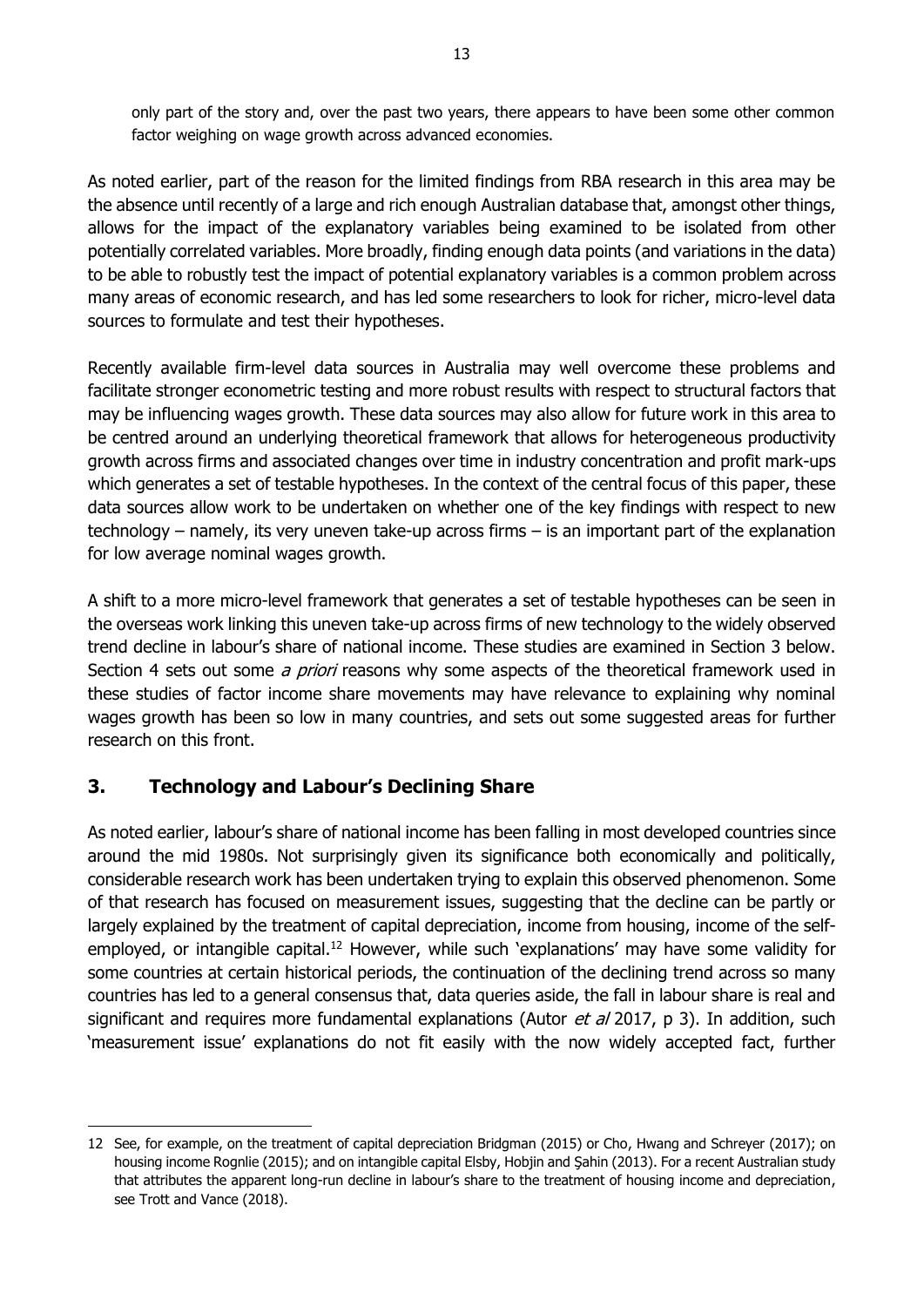discussed below, that within-industry rather than between-industry changes account for the vast bulk of the shift in labour's share.

As was the case in relation to work on structural explanations of low nominal wages growth in recent years, many – indeed, most – of the causal factors examined in explaining the decline in labour's share relate, directly or indirectly, to technology and its effects. Indeed, there is a close overlap in the structural factors examined with respect to short- and long-run wage puzzles, which is not surprising given the importance in both cases of shifts in bargaining power. However, a notable exception is the most recent work linking labour's declining share to the uneven take-up of technology and the resultant growing productivity gaps between firms in the same industry. Little if any work appears to have been done examining whether this framework can also help explain the more recent puzzle of very low nominal wages growth: the focus of Section 4 below.

In examining and evaluating the many and varied explanations for the trend decline in labour's share, a number of useful filters can be used. The primary ones are as follows.

Firstly, a growing number of shift/share studies have shown that the decline in labour shares in the United States and in most other countries is primarily a within-industry phenomenon, not a betweenindustry one (e.g. OECD 2012; Elsby et al 2013; Karabarbounis and Neiman 2013; IMF 2017b). More recently, Autor et al (2017) have taken this analysis one step further and found that in the United States and (at least within the manufacturing sector) other countries examined, the fall in labour's share is driven primarily by between-firm reallocation within an industry, rather than by the within-firm component.<sup>13</sup> Taking these two sets of findings together, explanations of declining labour shares that focus on shifts in activity between labour and capital intensive industries, or on factors such as trade exposure or outsourcing that should impact equally across all or most firms within an industry, are unlikely to identify the key drivers, at least for most countries.<sup>14</sup>

Secondly, most empirical studies suggest that the elasticity of substitution of capital for labour is less than one. <sup>15</sup> Consequently, explanations of factor share shifts that focus on the decline in the cost of capital relative to labour at an aggregate level are also questionable, although it is worth noting that automation and artificial intelligence may over time raise the elasticity of substitution in at least some industries and for some workers.

Thirdly, given that the declining labour share has been observed across many countries, developed and developing, typically since around the 1980s, causal factors that are specific to only a few countries, or cover a shorter or quite different time period, are unlikely to provide a convincing explanation.

Fourthly, and as noted earlier, explanations for significant changes in factor shares must ultimately relate, directly or indirectly, to factors influencing the relative bargaining power of labour and capital

<sup>13</sup> In the Autor et al study, labour's share fell in the United States for four of six sectors over the period examined; namely manufacturing, services, utilities and transportation, and retail trade. It rose in finance; and rose sharply then fell almost as sharply in wholesale trade. In each sector, except 'services' where the firm entry effect dominated, the between-firm effect was the largest negative contributor to the change in labour's share.

<sup>14</sup> Australia may be a partial exception to this general point. This point is returned to below.

<sup>15</sup> See, for example, Oberfield and Raval (2014), Summers (2014) and Lawrence (2015). For reviews of the literature on estimating the elasticity of substitution, see Antràs (2004), Chirinko (2008) or León-Ledesma, McAdam and Willman (2010).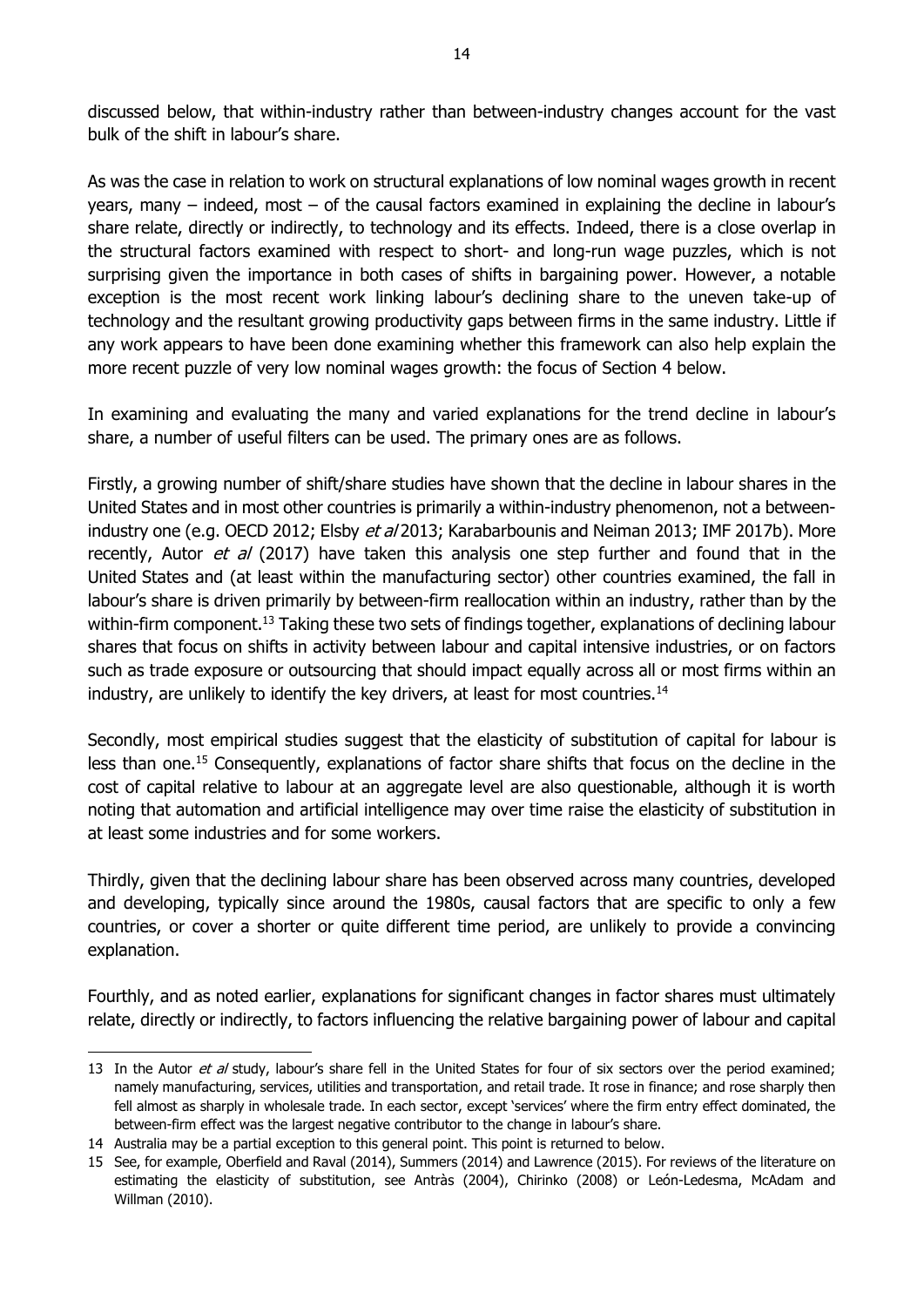over the distribution of productivity gains. Given that a declining labour share has been observed in many countries since around the 1980s, it seems reasonable to conclude that a key part of the explanation revolves around ongoing structural changes in labour and product markets that are impacting on the bargaining power relationship between management and labour within many firms and industries over roughly this same period.

The following literature survey of overseas studies linking labour's declining share to technologyrelated factors is far from comprehensive, aiming instead to briefly evaluate the most widely cited technology-related studies in order to put the more recent productivity divergence explanations that are of primary interest into a broader context.<sup>16</sup>

## <span id="page-20-0"></span>**3.1 Globalisation: Supply of Cheap Labour, Increased Import Competition and Outsourcing**

While the digital revolution has greatly facilitated globalisation and the increased integration of both labour and product markets, it is but one of many factors that have facilitated globalisation more broadly. The integration of China into the global economy since the fundamental reforms that began in the late 1970s and the dismantling of many barriers to both trade and capital flows in recent decades have, by way of example, also been major factors behind increased globalisation.

A number of studies have examined the impact of increased supply of low-wage labour, increased international competition, trade exposure and outsourcing on labour's share. Phelps (cited in Ellis and Smith (2007)) suggested that the entry of China and eastern Europe into the global economy has increased the supply of low-wage, low-skilled labour without an equivalent increase in the capital stock, thereby reducing the relative price of labour. If the elasticity of substitution is less than one – which most of the empirical literature suggests is the case – this would lower the labour share of national income. Closely related to this argument are studies suggesting that increased import competition (e.g. Harrison 2002; IMF 2007; OECD 2012, p 130) and offshoring (e.g. Jaumotte and Tytell 2007; OECD 2012; Elsby et al 2013; Autor et al 2017, p 2) can explain some or most of the fall in labour's share. By way of example, Abdih and Danninger (2017), in following up on an earlier IMF (2017b) study and using industry-level data for the United States for 2001 to 2014, found that, across a number of different model specifications and different proxy measures of the explanatory variables, import competition and the use of foreign inputs jointly explained between 41 and 51 per cent of the decline in labour's share.<sup>17</sup>

Looked at in a bargaining context, outsourcing, supply chains and rising import competition have all had a significant impact on both product and labour markets. However, while there is certainly evidence that outsourcing, supply chains and import competition have lowered both perceived job security and union bargaining power and raised the elasticity of labour demand with respect to labour costs (e.g. Rodrik 1997; Dumont, Rayp and Willemé 2006; Abraham, Konings and Vanormelingen 2009; Bloom, Draca and Van Reenen 2011; Boulhol, Dobbelaere and Maioli 2011; Goldschmidt and Schmieder 2017; OECD 2017), it should also have affected profit margins. Whether

<sup>16</sup> One area of explanation not covered and which is not closely linked to technology is that of 'financialisation'; that is, the increase in size and importance of a country's financial sector. For a literature survey and summary of the different channels whereby financialisation may impact on labour's share, see Guschanski and Onaran (2018).

<sup>17</sup> However, similar to the IMF (2017b) study on which this analysis is built, the study also found that technology  $-$  as measured by the intensity of 'routinisation' of job tasks – was a more powerful explanatory variable.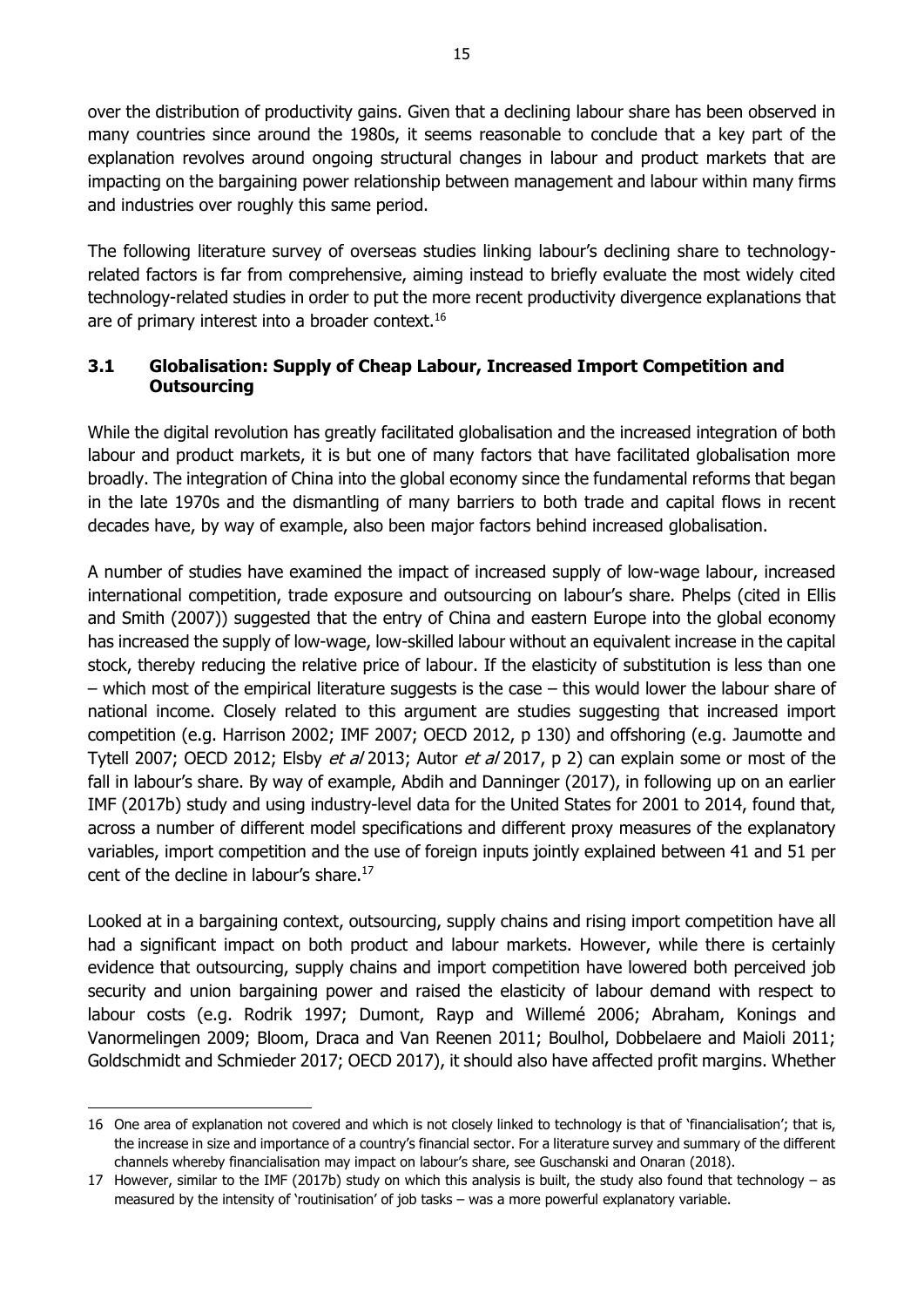on balance this is likely to have raised or lowered labour's share of national income is thus unclear a priori and is an empirical matter.

At a conceptual level, it is difficult to reconcile explanations centred on trade exposure or outsourcing with the finding referred to earlier that most of the 'action' on falling labour shares is happening between firms in a given industry, rather than across all or most firms in an industry. It is not at all obvious why different firms in the same industry should face quite different levels of import competition or have very different opportunities to outsource. Thus it is perhaps not surprising that more detailed studies using micro-level data sources have failed to find a significant relationship between industries or firms with greater exposure to trade shocks, import competition and outsourcing on the one hand and the extent of the decline in labour's share on the other.<sup>18</sup>

In addition, most of these 'globalisation' explanations are not easy to square with the observation that labour-abundant countries, including China, India and Mexico, have also experienced significant declines in their labour shares (Karabarbounis and Neiman 2013, fn 1).

Finally, Ellis and Smith (2007) have pointed out that, if the explanation for the declining labour share centred on increased global competition and expansion of the global, low-wage labour supply, one might have expected the relative price of investment goods to have risen, whereas in fact the opposite has been the case.

## <span id="page-21-0"></span>**3.2 Bargaining Power: Union Membership and Market Deregulation**

Links between globalisation and increased global competition and reductions in workers' bargaining power are likely to exist regardless of the particular type or level of union coverage, bargaining arrangements or institutions in place. This section looks more specifically at research on whether changes in institutional arrangements in labour markets, and differences across countries, may be an important independent factor behind the declining labour share. Once again, while technological change has undoubtedly been an important factor behind some of these institutional changes, it is but one of many factors involved.

Studies in this area have often been more qualitative than quantitative, reflecting the difficulty of finding adequate proxy variables for measuring differences in bargaining arrangements and their impact on employee bargaining power.

An early study by Blanchard and Giavazzi (2003) focused on deregulation in product and labour markets and associated shifts in bargaining power in Europe in the 1980s. Similarly, Giammarioli et al (2002) linked the decline in labour's share in Europe to labour market deregulation and declining union membership. However, these studies fail to explain the pervasiveness across economies, geographical regions and time of declining labour shares. They also sit uncomfortably with more recent findings that most of the action with respect to the falling labour share is occurring between firms in a given industry.

<sup>18</sup> For an international industry-level analysis and more references see OECD (2012), which found that offshoring plus increased import competition accounted for around 10 per cent of the decline in labour's share across the countries examined. For a US manufacturing sector study see Autor et al (2017).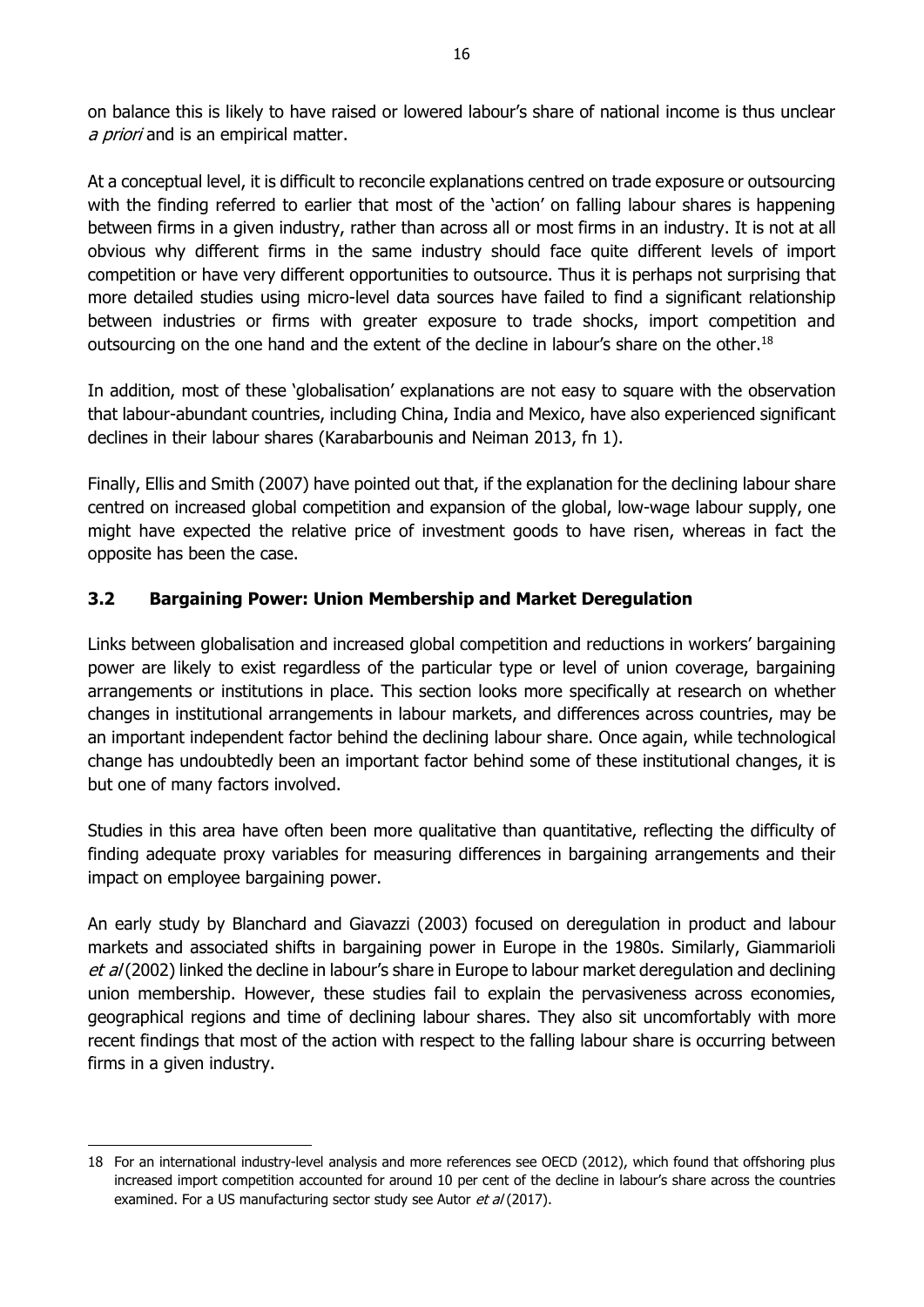Declining union membership and labour market deregulation are common features across many western economies over recent decades. The OECD (2012) provides a useful summary of some of the main factors that have been driving this trend, including the increasing use of ICT and associated 'casualisation' of the labour force discussed earlier. While some studies have found evidence of some relationship between union density and factor income shares (e.g. Charpe 2011; Stockhammer 2017), the evidence is at best mixed. This is not surprising: as the OECD 2012 study notes, there is no close relationship between the evolution of union coverage across countries and the extent of collective bargaining coverage, because many factors beyond level of trade union membership can affect collective bargaining coverage.<sup>19</sup> Nor does shifting attention to collective bargaining coverage itself help much. Noting the highly divergent trends in collective bargaining coverage across countries, the OECD finds no clear correlation between bargaining coverage and shifts in labour's share in the business sector. Indeed, they note that:

… some of the largest decreases in the business-sector labour share occurred in countries where collective bargaining coverage increased or decreased only slightly, such as Finland, Sweden and Italy. (OECD 2012, p 138)

With respect to Australia, the study found that, while institutional changes over the period examined (1990 to 2007) resulted in by far the largest drop in collective bargaining coverage of the countries examined, the decline in labour's share was around average.

Increasingly, across many OECD countries, collective bargaining has become more decentralised, occurring more at the firm/establishment level rather than the industry level (OECD 2012, p 139). While a number of studies have found that this has increased the link between wages and local performance, there is little if any evidence of a significant link between decentralisation of bargaining and shifts in the labour share (OECD 2012, p 142).

Finally, these institutional explanations are also difficult to reconcile with the observation that changes between firms, rather than across whole industries or resulting from intra-industry shifts in activity, are at the heart of the decline in labour's share.

In summary, the common experience of a declining labour share across a wide range of countries with differing bargaining institutions and degrees of collective bargaining and union membership suggest this is not fertile ground for further exploration. Rather, the factors ultimately driving shifts in bargaining power would appear to be pervasive and operating regardless of differences or changes in institutional bargaining arrangements across time and countries.

## <span id="page-22-0"></span>**3.3 Capital Accumulation, Technical Change, Relative Factor Prices and ICT: Earlier Studies**

From early in the piece, a number of studies looking at reasons for labour's declining share focused on issues relating to capital accumulation, technical change and the relative price of capital and labour. Acemoglu (2003) and Bentolila and Saint-Paul (2003) examine factors which could lead to deviations from standard growth model stable paths in which labour is paid its marginal product and

<sup>19</sup> These include the importance of multi-employer bargaining and the role the state plays in a number of countries in extending collective bargaining arrangements to parties not directly affiliated with the bargaining parties (see OECD (2012, p 135)).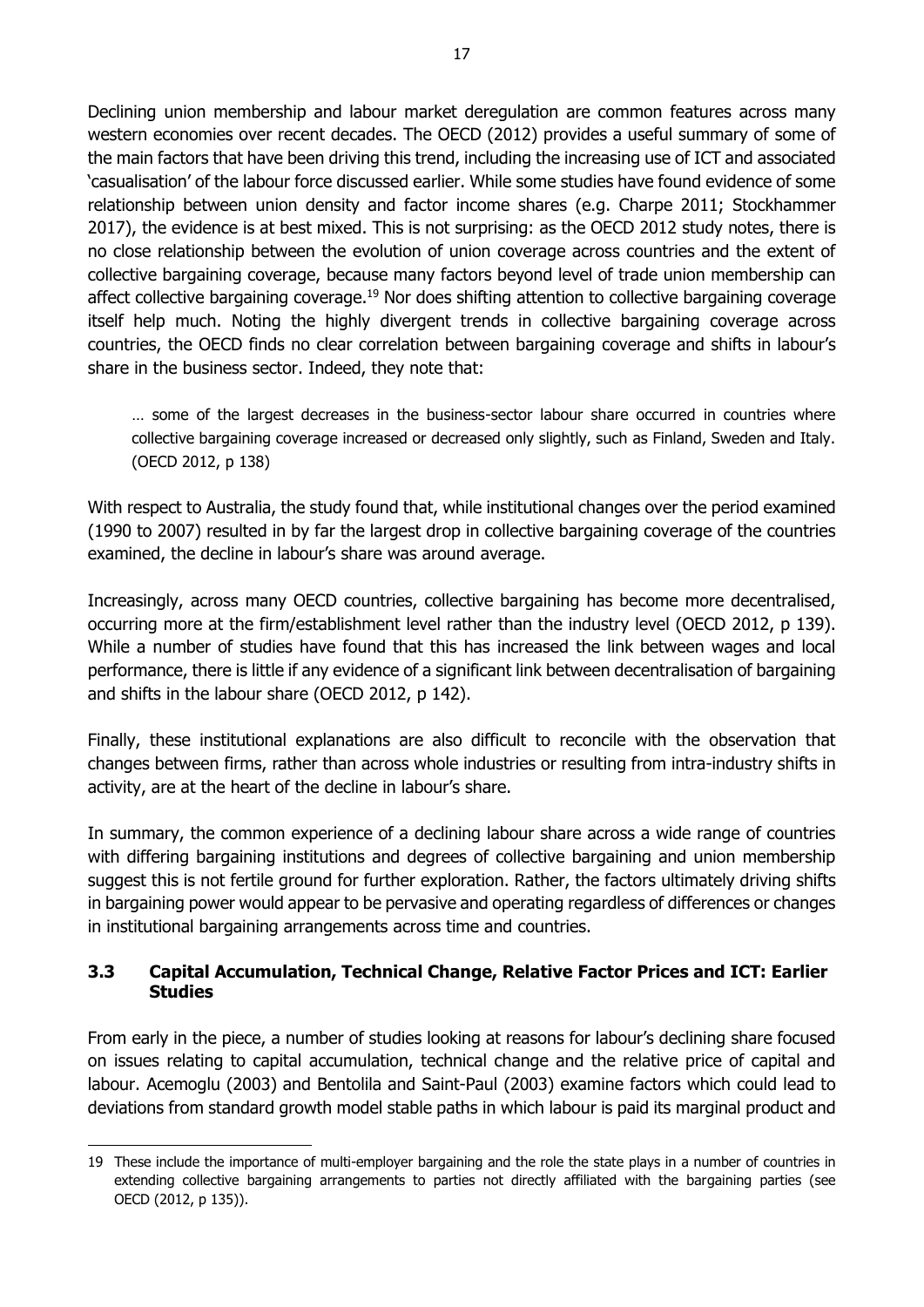either technical change is labour augmenting and does not impact on factor shares, or the production function is Cobb-Douglas (elasticity of substitution of one) and neither capital nor labour-augmenting technical change affects factor shares. Relaxing these conditions to allow for deviations from stable growth paths, an increase in capital intensity results in an increase in both the capital-to-labour ratio and the marginal product of labour. If capital and labour are complementary  $-$  that is, the elasticity of substitution is less than one – the increase in real wages will more than offset the decline in labour intensity, and labour's share will rise. But if labour and capital are substitutes – the elasticity of substitution is greater than one  $-$  labour's share will fall.

Within this framework, the impact of capital-augmenting technical change is the same as rising capital intensity. Using a measure of total factor productivity (TFP) as a proxy for technical change – a rough proxy at best – Bentolila and Saint-Paul (2003) find that growth in capital intensity and TFP more than account for the fall in labour's share in OECD countries between 1972 and 1993. Follow-up analysis by the OECD (2012) using a similar framework reached roughly similar results, but importantly they used firm-level data rather than macro data to confirm the earlier finding holds on a within-industry basis.

Similarly, in a more recent and widely cited article, Karabarbounis and Neiman (2013) argue that the rapid decline in quality-adjusted equipment prices, in particular due to the spread of ICT, has driven a decline in the cost of capital relative to labour and a rise in the capital-to-labour ratio.<sup>20</sup> If the elasticity of substitution is greater than one, as their cross-country estimations suggest is the case, this would lead to a decline in the labour share.

How do these explanations fit with the view expressed earlier that, ultimately, significant and lasting changes in factor shares must reflect, directly or indirectly, changes in bargaining power? Many of the earlier technology studies do not even mention bargaining power, and seem to view technology and technical change as somehow independent of it. Ultimately, however, any impact must reflect the fact that labour has not benefited as much as capital from the particular nature of technological change in the production process, due to declining employee bargaining power. In short: 'Technology must be interpreted as a factor influencing bargaining positions rather than a mechanical process determining distribution outcomes' (Guschanski and Onaran 2018, p 6).<sup>21</sup>

On the surface at least, a fundamental problem with many of the studies focused on the declining cost of capital and rising capital-to-labour ratios is that, as noted above, the bulk of the empirical evidence at the *macro* level suggests that the elasticity of substitution is less than one. In addition, for a decline in the relative price of investment goods to lead to an *ongoing* trend decline in labour's share, an elasticity of substitution greater than one is a necessary but not sufficient condition: it is also necessary for the capital-to-labour ratio to *continue* trending upwards over the period observed, which in the case of the declining labour share is the period since the 1980s. Such a requirement does not *a priori* seem consistent with the substantial slowdown in labour productivity growth since the 1990s observed across many economies.

It is possible that more detailed firm-level examination of the role played by ICT may help explain the apparent inconsistency between the above empirical results and the filters outlined earlier. The ongoing take-up of ICT may have resulted in technical change in recent decades being capital

<sup>20</sup> See also Acemoglu (2003) and Bentolila and Saint-Paul (2003).

<sup>21</sup> See also on this point, Bhaduri (2006) and Hein (2014).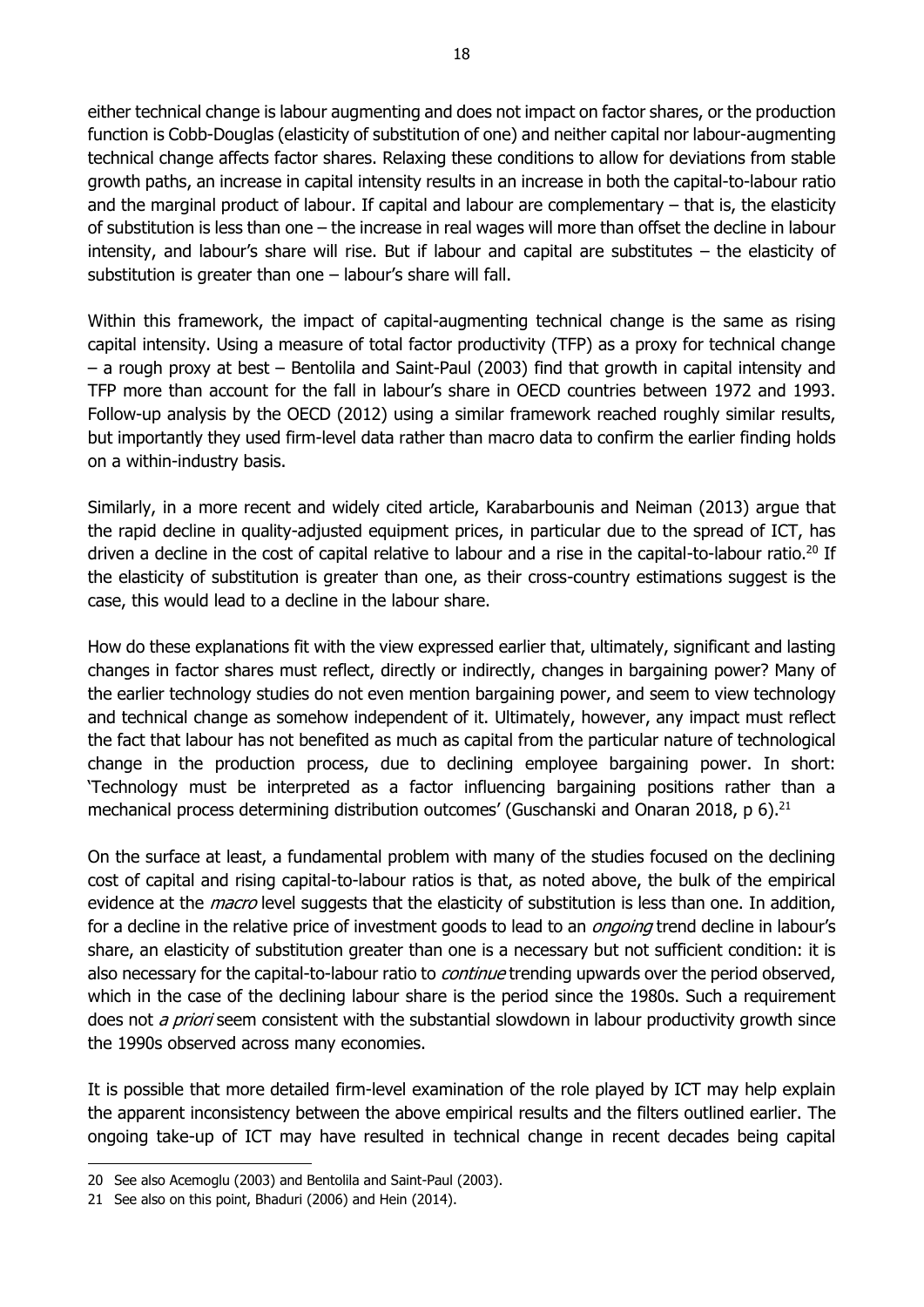augmenting, as some studies have indeed found (e.g. Arpaia, Pérez and Pichelmann 2009; Tyers and Zhou 2017). In addition, ongoing technological progress with respect to robotics and artificial intelligence may over time raise the substitutability of capital for labour in some firms and industries and for some employees, in particular lower-skilled non-manual workers.<sup>22, 23</sup> If, as more recent work examined below suggests is the case, these changes in technology are occurring very unevenly across firms, with the ICT take-up leading to increased capital/labour substitutability in the high productivity firms but not in the majority of technologically laggard firms, it may be possible to reconcile the results of these studies with the observation that, at a *macro* level, most estimates find the elasticity of substitution is less than one; and also with the observation that, despite the increased take-up of ICT, productivity growth at the *macro* level has slowed in recent decades across many countries.

The key to whether these observations can be reconciled thus lies in further studies at the firm level into the uneven impact of ICT on capital intensity, technical change, productivity growth and elasticities of substitution.

An interesting early study that did not suffer from these limitations and that placed technological change directly in the context of shifts in bargaining power was Ellis and Smith (2007). Hornstein, Krusell and Violante (2002), using a putty/clay model of capital accumulation made famous by Solow (1962), argue that higher innovation rates will result not only in faster rates of capital obsolescence and turnover but also faster churn in the labour market. This shifts bargaining power towards capital and away from labour, with the shift further exacerbated by any labour market rigidities that increase frictional unemployment and by any product market regulation that reduces competition. Building on this analysis, Ellis and Smith suggest that the increased use of ICT, and the incorporation of ICT into a wider range of capital goods, may have been a primary and ongoing factor driving the above process. While the data available to them precluded a direct test of their hypothesis, they note that it fits well with cross-country variations in factor shares: the decline in labour's share, they find, was greatest in countries with greater labour market rigidity and more product market regulation. They also show that, after controlling for other common explanations of labour's declining share – in particular, expansion of the global labour supply, changes in relative factor prices and exogenous shifts in bargaining power – there is still a significant trend decline in labour's share to be explained.

While not directly tested at either a micro or macro level, the Ellis and Smith (2007) hypothesis is consistent with the findings of more recent micro-level studies on what is driving factor shares, which are examined below.

<sup>22</sup> In the case of tasks that can be fully automated, labour and capital become perfect substitutes. For studies focused specifically on the role of automation in explaining labour's declining share, see Acemoglu and Restrepo (2016, 2018) and Autor and Salomons (2018).

<sup>23</sup> On differences in elasticities of substitution between higher- versus lower-skilled labour, see Krusell et al (2000) and IMF (2017b). For analysis of the types of work most susceptible to automation, see Autor (2015) and OECD (2018).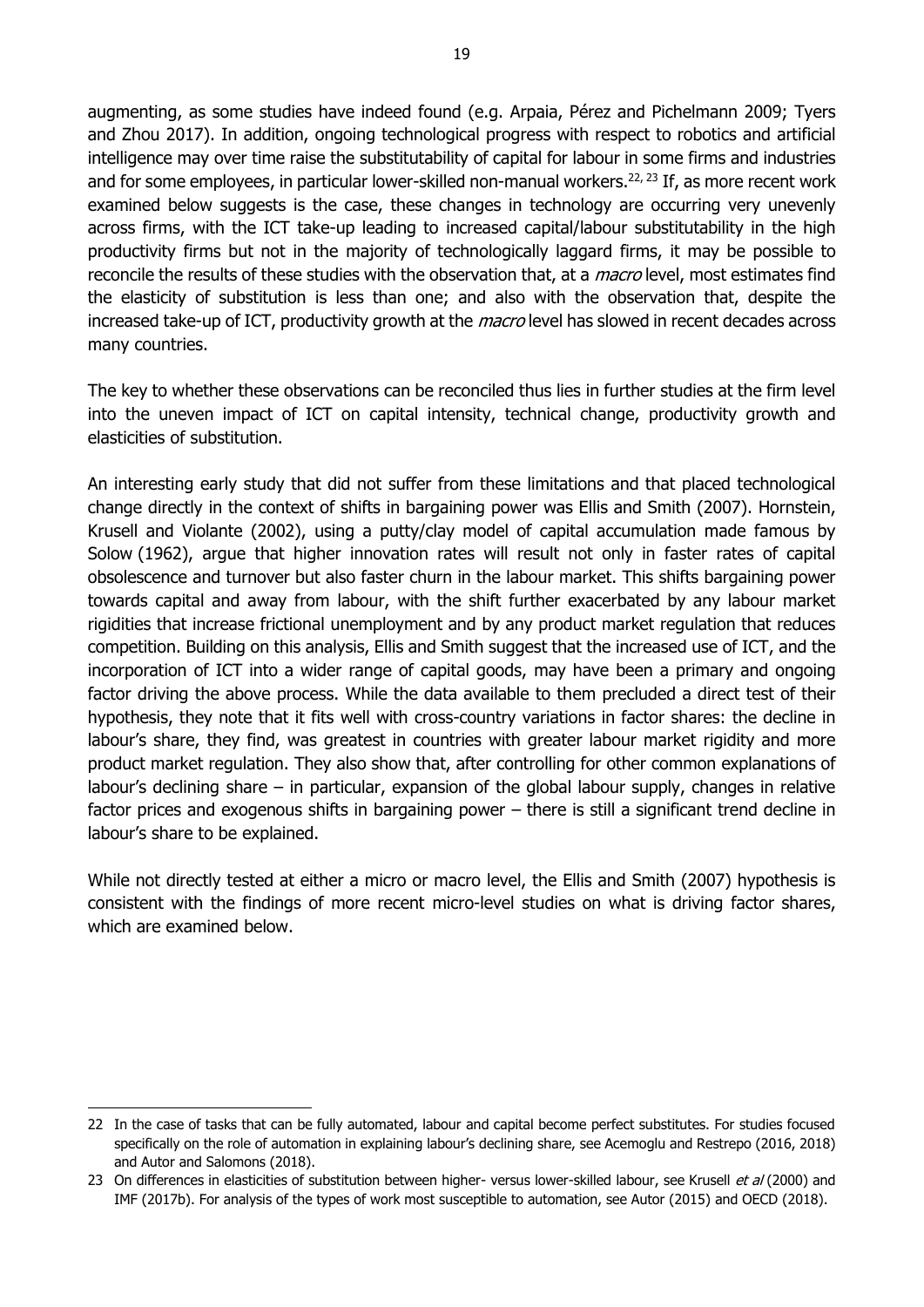## <span id="page-25-0"></span>**3.4 ICT and Micro-level Evidence: Recent Studies**

A number of promising studies of what is driving factor share shifts have been sparked by some seminal OECD research that looked at the diffusion of new technology across firms in 23 OECD countries (Andrews, Criscuolo and Gal 2015).<sup>24</sup>

Using a harmonised, cross-country firm-level database for 23 countries, the study concentrates on the relative productivity performance of global frontier firms (i.e. the most productive globally in terms of both labour and multifactor productivity), national frontier firms and laggards. Their main findings were:

- despite the aggregate level slowdown in productivity growth in the 2000s, productivity growth at the global frontier level remained robust;
- the gap between the high productivity firms and the rest has been rising over time;<sup>25</sup> and
- global frontier firms are not only more productive than laggard firms but also more capital intensive, more patent intensive, have larger sales and are more profitable. However – and importantly both in terms of explaining the aggregate productivity growth slowdown and thinking about implications for average wage growth  $-$  they are not significantly larger than the laggards in terms of employment. Consistent with this last point, in their examination of two potentially key sources of productivity gaps across countries – namely, gaps originating from differences in the productivity levels of global versus national frontier firms and those originating from differences in size measured in terms of employment – the first was found to be generally much more significant.

These findings are significant on many fronts. In the context of this paper, two in particular stand out. First, the growing gap between frontier firms and laggards in terms of productivity may help resolve the debate between the technology optimists and pessimists with respect to the ongoing importance or otherwise of the ICT 'revolution'. New technology is still having a positive impact on productivity growth, but primarily amongst frontier firms; while the growing gap between them and the laggards, along with the fact that the frontier firms are not significantly larger in terms of employment, may explain why aggregate productivity growth has been slowing down (Haldane 2017a).

The second potentially interesting implication is that frontier firms are not only more productive but also more profitable and have larger sales than laggards. This suggests that much of the additional productivity gain is being absorbed by a combination of lower prices (encouraging higher sales) and higher profits, as against higher real wages. If frontier firms are not increasing real wages in line with labour productivity growth and laggard firms simply don't have the capacity to do so as they are under increasing pressure to maintain their market share and survive, this may help explain the

<sup>24</sup> While a number of earlier studies such as Syverson (2004) and Hsieh and Klenow (2009) had also identified significant productivity dispersion within sectors, none of them were based on such a comprehensive firm-level data source.

<sup>25</sup> A more recent study suggests this increasing productivity divergence has continued (see Berlingieri, Blanchenay and Criscuolo (2017)).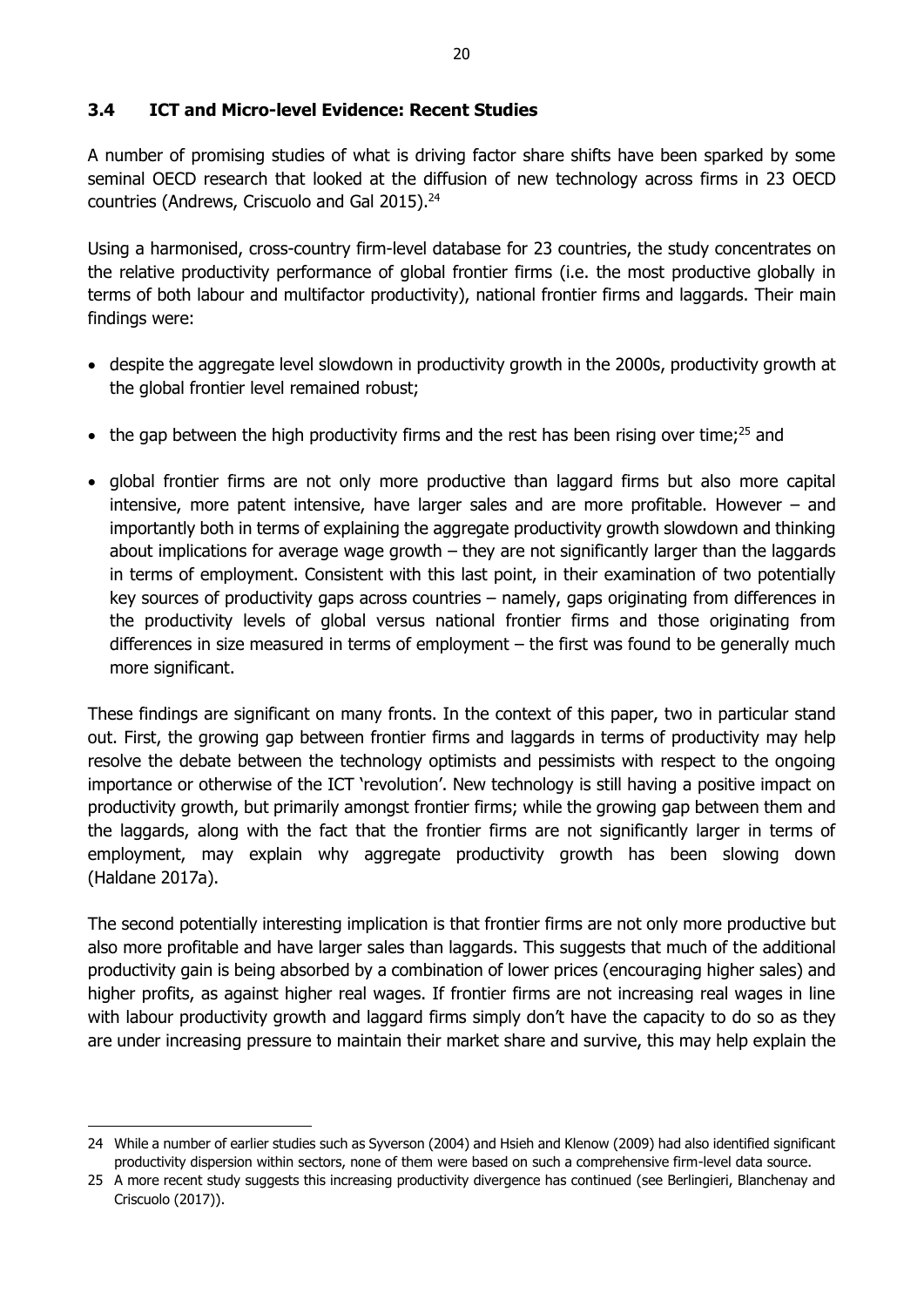short-run low nominal wage growth puzzle in a low inflation environment. This implication is returned to below.

The findings of this path-breaking OECD research have, not surprisingly, spawned further research work looking at whether the uneven technology take-up can help explain the decline in labour's share across many countries. The most important and widely quoted study is that of Autor et  $a/(2017)$ . They develop a 'superstar firm' model based on the idea that '... industries are increasingly characterized by a "winner takes most" feature where a small number of firms gain a very large share of the market' (p 2). Their model, which is set out in more detail in Section 4, assumes competitive factor markets but allows for imperfect competition in product markets. Specifically, and consistent with growing evidence, including the OECD paper just discussed, the model allows for heterogeneous productivity performance in which more productive firms have a higher level of factor inputs and sales. They also assume that some labour input is fixed and some is variable, such that firms will have a lower labour share of value added if they are larger and/or if they have a higher mark-up. For both these reasons, superstar firms are seen as likely to have lower labour shares of value added.

Their model generates a number of testable hypotheses:

- 1. If technological change advantages the most productive firms in each industry, product market concentration will rise as industries become increasingly dominated by superstar firms.
- 2. Industries where concentration rises the most will have the largest decline in labour's share in value added.
- 3. The fall in labour's share will be driven largely by between-firm reallocation rather than by a fall in the mean unweighted labour share within firms.
- 4. The between-firm reallocation component of the fall in labour's share will be greatest in sectors with the largest increase in market concentration.
- 5. The above patterns should be observed not just in the United States but also internationally.

Using firm- and industry-level data, they find statistical support for each of these hypotheses for the United States. Due to data limitations only the second and fourth hypotheses were tested for a number of European countries. They were both confirmed for most of the countries examined.

Whilst the authors see the 'superstar firm' model and associated rising industry concentration as most obviously applicable to high-tech industries, it could be a reflection of other factors, such as barriers to entry. In order to test whether rising concentration is most prevalent in dynamic industries exhibiting rapid technological change, they map it against two proxy measures of technical change, namely patent intensity and TFP. They find significant positive correlations in both cases.

In contrast to the explanations considered, the 'superstar' explanation of labour's declining share meets the requirements of all the filters outlined earlier. It is consistent with the shift/share analyses showing that the action on declining shares is concentrated within as against between industries, and at the industry level is occurring mainly between firms rather than evenly across all firms. It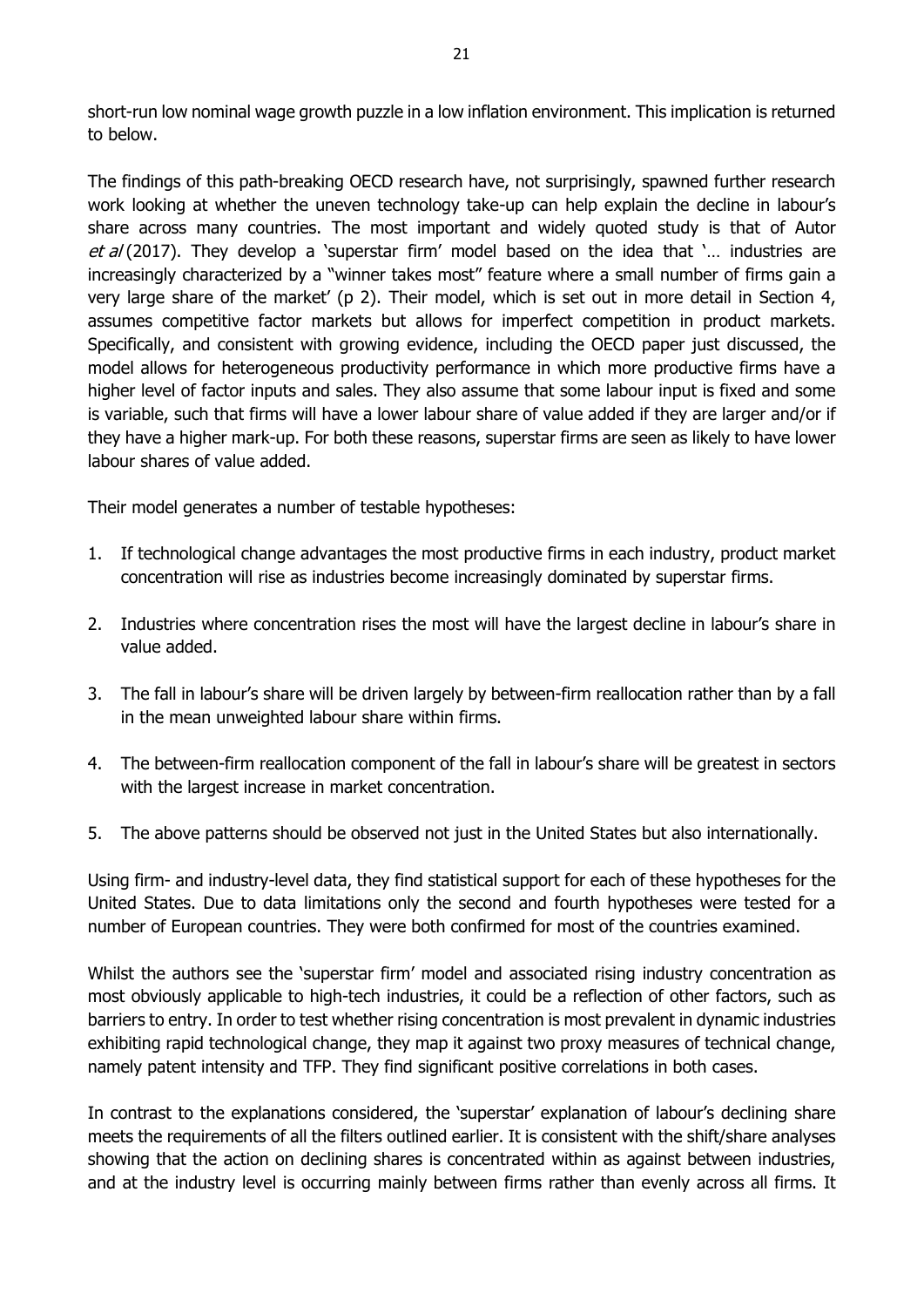does not rely on an aggregate level elasticity of substitution greater than one, although the model does tend to imply that, for the technological frontier firms, more successful adoption of new technology is likely to have increased the substitutability of capital for labour – at the extreme, by way of automation of some jobs and tasks.

The analysis also fits the time profile for a declining wage share well. Most studies on the so-called ICT revolution see it as commencing around the 1980s, and as having a significant and ongoing impact on both labour and product markets in many developing as well as developed economies.

Finally, while the superstar firm model is not couched directly in terms of relative bargaining power of labour versus capital, it has a number of important links to that framework. While there is some evidence that employee/union bargaining power is greater in larger firms<sup>26</sup>, the Autor *et al* (2017) study suggests that the increased market power of leading technology firms allows them to use most of their higher productivity gains partly to lower prices and partly to increase their profit margins, rather than passing most of it through to their employees.<sup>27</sup> If at the same time the technological laggards are struggling to maintain their market share, they will simply not have the capacity to pay higher wages; while perceived lower job security in such firms is likely to reduce union/employee bargaining power.

The Autor et al analysis is consistent with some earlier but less comprehensive US studies. Peltzman (2014) found that US industries that experienced the largest increase in concentration also experienced the strongest increases in output prices, suggesting increased mark-ups and a lower within-firm labour share. Barkai (2016), noting increasing levels of industry concentration in the United States, found a relationship between the decline in labour's share and increased profit markups, but does not examine whether the latter is occurring across most firms or primarily among larger superstar firms.

Since the Autor *et al* (2017) paper, a number of follow-up papers have been written that, for the most part, confirm and build on their work. A few, however, have questioned their results.

De Loecker and Eckhout (2017) document trends in firm-level mark-ups in the United States for the period since 1950, and find that, after a period of relative stability, they started to trend upwards from around 1980: roughly when the labour share started to fall. They also find a close negative correlation between the aggregate labour share in the United States and an aggregated measure of firm mark-ups, although they make no attempt to control for other variables.

Benmelech, Bergman and Kim (2018), noting that US labour market mobility has declined significantly in recent decades, examine the impact of local-level employer concentration on wages in the US manufacturing sector. Using employment as their measure of local-level industry concentration, they find a significant negative relationship between it and wages that is more pronounced at high levels of concentration and has increased over the period examined (1977 to 2009). Their results are robust after controlling for other factors such as establishment-level labour productivity and local labour market size. They also find that this negative relationship is stronger

<sup>26</sup> See, for example, Söderbom, Teal and Wambugu (2002). For an Australian study, see Peetz and Preston (2009).

<sup>27</sup> This is also the finding of Adrjan (2018), which is returned to below.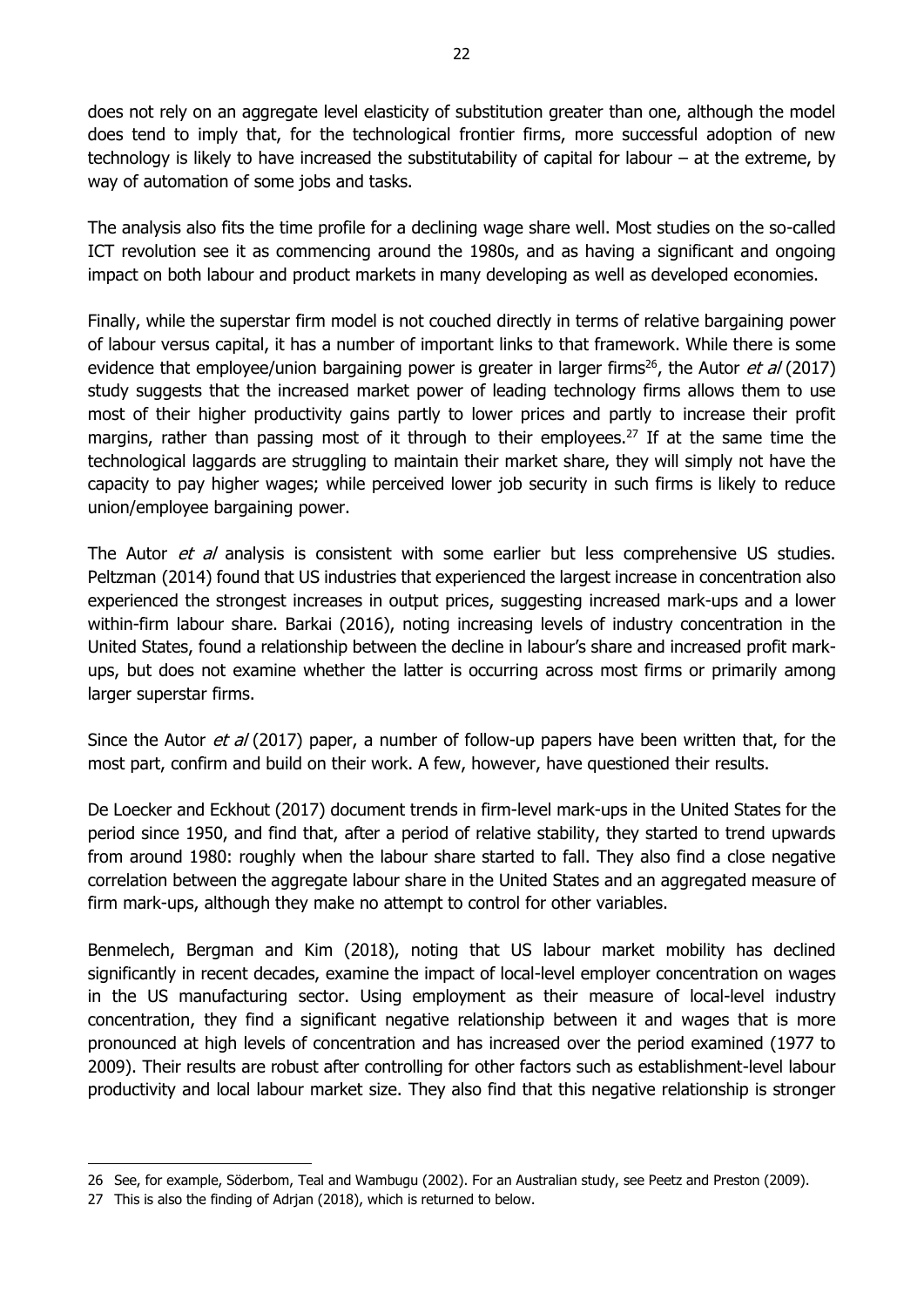when unionisation rates are low; and that the link between productivity growth and wages growth is stronger when labour markets are less concentrated.

23

A recent OECD (2018) study uses a firm-level database to confirm the 'superstar' hypothesis for the eight countries they examine in which labour's share fell over the period 2001–13. Interestingly, their results suggest that the decline in labour's share at the technological frontier is largely driven by the entry of new firms with higher mark-ups and/or higher capital intensity, rather than increasing mark-ups or capital intensity in firms remaining at the technological frontier.

A weakness of the superstar firm model is that it assumes an elasticity of substitution of one, thereby excluding any possible role for capital intensity in their explanation of shifts in labour's share. Adrian (2018), in a longitudinal study using UK firm-level data, uses a model of the firm in which the labour market is perfectly competitive and product markets are not but, unlike Autor et al (2017), the elasticity of substitution is not constrained to one. Market power can affect labour's share because it allows a firm to set a higher profit mark-up over cost. But capital intensity can affect labour's share in a firm as well, depending on the elasticity of substitution. His empirical analysis finds that both market share of a firm and its capital intensity are highly significant as explanators of labour's share, with market share being statistically more significant than capital intensity. These results are found to be highly robust to alternative econometric methods, data definitions and sample periods.

Adrjan also examines variations in elasticities of substitution across firms. Using average firm wage levels as a proxy for average skill levels, he finds that the negative impact of capital intensity on labour share is driven by low-wage firms, which he interprets as implying that low-skilled labour is more substitutable with capital. Alvarez-Cuadrado, Van Long and Poschke (2018) show that a model allowing for cross-sectoral differences in productivity growth and in the degree of capital/labour substitution can explain the movement in labour's share in the United States.

These studies help to integrate the 'superstar' analysis with some of the earlier studies on the impact of capital-augmenting technical change and capital-to-labour ratios on labour's share.

A few papers that have followed on from Autor *et al* (2017) have questioned some of their findings. A key testable hypothesis flowing from the superstar firm model is that, over the periods of declining labour share, industry concentration measures should be rising. Bessen (2017) confirms the Autor et al finding that this is indeed the case in the United States: on his estimates, both industry concentration and firm operating margins have been rising since 1980.<sup>28</sup> However, the Autor et al paper, while finding that the decline in the labour share is closely correlated with the change in concentration ratios across 12 of the 14 non-US countries examined, did not directly examine changes in industry concentration ratios for any countries other than the United States. Some other studies have questioned whether European industry concentration has in fact been on a clear upward trend over the relevant period. Weche and Wambach (2018), using estimates of firm-level mark-up, find that 'market power' of European firms showed a sharp decline during the global financial crisis (GFC) followed by a post-crisis increase that has not yet reached pre-GFC levels, and contrasts this with findings for the United States where concentration ratios are already back above pre-GFC highs. Guschanski and Onaran (2018) go further: using a measure of concentration which – unlike that used by Autor *et al* (2017) – includes a firm's international sales but only covers publicly listed firms,

<sup>-</sup>28 See also Ganapati (2018).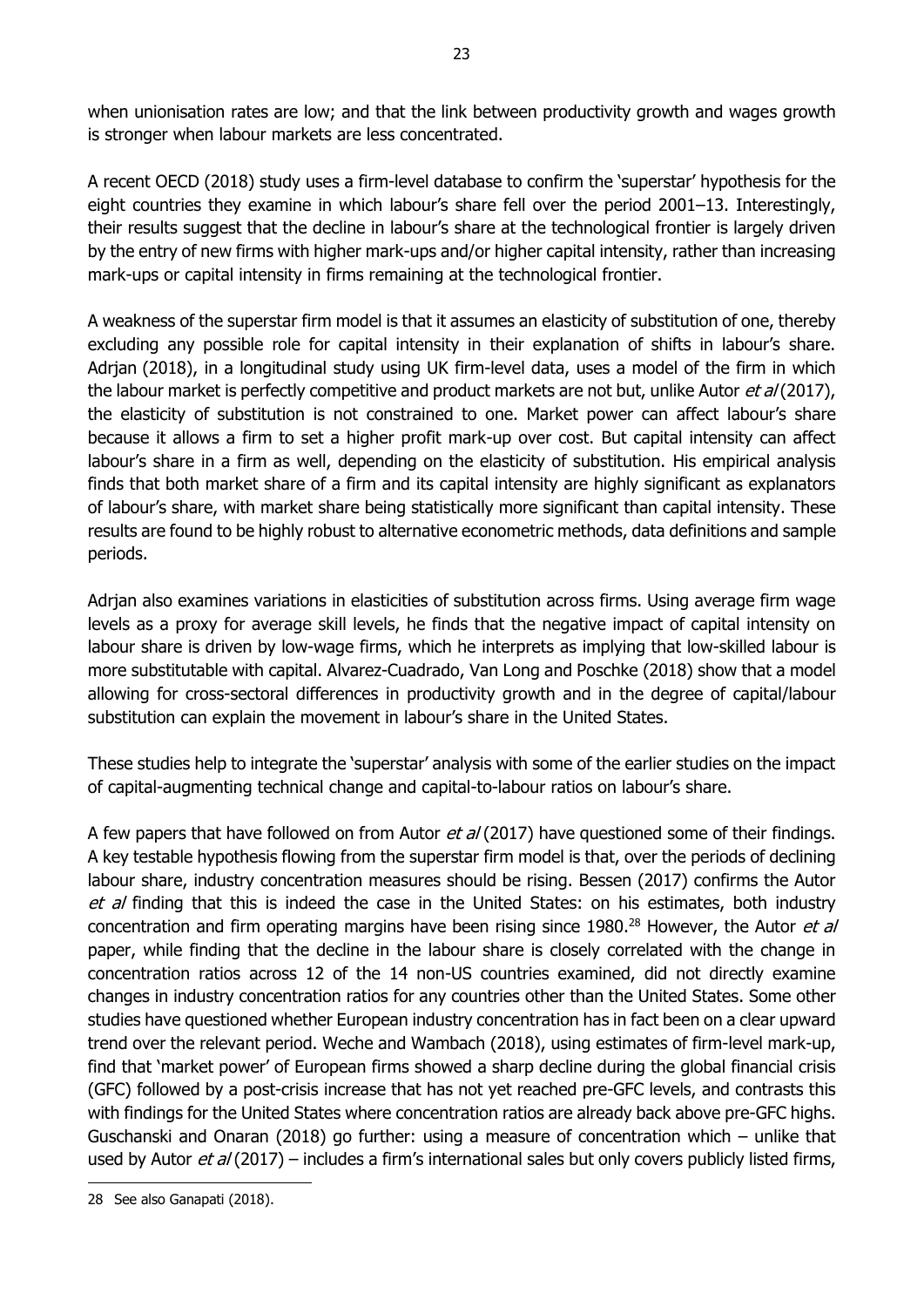they find that concentration in the EU-15 group of countries declined between 1995 and 2015. In addition, in contrast to the findings of Autor *et al*, they find little relationship in their European data between concentration and the extent of decline in labour shares; and that declines in labour shares are mainly driven by declines within firms, rather than between firms. This study is very recent and at this stage it is difficult to know whether it is the more limited dataset used, methodological differences or other factors that are driving the differences in results.

As has been mentioned, these micro-level studies of what is driving factor income share changes may provide an important framework for analysing what is driving the short-run, low nominal wage growth puzzle, both in Australia and in many other countries. This issue is examined below in Section 4.

## <span id="page-29-0"></span>**3.5 Relevance of Productivity Dispersion Model to Australia**

How relevant, if at all, is the superstar firm model for explaining factor share shifts in Australia? One of the data challenges in measuring factor income shares is how to divide up the income accruing to proprietors of unincorporated businesses (gross mixed income or GMI), which is a mixture of labour income (reflecting the value of the time the owner puts into the business) and capital income (reflecting a return on capital and entrepreneurialism). The Australian System of National Accounts selected analytical series reports the wage and profit shares of total factor income excluding the GMI component, which means these shares do not add up to one. In addition, for the general government sector of the national accounts – which is primarily in the non-market sector – the net operating surplus is by convention assumed to be zero. For these reasons, factor income shares derived directly from economy-wide national accounts data need to be interpreted with caution.

The ABS productivity statistics (ABS 2018) attempt to overcome these limitations by focusing on just the market sector of the economy and by allocating GMI to the labour and capital income shares. For the labour share of GMI, the labour income of proprietors of unincorporated businesses is imputed based on the hours they work and assuming the average hourly wage of wage and salary employees in that industry. For the capital share of GMI, the rental price of unincorporated productive capital stock is imputed assuming the rental prices of the incorporated businesses and the incorporated rate of return on capital. The sum of these two imputations equals imputed GMI, with the difference between actual and imputed GMI allocated proportionally.<sup>29</sup>

The longest current data series using the above approach commences in 1973/74 and covers 12 selected market sector industry aggregates. $30$  The trend is clear from Figure 5, where the following pattern can be seen: $31$ 

 labour's share rose sharply in the 1970s and early 1980s to a peak of just under 65 per cent in 1982/83;

<sup>29</sup> An alternative rule of thumb approach that has been used in some of the literature is to allocate two-thirds of unincorporated business profits to wages, but this implicitly assumes a constant capital-to-labour ratio over time. For a more detailed description of how mixed incomes are decomposed into labour and capital components, see ABS (2016).

<sup>30</sup> While the ABS also publishes 16 market sector industry aggregates, they only go back to 1993/94.

<sup>31</sup> The published ABS data are a smoothed series, whilst the data in Figure 5 are unsmoothed and were kindly provided to the author by the ABS.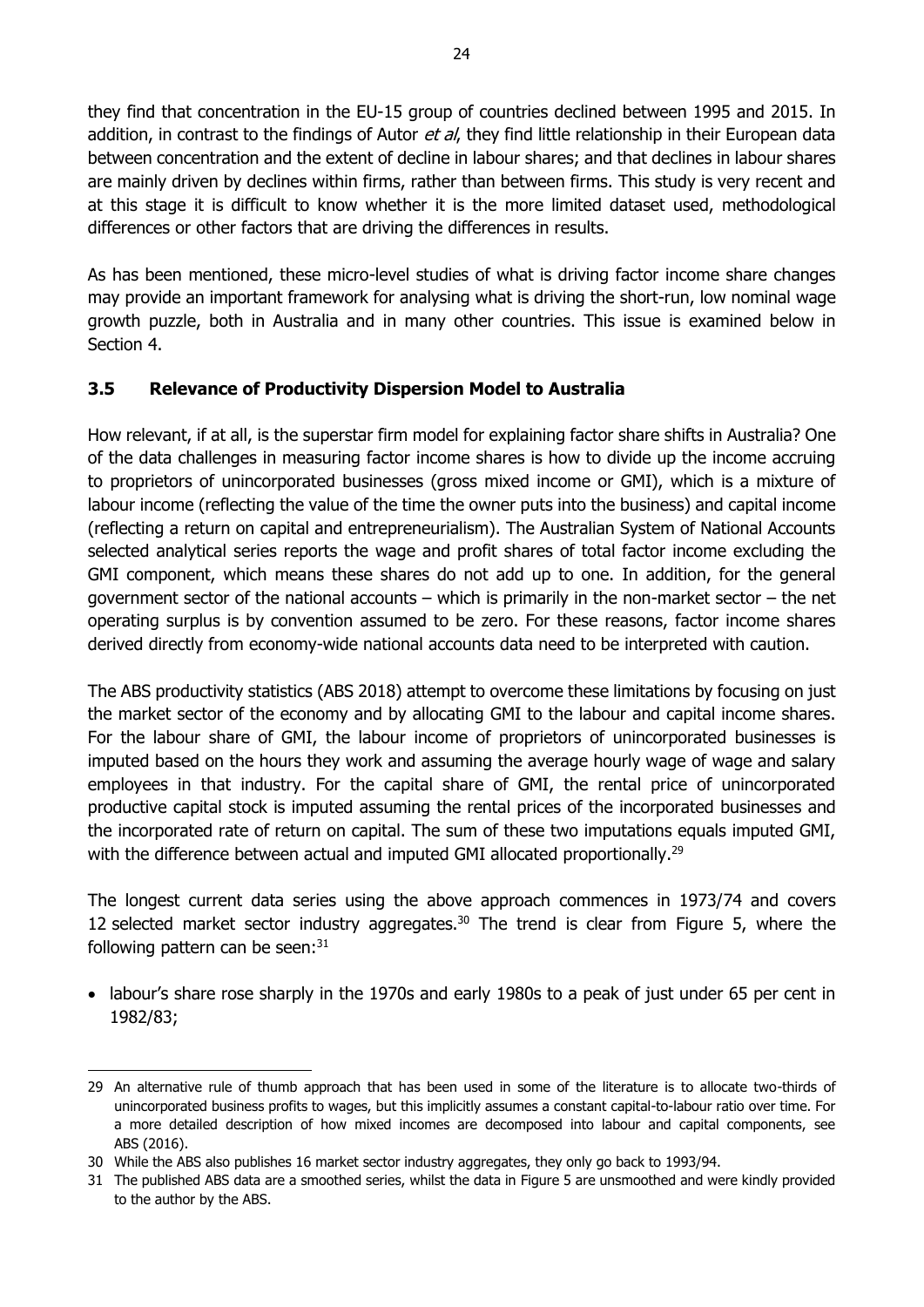• it continued to trend lower, albeit gradually, up to 2010/11, rose for a number of years after that, then fell sharply in 2016/17. It is now back close to its lowest point over the data series.



![](_page_30_Figure_3.jpeg)

Source: ABS

The extent of the trend decline in labour's share shown in Figure 5 is exaggerated by the starting point for the current data series. An earlier market sector series is available for the period 1964/65 to 1995/96 (ABS 1997), but it is based on an older industry classification and excludes improvements to the estimates in subsequent national accounts releases over the last two decades. The earlier series suggests that labour's share rose by 5 percentage points from 1964/65 to 1973/74. However, it then trended down from the mid 1970s to the mid 1990s when the series ended, to a level 2 percentage points lower than at the beginning of the series. The current series shown above suggests a further trend decline since then, by a little over 5 percentage points.

Most Australian studies explain shifts in labour's share primarily in terms of two factors: changes to our wage-bargaining framework in previous decades; and large shifts in our terms of trade. On the first explanation, the sharp rise in labour's share in the 1970s and early 1980s occurred in the context of a highly centralised and heavily unionised wage bargaining process, which contributed to a series of large nominal wage breakouts; while the reversal of this trend from around the mid 1980s occurred in the context of the then Labor Government's series of wage/tax trade-offs negotiated with the trade unions.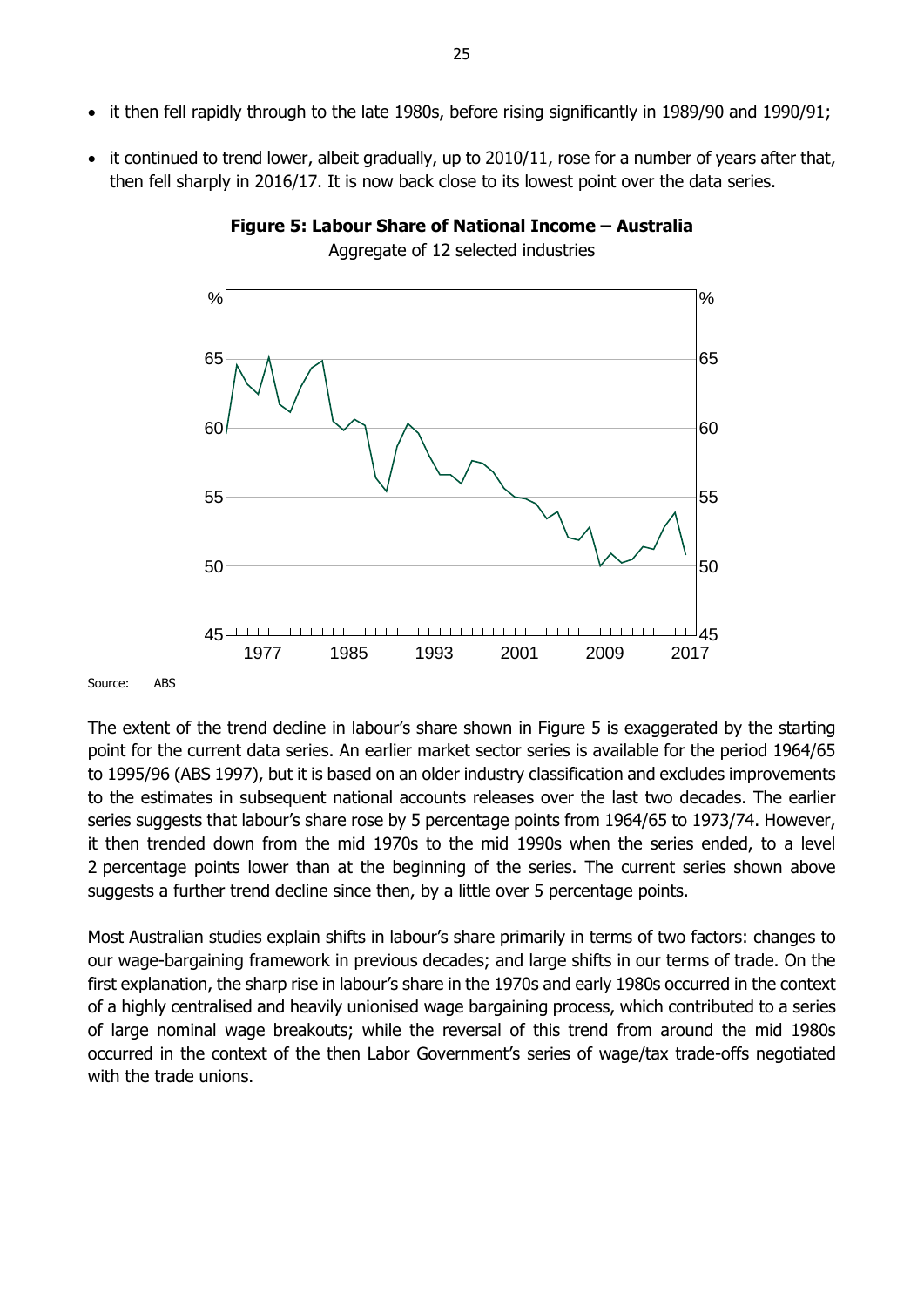These trade-offs were specifically designed to reduce the 'real wage overhang' (historically high labour share), which was seen as impeding investment and employment.<sup>32</sup> The subsequent move to a more decentralised wage-bargaining model is often cited as helping to maintain wage moderation and avoid a repeat of the 1970s real wage overhang.

Terms of trade shifts and the associated movement of resources into and out of Australia's heavily capital-intensive mining sector are often cited as the other critical factor explaining shifts in Australia's factor income shares. Parham (2013) found that the unprecedented rise in Australia's terms of trade and associated mining investment boom in the first decade of this century (Figure 6) accounted for all of the 4 percentage points or more fall in labour's share during that period. However, when looked at on a shift/share basis, the fall in labour shares *within* industries over the 2000s actually accounted for more of the drop in labour's share than *between* industry shifts.

![](_page_31_Figure_2.jpeg)

**Figure 6: Terms of Trade – Australia**  $2015/16$  average = 100, log scale

Note: Annual data are used prior to 1960 Sources: ABS; RBA

-

Shift/share analysis can at times disguise some of the underlying factors at work, because it is done on a net basis. This means, for example, that a shift in resources from one industry to another may have a major impact on factor shares, but it is largely or entirely offset by a shift between two other industries. A recent ABS study (ABS 2018) looking at shifts in labour's share in Australia between the two decades 1997/98 to 2006/07 and 2007/08 to 2016/17, and using similar shift/share analysis, found that 83 per cent of the decline in labour's share was due to within-industry changes as against between-industry shifts. However, this was in large part because the substantial downward impact

<sup>32</sup> For a summary of the discussion and debate at this time on the relationship between the real wage overhang and employment, see Russell and Tease (1988) and Chapman (1998).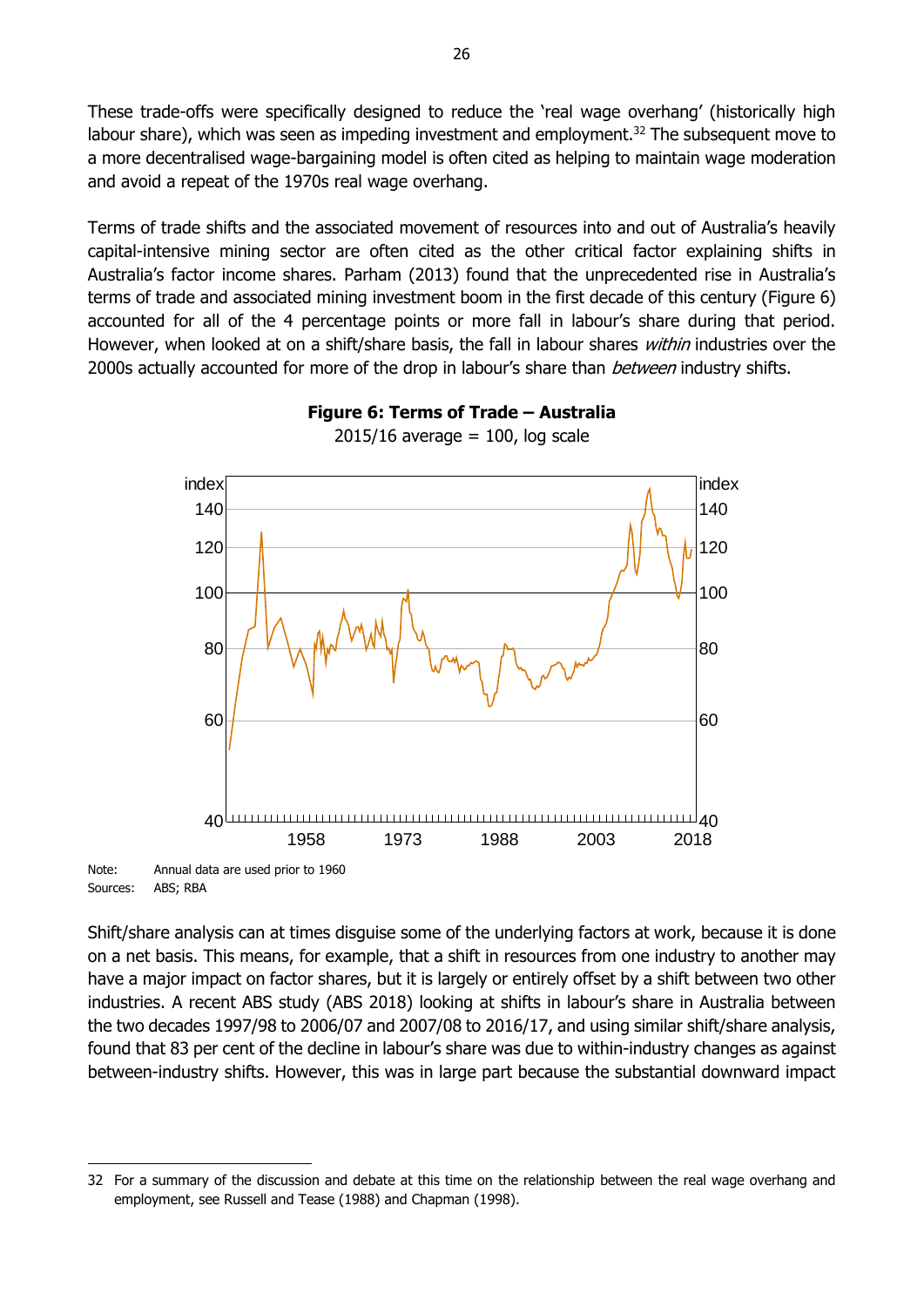on labour's share from expansion of the mining sector was largely offset by growth in a number of labour-intensive service industries.<sup>33</sup>

It is quite possible that, while terms of trade cycles do indeed account for some of the major shifts in factor income shares in Australia, the growth of high productivity firms with low labour income shares may still help explain the underlying *trend* decline in labour's share. James (2017) found that, since the early 1990s, most of the shifts in the profit share can be explained by the economic cycle and the terms of trade, but there is still an unexplained upward trend in the profit share over a longer period. His panel regressions using industry data suggest technological progress may be a key driver.

Furthermore, there are a number of a priori reasons for thinking the superstar firm model may help explain the trend decline in labour's share in Australia. Firstly, the 2018 ABS study referred to above showed that within-industry effects dominated net between-industry effects. It also found that, of the 16 industry sectors examined, labour's share fell in 10 non-mining sectors.

Secondly, recent work by the RBA (Hambur and La Cava forthcoming) has found that the average Australian industry is quite concentrated, with a small number of large businesses selling most of the industry's output.<sup>34</sup> While over half of Australian industries have seen some increase in concentration over the last two decades, the overall rise in concentration is primarily due to the retail trade sector. These findings provide some support for the 'superstar' hypothesis, although they are also consistent with other explanations for high and rising industry concentration.

Thirdly, a recent analysis of wages growth by the Australian Treasury (2017) used an important new firm-level data source, the Business Longitudinal Analysis Data Environment (BLADE), to classify firms into high-, mid- and low-productivity groups. While this analysis was done across the whole sample rather than on an industry-by-industry basis, it is stilll instructive. In particular, they found that:

- although high-productivity businesses pay higher average real wages, they do not pay real wages anywhere near in proportion to their high relative productivity: they were on average 7.1 times as productive as mid-productivity businesses, but only paid 1.6 times as much in average real wages;
- more productive businesses have more capital per worker. For the top five deciles, capital per worker and average real wages increase with productivity, but capital per worker increases much faster than average real wages. This implies that the labour share decreases as productivity increases, at least for the top five deciles; and
- the largest businesses, with more than \$50 million turnover, were also the most productive.

<sup>33</sup> Breaking the series at 2007/08 to reflect the impact of the GFC, the ABS analysis finds that the mining sector contributed around 1.5 percentage points of the 2.3 percentage point decline in labour's share between the earlier and subsequent decade (see ABS (2018)).

<sup>34</sup> While Minifie (2017) reached somewhat different conclusions, his dataset was much more limited.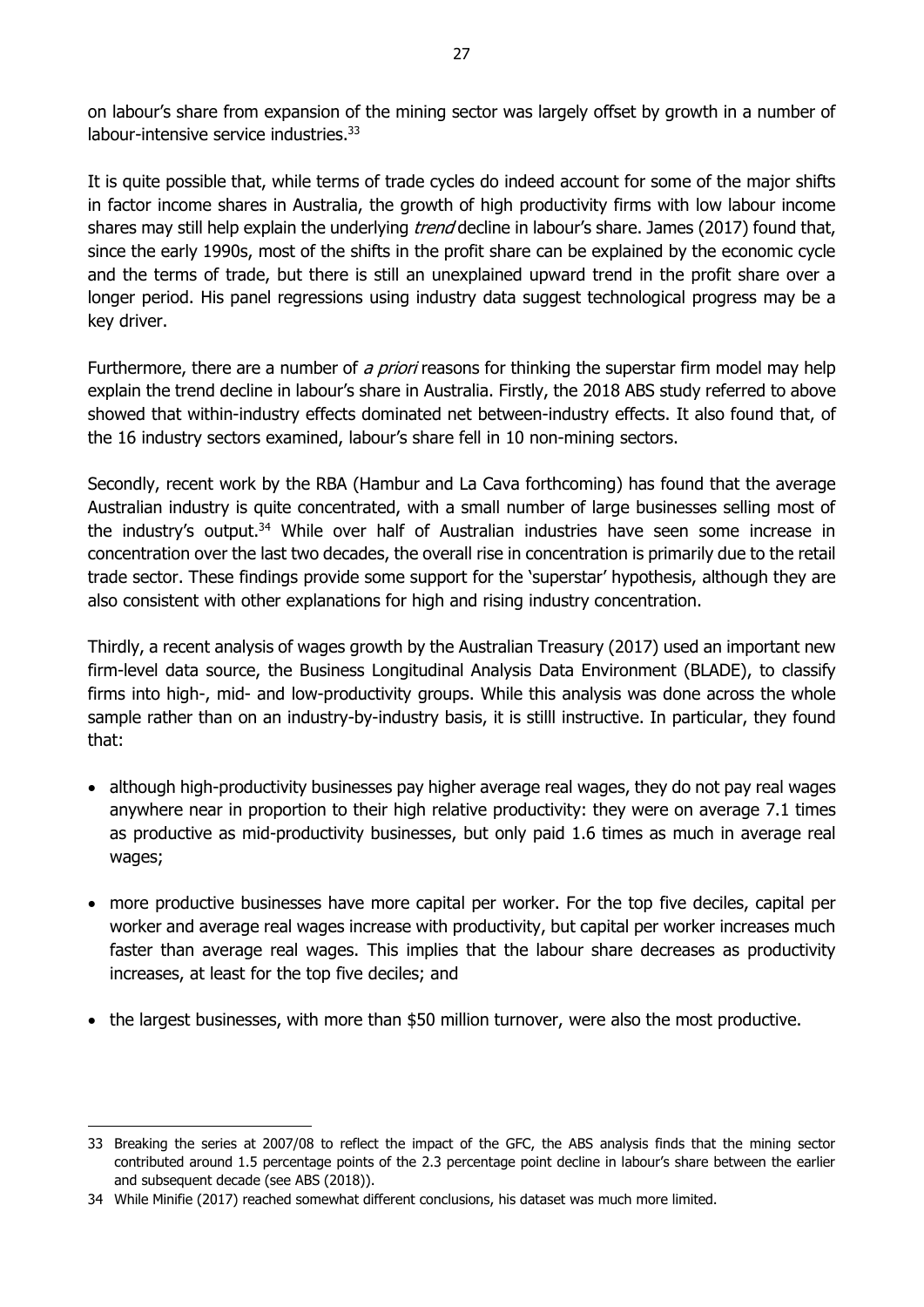These findings, while not directly testing the superstar firm model, are certainly consistent with the hypothesis that higher productivity firms are using most of their higher levels of productivity to lower prices and gain market share and/or to increase profit margins, rather than to increase wages.

Some preliminary explorations at the RBA suggest that, while the superstar firm model may well explain some of the movements in factor shares in Australia, its relevance may be largely concentrated within a few sectors, in particular retail and wholesale trade. This is an area worthy of detailed study, and is returned to in Section 4.

## <span id="page-33-0"></span>**4. Technology Diffusion and Low Nominal Wages Growth: Some Research Proposals**

This section examines how a firm-level framework that allows for heterogeneous productivity growth may also be applied to examining why nominal wages growth has been so low. It outlines a hypothesis linking uneven productivity growth to the nominal wage growth puzzle, and sets out some empirical research proposals for testing the validity of the hypothesis.

## <span id="page-33-1"></span>**4.1 The Heterogeneous Productivity Growth Model**

-

While the short time period for which data are available is a clear limitation, the relatively new BLADE database provides an opportunity for researchers to examine the relevance of a firm-level framework incorporating heterogeneous productivity growth in explaining surprisingly low nominal wages growth in Australia.<sup>35</sup>

The Autor et al (2017) study uses an illustrative firm-level model and a production function  $Y_i = A_i V_i^{1-\alpha} K_i^{\alpha}$  where  $Y_i$  is value added,  $V_i$  is variable labour,  $K_i$  is capital and  $A_i$  is Hicks-neutral efficiency in firm *i* and is heterogeneous across firms. Given the way the model is specified, the level of total factor productivity (*Ai*) is in effect exogenous to the firm: it is randomly allocated when a firm starts up. Firms with higher productivity will have higher levels of factor inputs and greater sales. The authors assume a fixed amount of overhead labour (*F*) needed for production, so total labour is given by  $L = V + F$ . The model allows for imperfect competition in the product market. With respect to labour markets, all firms are assumed to pay the same, exogenously set wage. Firms cannot respond to increased competitive pressure by lowering wages.

From their model and the static first-order condition for labour, they derive the share of labour costs  $(wL_i)$  in nominal value added  $(P_iY_i)$  as:

$$
S_i = (wL_i / P_i Y_i) = 1 - \alpha / u_i + wF / P_i Y_i
$$
 (2)

where  $u_i = (P_i/c_i)$  is the mark-up, the ratio of product price  $P_i$  to marginal cost  $c_i$ . The firm *i* subscripts indicate that for given economy-wide values of  $(\alpha, w, F)$ , a firm will have a lower labour share if its mark-up is higher and/or its share of fixed labour costs in total value added is lower.

<sup>35</sup> BLADE is a firm-level statistical system maintained by the ABS that enables business datasets to be linked up via a common identifier, namely the firm's Australian business number (ABN). By enabling various datasets to be linked up, it increases the usefulness of the asset to researchers undertaking firm-level analysis.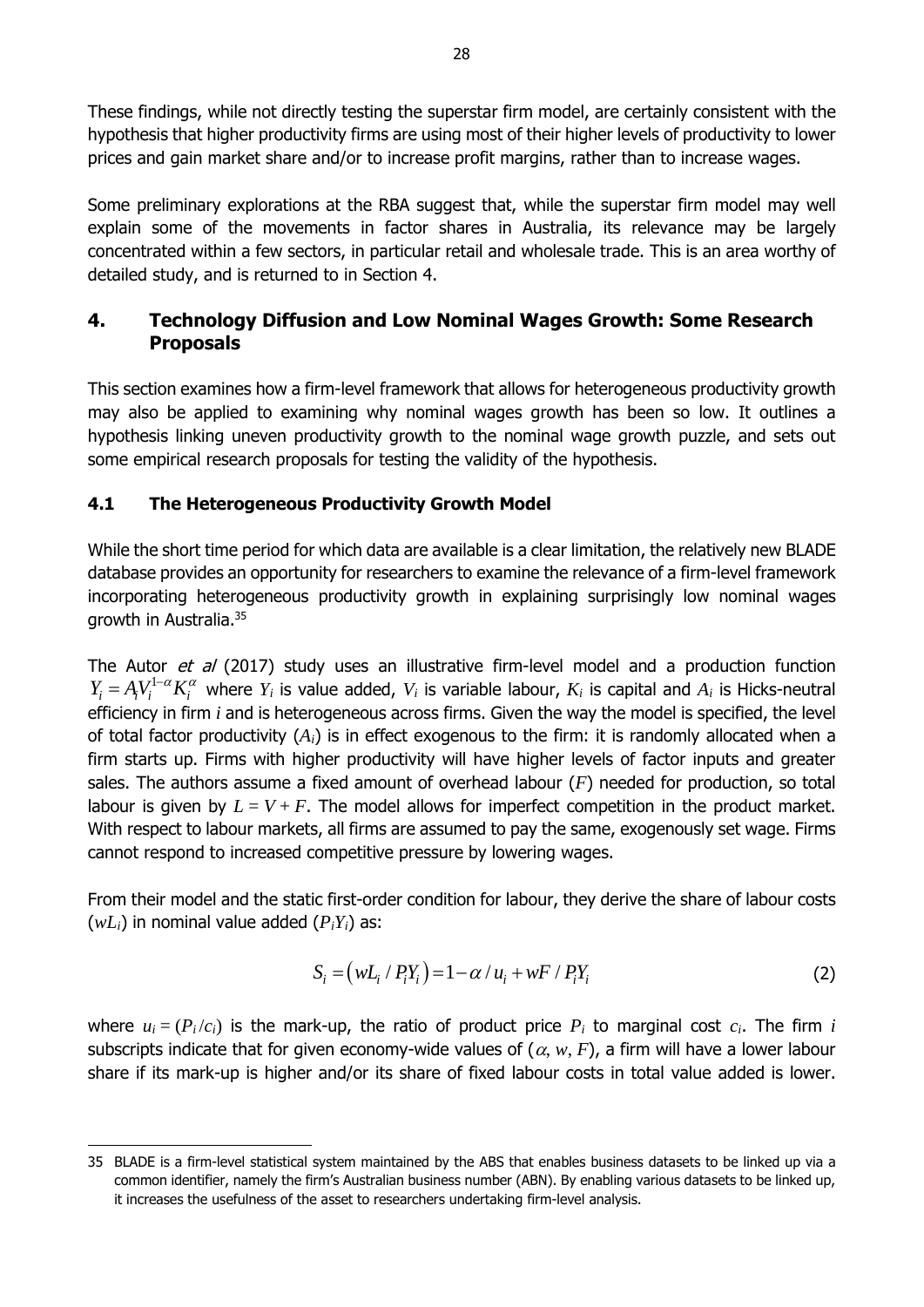Superstar firms will be larger as they produce more efficiently and capture a higher share of industry output. The model suggests they will also tend to have lower labour shares.

Elements of the above framework  $-$  in particular, allowing for heterogeneous productivity performance across firms – are relevant to examining various hypotheses linking uneven technology take-up to wages growth. However, the assumptions of *exogenous* productivity and wages obviously need to be relaxed. Furthermore, while the Autor et  $a/$  (2017) model is specified in terms of heterogeneous *levels* of productivity, allowing also for heterogeneous *growth rates* is both more consistent with the literature (e.g. Andrews, Criscuolo and Gal 2015) and potentially more useful in terms of explaining recent nominal wage growth surprises.

If the assumption of exogenous wages is relaxed, the nominal labour share of value added for firm *i* is:

$$
w_i L_i / P_i Y_i
$$
 = wage bill / nominal value added

If we are comparing higher and lower productivity firms, there are three ways in which higher productivity firms could lower their nominal labour share/increase their profit share over time compared to lower productivity firms:

- for a given wages bill, by increasing their nominal value added faster than the less productive firms;
- for a given level of value added, by increasing their wages bill slower than lower productivity firms via restrained average wage increases and/or slower growth in employment; or
- by some combination of the above two.

The more higher productivity firms are lowering their labour share of value added by constraining nominal wages growth and employment growth, the stronger the potential relevance to explaining low nominal wages growth. Testing this potential relevance thus requires examining relative growth rates for value added, employment and nominal wages in low-, mid- and high-productivity growth firms.

## <span id="page-34-0"></span>4.1.1 The hypothesis

With perfectly competitive labour and product markets, each employee would be paid their marginal product. The faster the rate of productivity growth, other things equal, the faster the rate of wages growth; and the more employment is skewed towards higher productivity firms, other things equal, the greater the contribution to average wages growth of the more productive firms.

If the assumption of perfect competition in factor and product markets is relaxed, the possibilities broaden. They include the central hypothesis of this paper, which is based on partial evidence available both overseas and in Australia that is outlined below:

The uneven take-up of new technology is resulting in large and growing gaps in productivity performance across firms in the same industry. High-productivity firms that are adapting new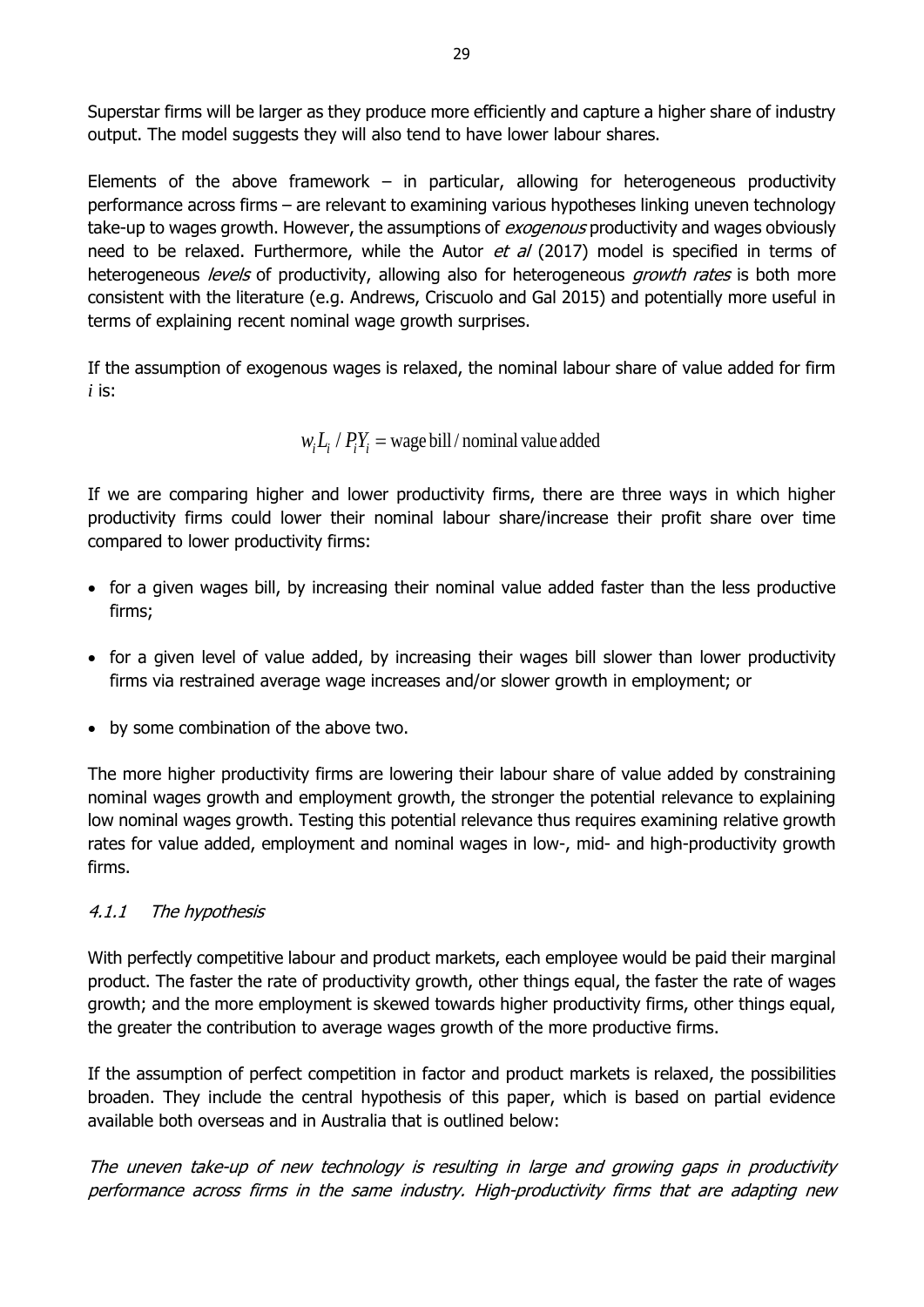technology most successfully are using their higher productivity levels and growth rates to increase profit mark-ups and/or hold down their output prices so as to further increase their market share, rather than primarily passing them on to their workforce via higher wages. They are also likely to be leading the way with respect to domestic outsourcing and casualisation of the workforce, in the process reducing the bargaining power of their employees. Low productivity growth laggard firms are under increasing competitive pressure and have limited capacity to raise wages. These factors are holding down average wages growth compared to a situation where all employees are paid their marginal product. The extent of their impact will depend on the distribution of employment across high- and low-productivity firms and how it is changing over time. Because high-productivity firms are typically not increasing their employment share in line with their value added, this is further reducing their contribution to average wages growth.

#### <span id="page-35-0"></span>4.1.2 Some supporting evidence

The above hypothesis incorporates the following testable assumptions:

- (a) The uneven take-up of new technology is resulting in very uneven patterns of productivity growth across firms, with the gap between high and low productivity growth rates increasing.
- (b) For high productivity firms, there is a large gap between productivity growth and wages growth; while the increasing competitive pressures on lower productivity firms significantly constrain their capacity to pay higher wages.
- (c) The employment share of high-productivity firms is increasing much more slowly than their value added share.
- (d) High-productivity firms are using their greater application of new technology to lead the way with respect to such practices as outsourcing and casualisation of their workforces.

A number of overseas and Australian studies contain empirical support for one or more of these assumptions. Andrews, Criscuolo, Gal and Menon (2015) confirmed (a) for a range of OECD countries, namely that the uneven take-up of new technology is driving very uneven patterns of productivity growth across firms, and the gap is increasing. In addition, Andrews et al found that frontier firms are significantly larger in terms of sales but not in terms of employment, lending support to (c). Faggio, Salvanes and Van Reenen (2010) found that industries that experienced the greatest increase in productivity dispersion also experienced the largest rise in IT capital intensity, lending support to (a).

Kehrig and Vincent (2017) use plant-level data for US manufacturing to examine what is driving the fall in labour's share. They begin by noting that, since the mid 1980s, labour compensation in manufacturing has fallen from 67 to 47 per cent of value added. At the same time however, the labour share of most US manufacturing plants actually rose. Their analysis finds that the explanation for this apparent paradox has been a major reallocation of production towards 'hyperproductive' (HP) plants, and a downward adjustment of the labour share of these HP plants over time.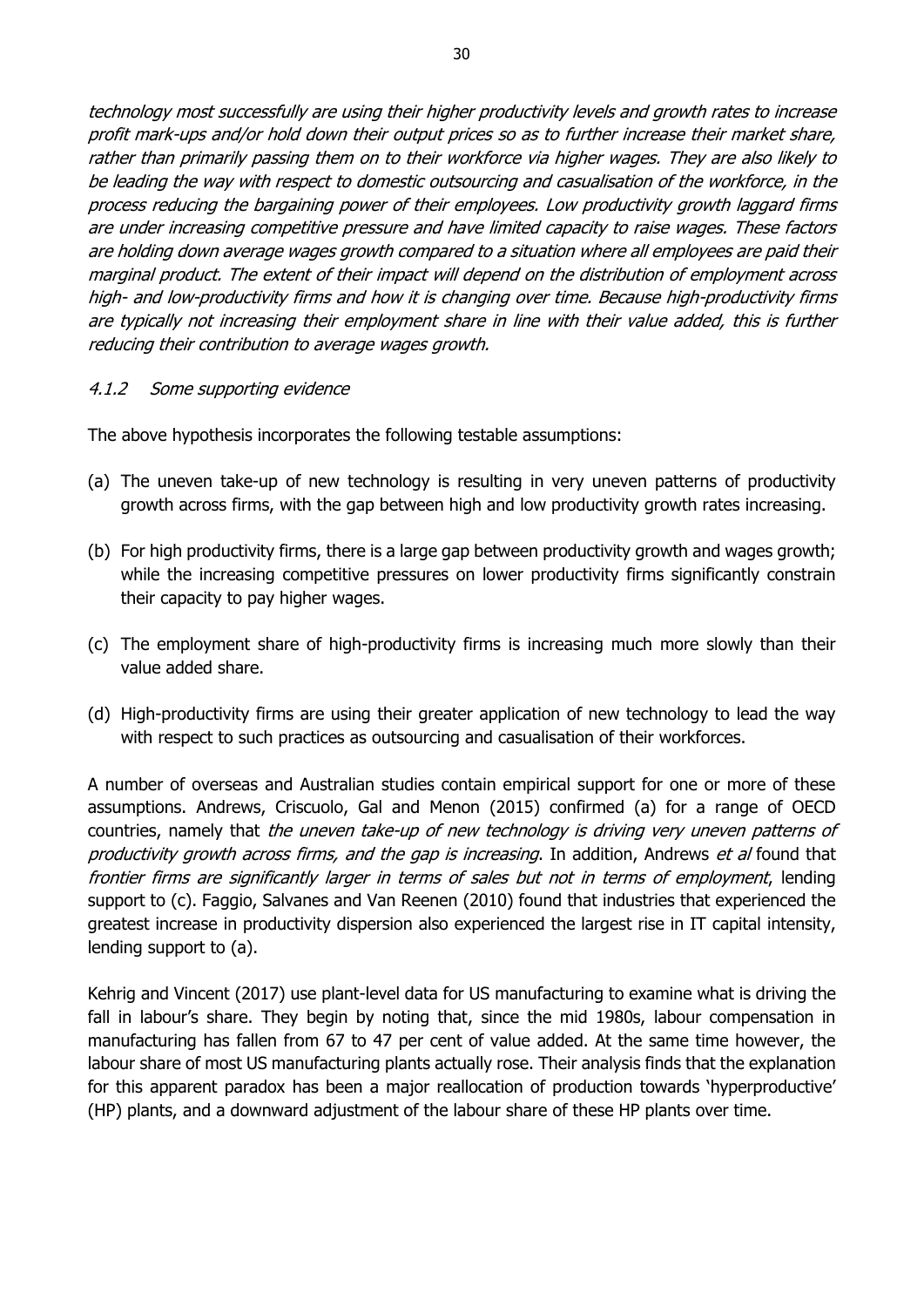Their paper then examines what is driving the dramatic difference in labour share trends between HP and non-HP plants, and finds that:

… almost all the divergence in the labor share trends between two types of plants is due to value added. According to the coefficient estimates, the typical  $HP$  plant was able to grow its value added by a staggering 250% more than typical non-HP establishment, or about 3.7% per year. This, amazingly, has come with very little divergence in the growth of the wage bill across the two types of plants, either through wages or employment. (Kehrig and Vincent 2017, pp 24–25)

This finding is consistent with (b) and (c).

Further support for (c), the proposition that the employment share of superstar firms is increasing much more slowly than their share of value added, can be found in Ganapati (2018). His study suggests that industry concentration increases in the United States are positively correlated to productivity and real output growth, negatively correlated with labour's share of value added and uncorrelated with employment, with the most productive industries typically maintaining or reducing their workforces.

The Autor et al (2017) study of factor income shares is consistent with (b) in that its findings imply that most of the productivity gains for higher productivity firms are being absorbed by a combination of lower prices (encouraging higher sales) and higher profit mark-ups, as against primarily being passed on to their workforce in the form of higher wages. It also provides some support for (c): the authors used sales as their measure of industry concentration, but they noted that, if they replaced this measure with employment, the relationship between concentration and labour share switched signs to become positive though generally statistically insignificant.

A recent OECD (2018) study looking at the decoupling of wages from productivity at the firm level found that wage divergence across the countries examined was much less pronounced than productivity divergence. Of particular interest in the context of the above hypothesis was their finding that not only was there a large divergence between productivity growth and real wages growth for high productivity firms, but for lower productivity firms real wages growth was also below their (lower) labour productivity growth rate. This is consistent with (b) and with the central tenet of the above hypothesis, namely that the competitive pressures on lower productivity firms are severely constraining their capacity to raise the wages of their employees.

Similarly, in an interesting study looking at key factors driving increasing wage inequality, the OECD (Berlingieri et al 2017) found that it was largely a result of increasing wage dispersion between firms in the same sector, rather than differences across sectors, and that the between-firm dispersion in turn was linked to differences in productivity across firms. Furthermore, the observed growing wage divergence was driven primarily by firms towards the bottom of the wage distribution in their industry paying increasingly less relative to the median firm, as against firms towards the top paying increasingly higher wages. Indeed, wages and productivity were less correlated at both tails of the productivity distribution. These findings are also consistent with (b).

Autor *et al* (2017) noted that the rise of superstar firms appears to be related to 'changes in the boundaries of large dominant employers' (p 26), with such firms increasingly using domestic outsourcing to contracting firms, casualisation of their workforce and automation, reducing both the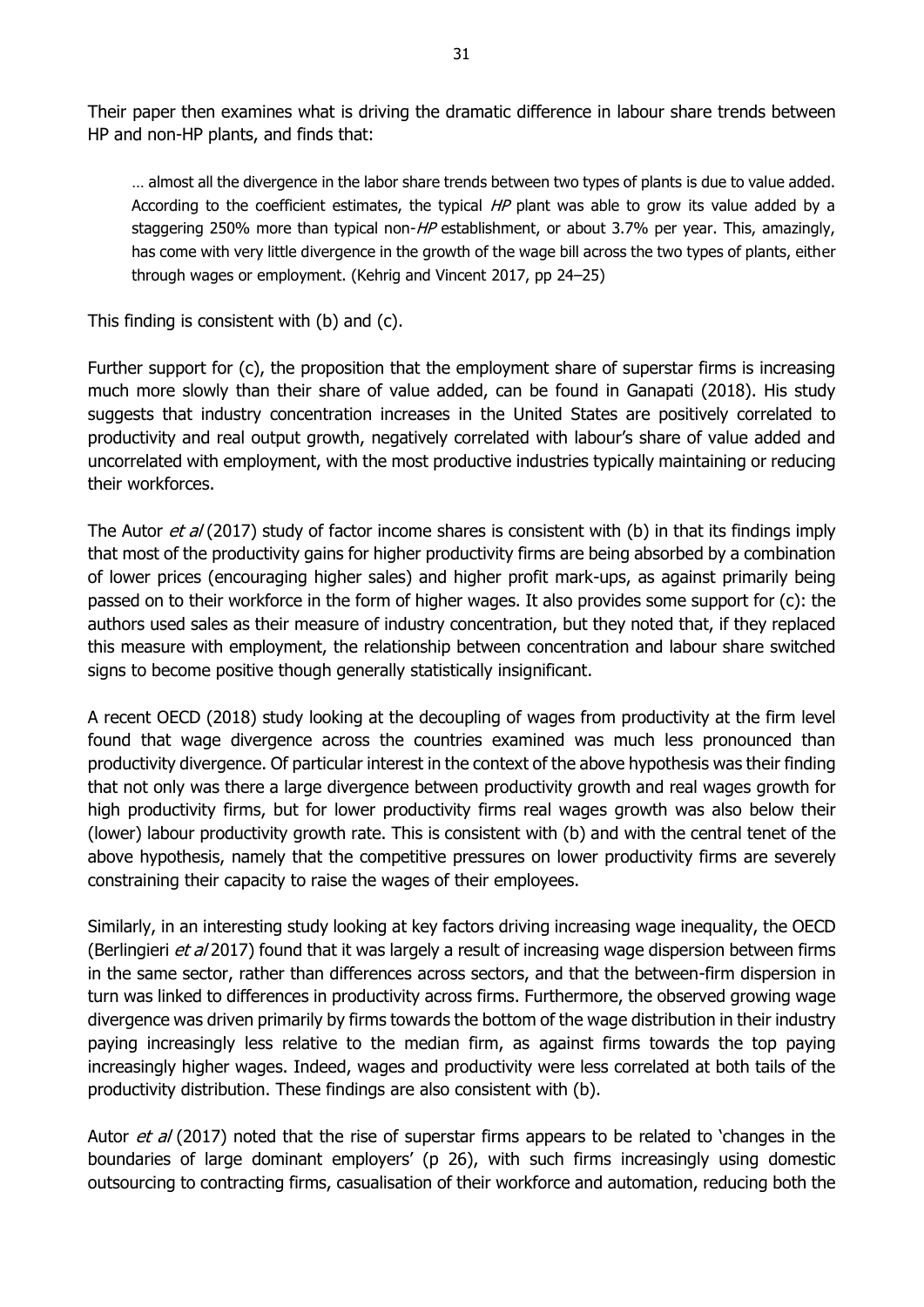and Schmieder (2017), in a study of German firms, made a similar observation, noting that:

Large firms are increasingly relying on nontraditional employment arrangements such as outsourcing, temporary or contingent work, offshoring, and subcontracting. (p 1166)

These findings are consistent with (d).

The evidence to date for Australia is more limited. As mentioned earlier, the Australian Treasury (2017) used the BLADE database to classify firms into high-, mid- and low-productivity groups. Consistent with (b), they found that, *although high-productivity businesses pay higher* average real wages than lower productivity firms, the dispersion of real wages is substantially less than the dispersion of productivity. However, as noted this analysis was based on averages across all firms examined rather than on higher versus lower productivity firms within an industry. The higher average wages for higher productivity firms could thus simply reflect a greater concentration of skilled job classifications in higher productivity firms, as against such firms paying more for the same job classification.

Extending the Treasury analysis to look at these factors *within* each industry and to include employment distribution across high-, mid- and low-productivity firms within each industry could provide a potentially important link between the uneven pattern of productivity growth and the short-run wage puzzle in Australia.

As noted earlier, preliminary explorations at the RBA regarding the proposition that the growing dominance of superstar firms has weighed on labour's share in Australia suggested that, to the extent that the effect is relevant to Australia, it may be concentrated in a few sectors of the economy, in particular retail and wholesale trade. If confirmed by detailed analysis, this may reflect lower levels of competition in many sectors of the Australian economy compared to the US economy. A key aspect of the superstar firm model for explaining factor income share movements is that higher productivity firms are using a fair amount of their higher productivity to hold down their output prices and increase their market share: hence the rise in industry concentration ratios. But with respect to using a similar framework that allows for heterogeneous productivity levels and growth rates across firms to look at why nominal wages growth is surprising on the downside, the key is not whether higher productivity firms are increasing their market share, but rather the pressure they are putting on lower productivity firms. Regardless of whether higher productivity firms are reducing output prices or increasing profit margins, their actions put pressure on lower productivity firms to keep their costs down, including wage costs, because they are either less profitable or losing market share, or both. These pressures may be greater for listed than for unlisted companies, but they are relevant for both.

If Australia is a less competitive economy than the United States and – at least in some sectors of the economy – that is being reflected in higher productivity firms raising their profit margins more than reducing their output prices, this may help explain why Hambur and La Cava (forthcoming) found that industry concentration in Australia had risen substantially in only a limited number of industries. The research proposals set out below should help shed light on whether this possible explanation for differences in results for Australia as against the United States has some validity or not.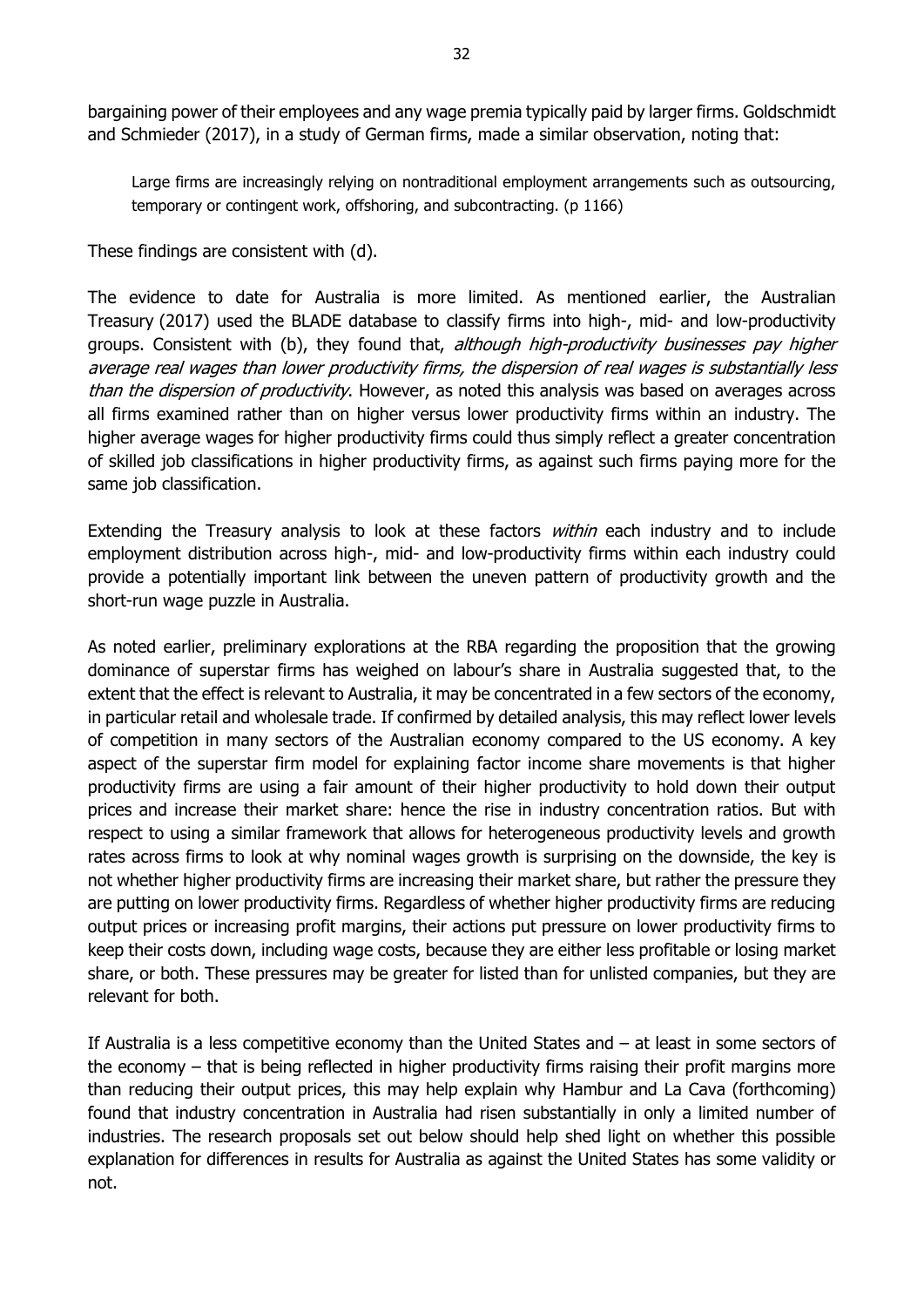In short, a firm-level framework that allows for divergent productivity performance may help shed light on slow nominal wages growth regardless of whether high-productivity firms are primarily reducing their output prices to increase their market share or are raising their profit margins. Either way, if the application of digital technology that is driving much of the growing divergence in productivity performance across firms is, as suggested in Section 2, spreading to more and more sectors and being embedded in more areas of investment, the pressure on lower productivity firms across the economy to reduce their wage costs is likely to increase.

## <span id="page-38-0"></span>4.1.3 Timing and sustainability

One of the filters used earlier for examining research on what is driving the trend decline in labour's share across many countries was timing: it was suggested that causal factors should have been in place for most or all of the period of declining labour shares going back to around the early 1980s. One apparent weakness in suggesting that some of the same factors driving the trend decline in labour shares may help explain recent nominal wage growth surprises is that the latter have only been evident for a much shorter period of time.

In explaining such timing differences, it is necessary to clearly delineate those elements of the superstar factor share model that are central to the hypothesis above regarding nominal wage growth surprises. The Autor et al factor share hypothesis assumes disparate levels of productivity across firms, not disparate *growth rates*. Firms with a higher level of productivity attract more resources and capture a higher share of industry output over time, by means of the usual allocative efficiency mechanisms (see Andrews, Criscuolo, Gal and Menon (2015)). As they also have lower labour shares, this growth in their market share, it is hypothesised, accounts for the trend decline in labour's share. However, the hypothesis above regarding nominal wage growth surprises relies more on the dispersion of productivity *growth rates* across firms – that is, a *growing* divergence in terms of productivity levels – putting *increasing* pressure on lower productivity firms to reduce cost increases, including wage costs.

The distinction may be important with respect to the timing issue. As noted earlier, recent studies using a firm-level database that commences around 2000 found that the firm-level dispersion of labour productivity has increased significantly since then.<sup>36</sup> Data on firm-level productivity growth rates for Australia are similarly only available for the period since 2002, and also show both high and growing levels of dispersion. Longer-run studies on productivity dispersion across firms are relatively sparse due largely to data constraints (see Faggio *et al* (2010)), but those available show mixed results for periods prior to this century. By way of example, Bartelsman, Haltiwanger and Scarpetta (2009) found that, while the dispersion of firm-level labour productivity was substantial during the 1990s across the eight countries and industries examined, it was also reasonably constant over the decade. However, Faggio et al (2010) found that within-industry productivity dispersion in the United Kingdom started trending upwards around the mid 1980s. They attribute growing productivity dispersion primarily to the uneven take-up of new technology: after controlling for a range of other factors, they find a strong positive correlation between ICT capital intensity across industries and the extent of the rise in productivity dispersion.

Uneven take-up of new technology is hardly a new phenomenon. However, among the defining features of digital technology are its pervasiveness and the *ongoing* and rapid technological advances

<sup>36</sup> See, in particular, Andrews, Criscuolo and Gal (2015) and Berlingieri et al (2017).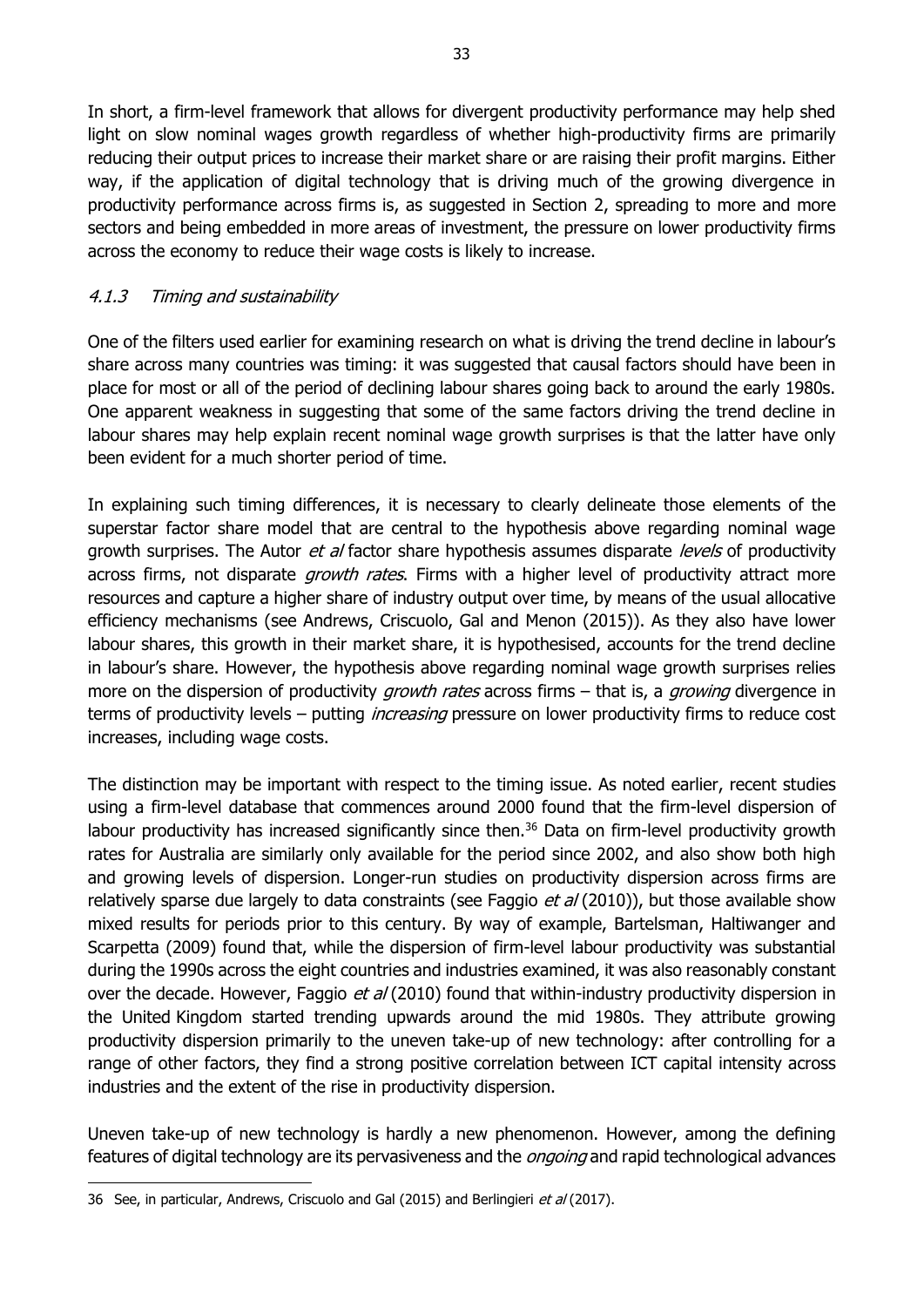being made in this area. While speculative, this may help explain the *increasing* divergence in productivity performance across firms in recent decades, which this paper suggests has resulted in a gradual but rising pressure on the productivity laggards to control costs.

A related factor of relevance to the issue of timing is that the period of wages growth overestimation appears to be longer than just the past few years. Analysis of OECD wage growth forecasts versus outcomes shows that, in addition to the downward wage growth surprises of the last two years discussed in, for example, Arsov and Evans (2018), wages growth was consistently overestimated in the six years leading up to the GFC (Figure 7). By contrast, during the period of the GFC and its immediate aftermath, the OECD repeatedly *underestimated* inflation, including wage inflation, despite the fact that it consistently *overestimated* GDP growth (Pain *et al* 2014). Given the severity of the GFC-related recession in most OECD countries, it is not surprising that historical relationships between labour market slack and wage/price inflation broke down, so this period is probably best put to one side in thinking about timing issues.

![](_page_39_Figure_2.jpeg)

# **Figure 7: OECD Wage Growth Forecasts and Outcomes**

Compensation per employee, total OECD

Source: OECD, Economic Outlook

In the case of Australia, the GFC-related downturn in GDP growth and rise in unemployment were much less severe than in other OECD countries and, as noted earlier, wages growth in the aftermath of the GFC was lower than expected and has remained so (Figure 1). There is also some evidence of downward wage growth surprises in Australia in the 2001–06 period shown in Figure 7, at least for some forecasters: OECD wage growth forecasts for Australia exceeded outcomes in four of those six years.

Finally, it is possible that, while the impact of the uneven take-up of technology on the relationship between average real wages growth and productivity growth started to occur early in the period of rising ICT investment, the link to *nominal* wages growth strengthened in the wake of the more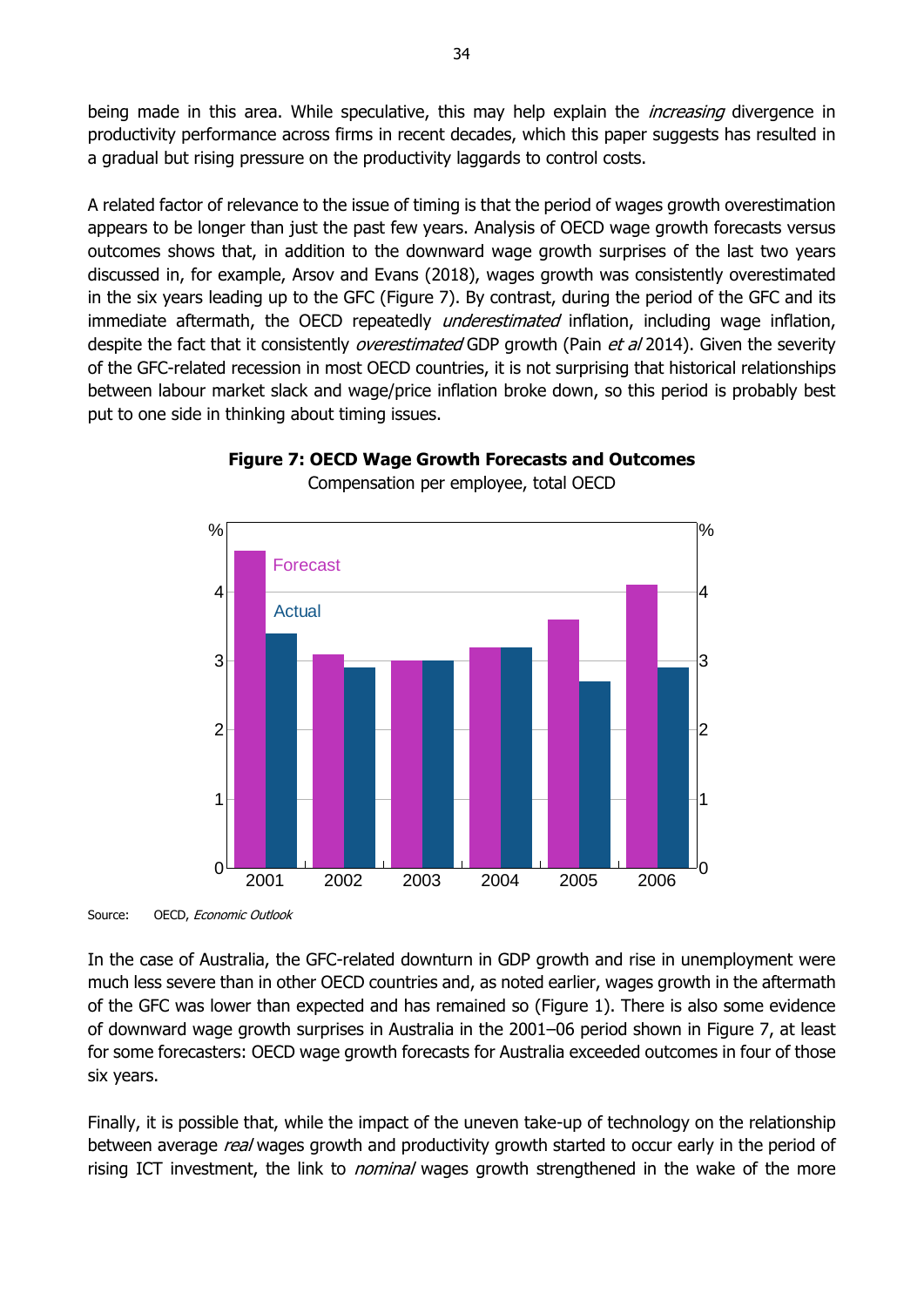recent coincidence of both lower-than-expected productivity growth and very low and stable inflation expectations (see IMF (2013), Jacobs and Rush (2015), and Bishop and Cassidy (2017)).

A closely related issue concerns the *sustainability* of large and – more recently – growing gaps in productivity performance across firms in the same industry. Economic theory suggests that competitive pressures should, over time, see productivity dispersion between firms in the same industry narrow, by way of less-competitive firms adapting the new technology and improving their productivity performance; or else failing to do so and exiting the industry as resources are directed away from them and towards more productive firms.

The persistence of high and growing levels of productivity divergence has led to a number of studies focused on why static and dynamic allocative efficiency mechanisms are not working as might be expected in many countries (see Bartelsman  $et$  al  $(2009)$  and Andrews, Criscuolo, Gal and Menon (2015), including references therein). Factors examined include product market regulations that inadvertently act as barriers to new entry, employment protection legislation that raises the cost of hiring and firing labour, and access to risk capital.

As noted earlier, uneven adaptation of new technology is hardly a new phenomenon, so another way of coming at the issue of why productivity dispersion has remained high and growing in recent decades is to consider whether there is something unique about digital technology that acts as a barrier to new entry. Two key aspects of ICT discussed in Section 2 are the gathering and processing of information to improve a firm's efficiency and expand its client base; and the use of automation to reduce costs. In both cases, successful adaptation of new technology to the particular needs of a firm can be expensive and disruptive. It requires high levels of managerial skill and imagination. It also requires staff with the skills, capacity and willingness to put the new technology in place, use it effectively and adapt to the many changes to workplace practices that it may bring. Because its introduction can be highly disruptive, it also requires specific change management skills on the part of senior managers and boards.

These required skills, imagination and attitudes are far from uniformly spread across countries or firms and, in many countries, may be in short supply. That in itself is a barrier to perfectly functioning markets, and has implications for the education and training of both employees and management.

In addition, there may be industries in which the technological leaders are able to use their leadership position to establish their own barriers to entry. Antitrust lawsuits in the United States and, more so, Europe against leading technology companies in recent decades provide examples.<sup>37</sup>

Looking forward, the pace of technological advance with respect to ICT, and the number of industries in which it has the capacity to be applied, are if anything accelerating, particularly with respect to big data, automation and artificial intelligence. Successful ongoing take-up of the opportunities such technological change provides, either by existing technological leaders or by new entrants, is also likely to operate in the direction of ensuring that the dispersion in the level and growth rates of labour productivity across a growing number of industries remains high for some time.

<sup>-</sup>37 For some examples, see Couturier (2016).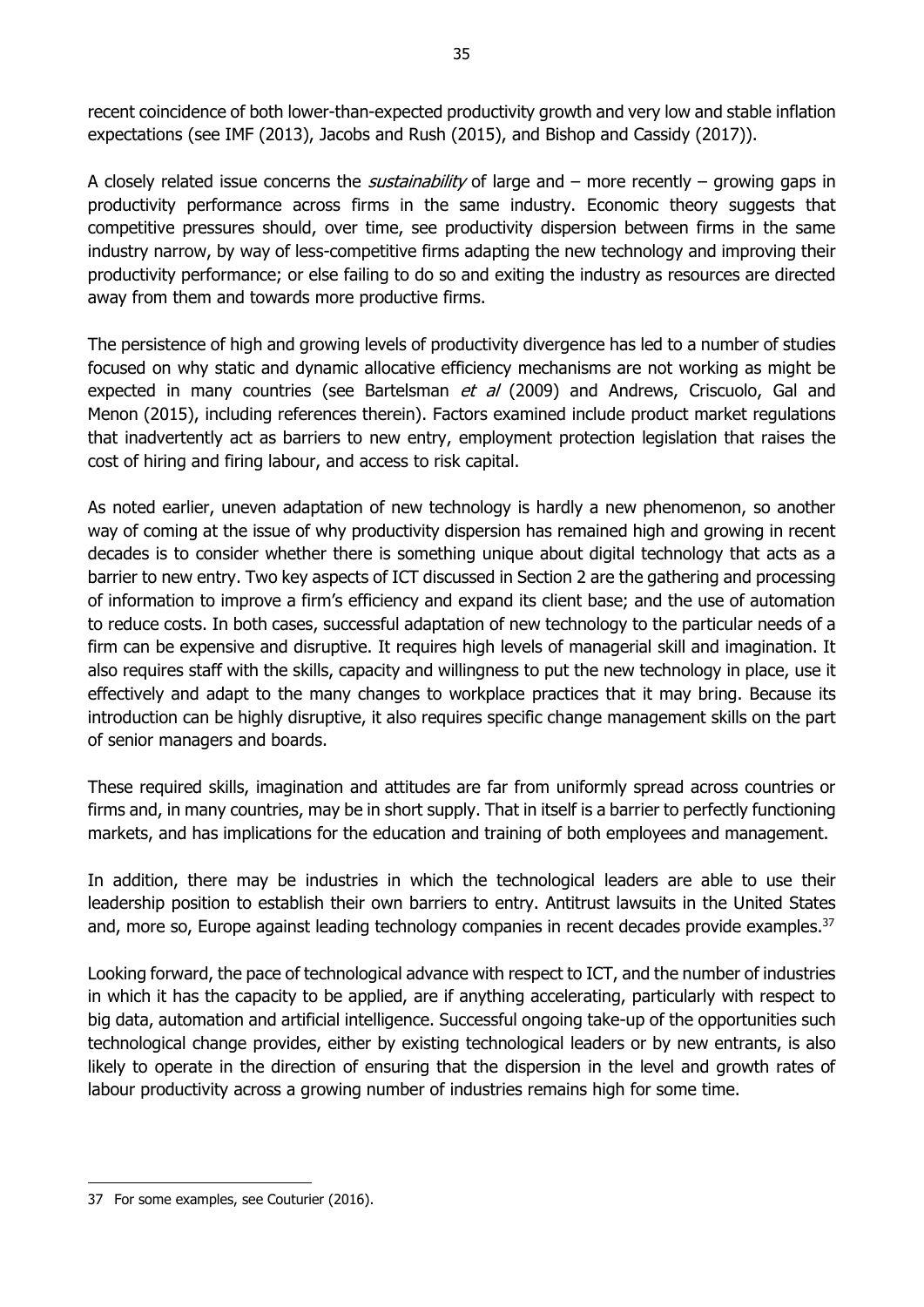#### <span id="page-41-0"></span>4.1.4 Testing the hypothesis

The hypothesis set out earlier generates a number of testable propositions for Australia using firmlevel data.

#### (a) Uneven technology take-up and product markets

**Testable proposition 1:** The uneven take-up of technology is resulting in a large and growing divergence in productivity performance across firms. Technological leaders are appropriating most of their higher productivity gains into either higher profit margins or lower output prices.

#### **Test**

Firm-level output price data are not available, but increases in market share provide a rough proxy for the extent to which high productivity firms are holding down their quality-adjusted output prices relative to their competitors. Use the BLADE database to classify firms in each industry into high-, mid- and low-productivity growth groups to examine whether productivity dispersion has been increasing. Look at changes over time in productivity, profit margins, nominal wages and value added for high-productivity firms within each industry, to test the proposition that they are primarily using their higher productivity growth to increase profit mark-ups and/or increase their market share.

**Testable proposition 2:** To the extent that higher productivity firms are using their higher productivity growth rates to increase profit mark-ups or increase their market share via lower output prices, this is putting increased competitive pressure on lower productivity firms to reduce costs, including by paying below industry-average wages and wage increases for the same occupation.

#### **Test**

The BLADE database includes data on average firm wages, but not wages by job classification. The ABS are currently building a longitudinal employer/employee database which may be linked to BLADE and which would allow a detailed examination of the above proposition, but the full database is not yet available. In the interim, a very partial test would be to look at average wage levels and increases in each industry for low-, mid- and high-productivity firms and compare them to productivity levels and growth rates.

**Testable proposition 3:** Productivity leaders' share of total industry employment is rising more slowly than their share of industry sales or value added, which (in combination with propositions 1 and 2 above) is holding down average industry wages growth.

#### **Test**

Use the BLADE database to look at changing shares of industry employment for each productivity group relative to shares of industry sales or value added.

Look at what would have happened to average industry wages growth if employment to sales or value added ratios for each productivity group had remained constant.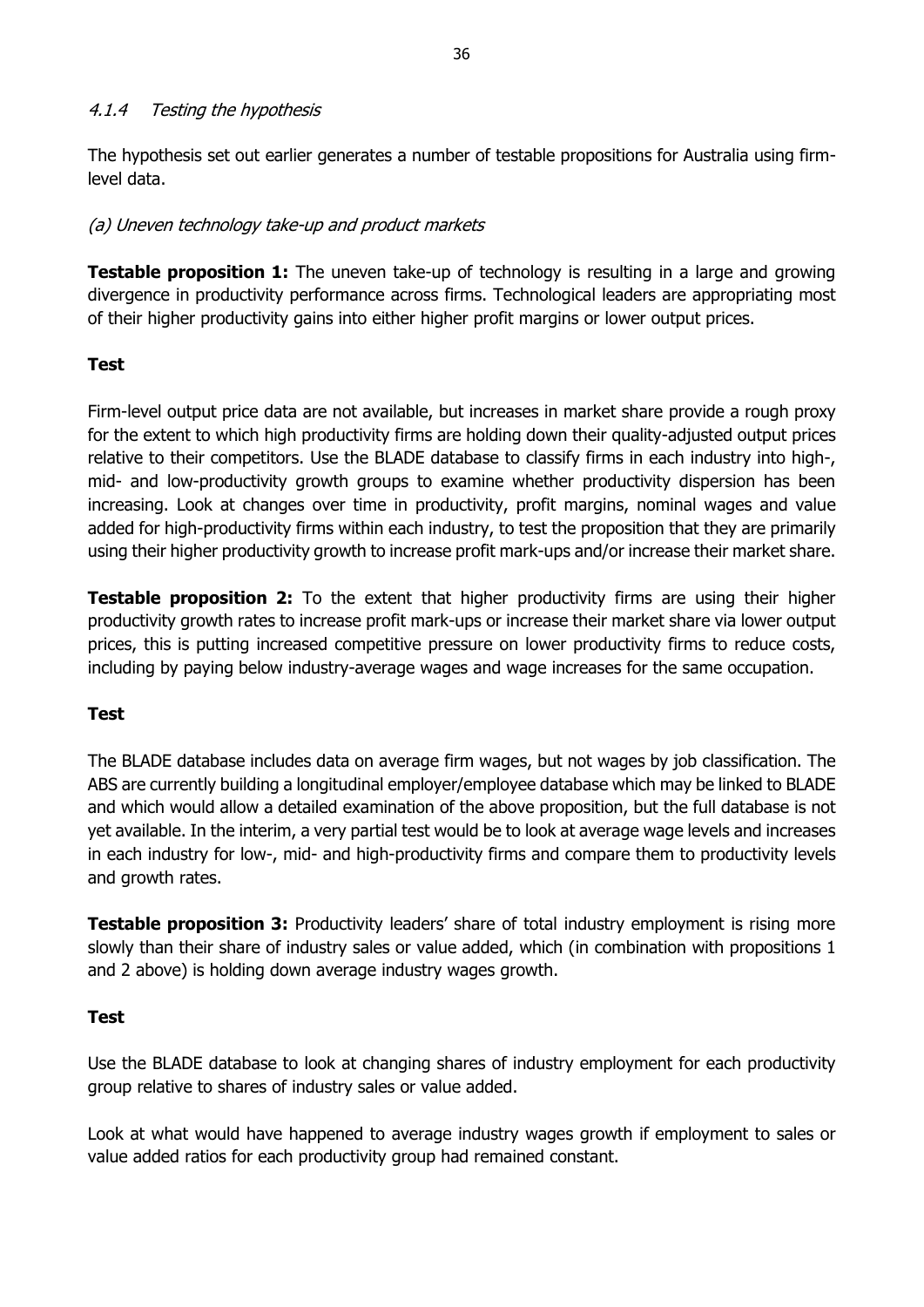#### (b) Uneven technology take-up and labour markets

Reference was made earlier in this paper to the observation that the rise of superstar firms appears to be related to 'changes in the boundaries of large dominant employers' (Autor *et al* 2017).

The BLADE database may allow at least part of this observation to be tested for Australia.

**Testable proposition 4:** Higher productivity firms are leading the way with respect to domestic outsourcing and casualisation of the workforce, reducing employee bargaining power and any 'large firm' wage premia.

#### **Test**

The BLADE database includes survey data on working arrangements. It may be possible to use these data sources to examine differences in the degree of labour force casualisation between high-, midand low-productivity firms across different industries.

## <span id="page-42-0"></span>**5. Concluding Comments**

Overseas studies suggest the increasingly uneven take-up of new technology across firms may help explain labour's declining share of income, weak average productivity growth and rising industry concentration in some countries. This paper has suggested that uneven technology take-up may also help explain surprisingly weak nominal wages growth, and has set out some research proposals designed to test the underlying hypothesis. Recently available firm-level data sources in Australia should facilitate stronger econometric testing and more robust results in all of these areas, centred around a theoretical framework that allows for heterogeneous productivity growth across firms.

Given the growing application of ICT-related investment across different industries and activities and the rapid pace of innovation, the effects of its uneven take-up – including on wages growth – seem likely to increase over time. For that reason as well, this is an area that warrants closer examination.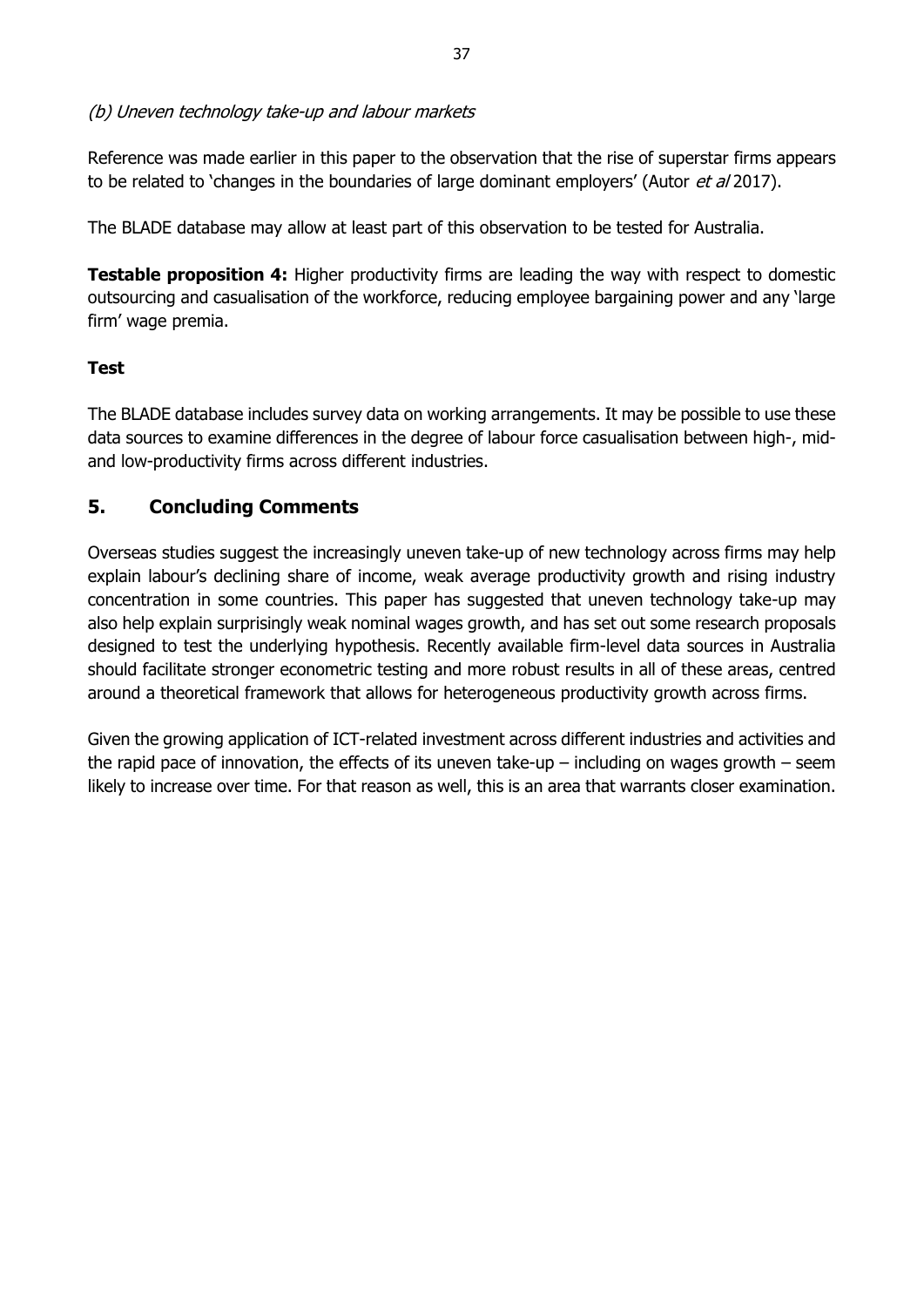## <span id="page-43-0"></span>**Appendix A: RBA Research on Structural Factors That May Be Holding Down Nominal Wages Growth**

Most of the RBA research looking to explain surprisingly low nominal wages growth has been done within the framework of a conventional wage Phillips curve relationship:

$$
w_t = \alpha + \beta \left( u e_{t-1} - u e_{t-1}^* / u e_{t-1} \right) + \gamma \left( \mathbf{z}_t \right) + \varepsilon_t \tag{A1}
$$

where *w* is nominal wages growth, *ue* the unemployment rate, *ue*\* the NAIRU, **z** a vector of other exogenous cyclical factors that may affect wages growth and  $\varepsilon$  the error term. In the RBA's preferred formulation, the vector **z** includes inflation expectations, actual inflation, trend growth in labour productivity and the change in the unemployment rate (Arsov and Evans 2018, Appendix A).

It is worth noting that  $\beta$ , the coefficient on the unemployment gap, is not only a measure of the strength of the relationship between nominal wages growth and the economic cycle: it is also a measure of real wage flexibility and its inverse, real wage rigidity ( $1/\beta$ ). To quote Coe (1985):<sup>38</sup>

[real wage rigidity is] the degree of non-accommodation, measured in terms of unemployment, which would be necessary to maintain inflation constant in the face of an adverse shock. Thus real wage rigidity will be higher the less responsive are nominal wages to the unemployment rate. (p 115)

Returning to Equation (A1), explanations of the nominal wage growth puzzle that are focused on a falling  $\beta$  – that is, a *flattening* of the Phillips curve – are likely to be of limited use in examining structural declines in labour bargaining power. This is because, if nominal wages growth is less sensitive to labour market conditions over the course of economic cycles, wages growth will be higher than expected when unemployment is high and rising and lower than expected when unemployment is low and falling, with the 'surprises' to some extent at least cancelling out over the course of an economic cycle.

Ongoing falls in  $\beta$  over the course of a cycle – that is, ongoing flattening of the Phillips curve – have been 'observed' both in Australia and overseas in certain periods.<sup>39</sup> However, they are not relevant to wage behaviour in Australia over the course of the most recent cycle, during which nominal wages were initially falling faster than expected during a period of high and rising unemployment, implying that the Phillips curve was steepening or the intercept coefficient was rising (Jacobs and Rush 2015). More broadly, *ongoing* flattening of the Phillips curve over the course of economic cycles would imply a trend decline in real wage flexibility. This seems unlikely in most western countries, where the trend has been in the direction of labour market deregulation. In Australia's case, the decentralisation of wage bargaining that has occurred since the early 1990s is widely perceived as

<sup>38</sup> See also on this point Grubb, Jackman and Layard (1983) and Lim, Dixon and Tsiaplias (2009).

<sup>39</sup> Overseas research work earlier this decade on the observed flattening of price Phillips curves was in fact driven by the observation that price inflation had not fallen as much as expected in response to the sharp rise in unemployment rates to well above estimated NAIRUs coming out of the GFC. For international studies on this see, for example, IMF (2013), Matheson and Stavrev (2013) and Blanchard, Cerutti and Summers (2015). In Australia, Gillitzer and Simon (2015) observed the same flattening, although most of the changed behaviour came from greater anchoring of inflation expectations. For an earlier Australian study on Phillips curve flattening, see Kuttner and Robinson (2008).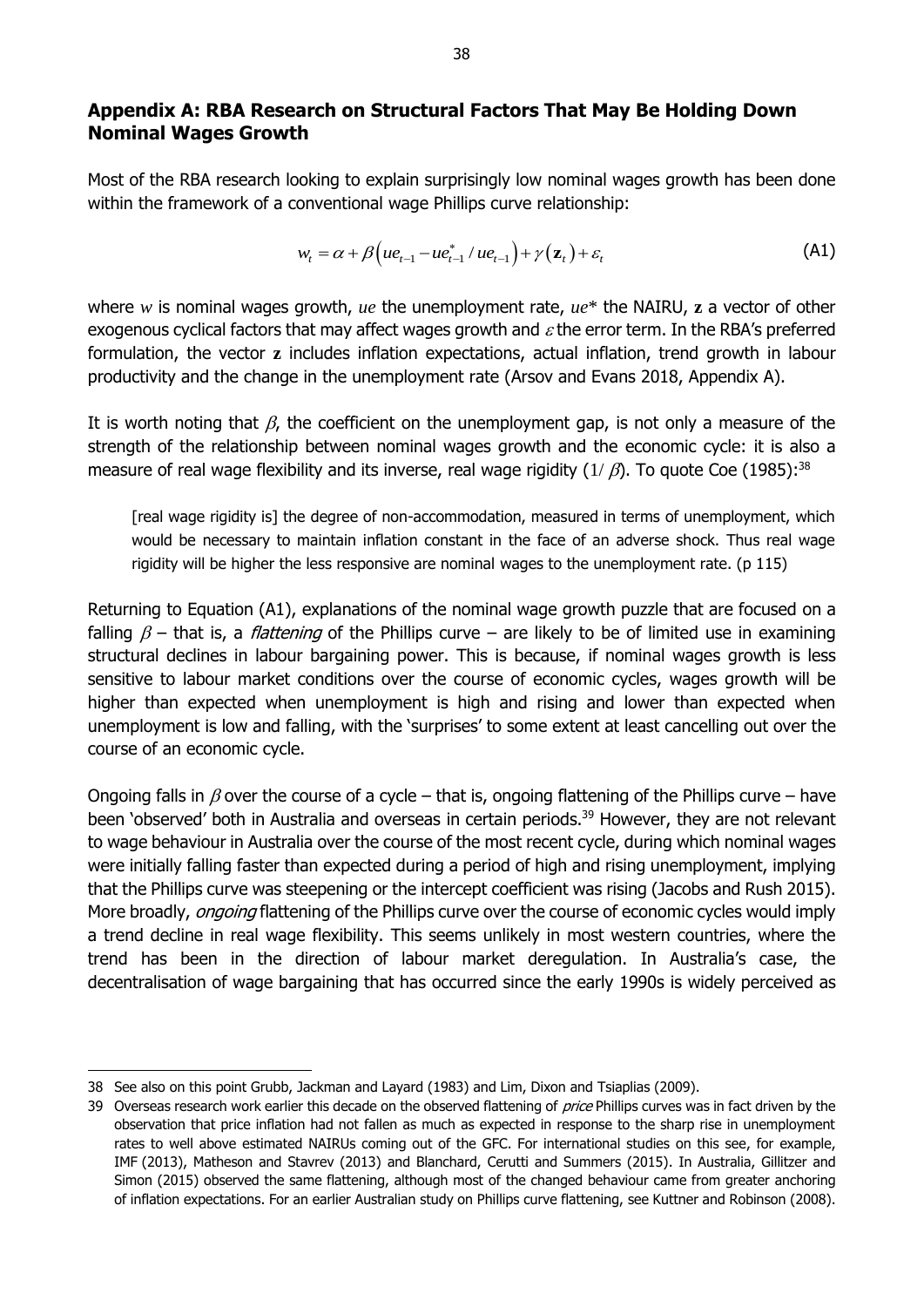having significantly *increased* real wage flexibility and contributed to stabilising both activity and unemployment (e.g. Borland 2011).

Recent RBA research looking at possible structural factors dampening wages growth is discussed below.

## **A.1 Job Insecurity**

If employee objectives were to change in a way that placed less emphasis on securing real wage increases and more on maintaining jobs, this would show up as a fall in  $\alpha$  in Equation (A1): that is, a downward shift in the Phillips curve. While much of the public discussion on the potential adverse effects of automation on employment is undoubtedly exaggerated, the evidence does suggest that it is having a hollowing-out effect on certain types of jobs and workers, forcing many of them to look for work in less well paid and lower-skilled occupations (e.g. Autor 2015; OECD 2017). Similarly, as the use of digital technology enables and encourages the outsourcing of work to lower wage economies, it would be surprising if this were not impacting on job security in the relevant industries (for some references, see Goldschmidt and Schmieder (2017)).

This is, of course, not to imply that the various effects of ICT take-up are the only factors affecting job security. The recent global recession has likely had a longer-lasting impact on job security than earlier recessions given its severity and the slow recovery from it. However, to the extent that ICT is having a significant and separate impact, it is likely to both predate the Great Recession and outlast it, if not increase over time as more and more industries and firms are affected by ICT.

Recent work by the RBA provides some partial support for the above hypotheses. Anecdotal evidence from the RBA's business liaison program suggests that employees are increasingly concerned about losing their jobs to automation or offshoring. Foster and Guttmann (2018) use data from the HILDA Survey to examine the impact of higher trade exposure (globalisation) and automation risk, inter alia, on perceived job security, and find a statistically significant relationship. They also find that automation risk and trade exposure contribute significantly to lower wages growth. However, they go on to note that these explanatory variables cannot account for low aggregate wages growth in recent years, because employment growth has been moving away from highly trade-exposed industries and from occupations that are more easily automated. They also note that the fall in perceived job security in recent years has been very broad based across industries and occupations, and is most likely reflecting generalised concerns about job security in the wake of the GFC. While this broad-based deterioration in perceived job security has a statistically significant effect on wages growth over the full period examined, it cannot explain much of the recent decline in average wages growth.

# **A.2 Falling Unionisation**

While job security and bargaining strength are closely intertwined, with lower levels of perceived job security reducing the bargaining power of employees, other institutional factors may also affect bargaining power. The clearest example is falling levels of unionisation. Empirical work in Australia and elsewhere finds a wage premium for trade union membership, including for workers with the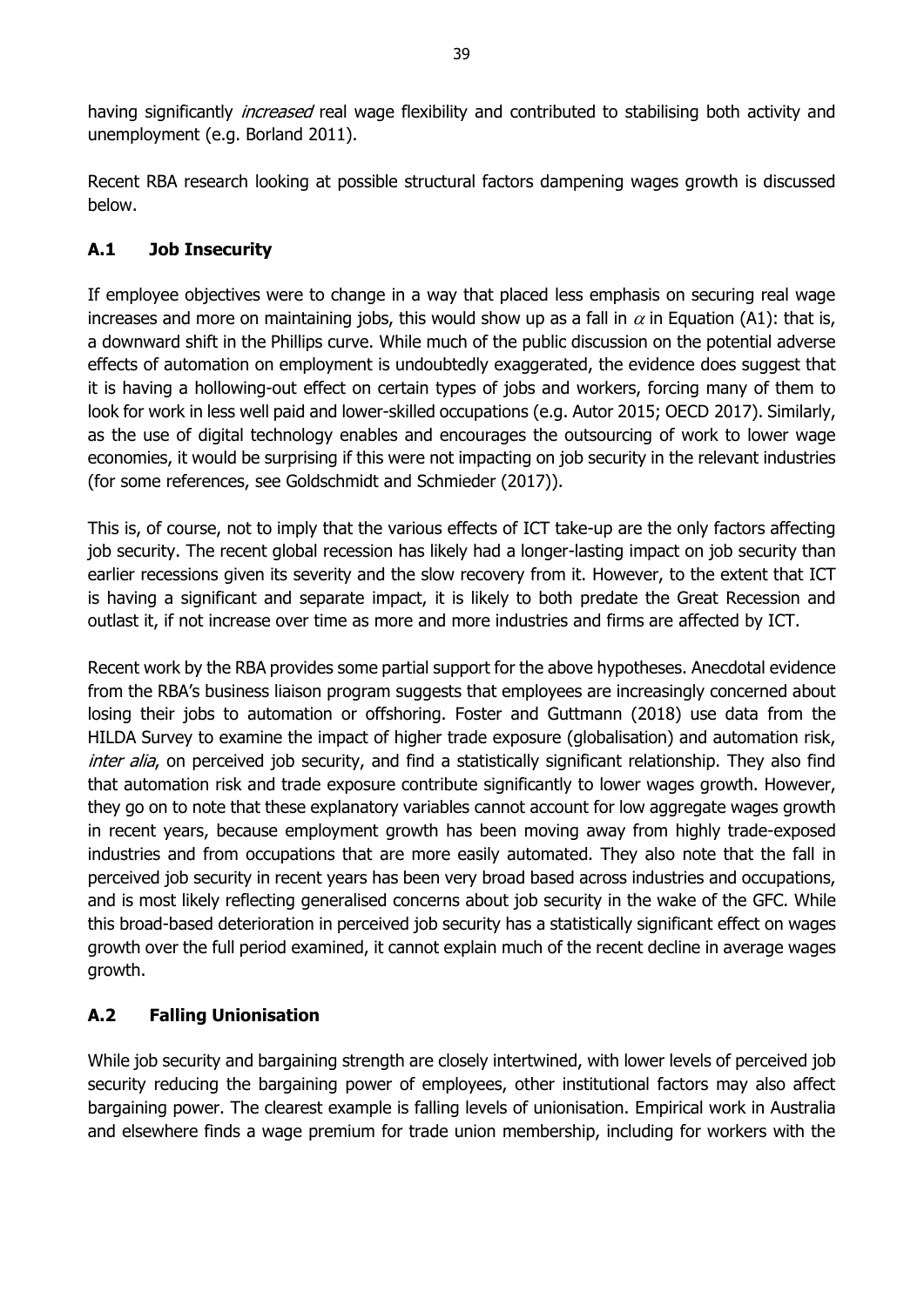same skills in the same sectors.<sup>40</sup> It seems unlikely that this primarily reflects different perceptions of job security by individual employees: more likely, it mainly reflects the greater bargaining power of a union as against an individual.

Arsov and Evans (2018) note that unionisation rates have been declining across all advanced economies since the 1990s, but the fall has been particularly large in Australia and a few other countries in recent years (Figure A1). Their econometric analysis suggests that, on average across the countries examined – which included Australia – a 1 percentage point decline in unionisation rates reduced wage growth by around one-quarter of a percentage point in the following year.

![](_page_45_Figure_2.jpeg)

#### **Figure A1: Trade Union Membership** Per cent of wage and salary earners

-

Of course, the spread of new technology and its ramifications is only one of many factors that have led to declining levels of unionisation in Australia and elsewhere, but it is certainly a factor and is likely to have an ongoing effect.

#### **A.3 Casualisation of the Workforce**

In a recent paper examining reasons why wages growth in the United Kindom has surprised the Bank of England on the downside, Haldane (2017b) looked at the impact on wages growth of what he calls the increasing 'divisibility' of work, which as outlined earlier has been greatly enabled by digital technology. Haldane looked at the effect of not only declining union membership but also, closely associated, the growth in self-employment, in part-time and casual work, and in so-called zero hours contracts. While noting that, for some workers, these changing patterns of work and associated shifts in bargaining power have been forced upon them and may be associated with

Sources: Australian Treasury; OECD

<sup>40</sup> See, for example, Blanchflower and Bryson (2002), Bryson (2014) and Haldane (2017b). For Australian studies, see Cai and Liu (2008) and other references therein.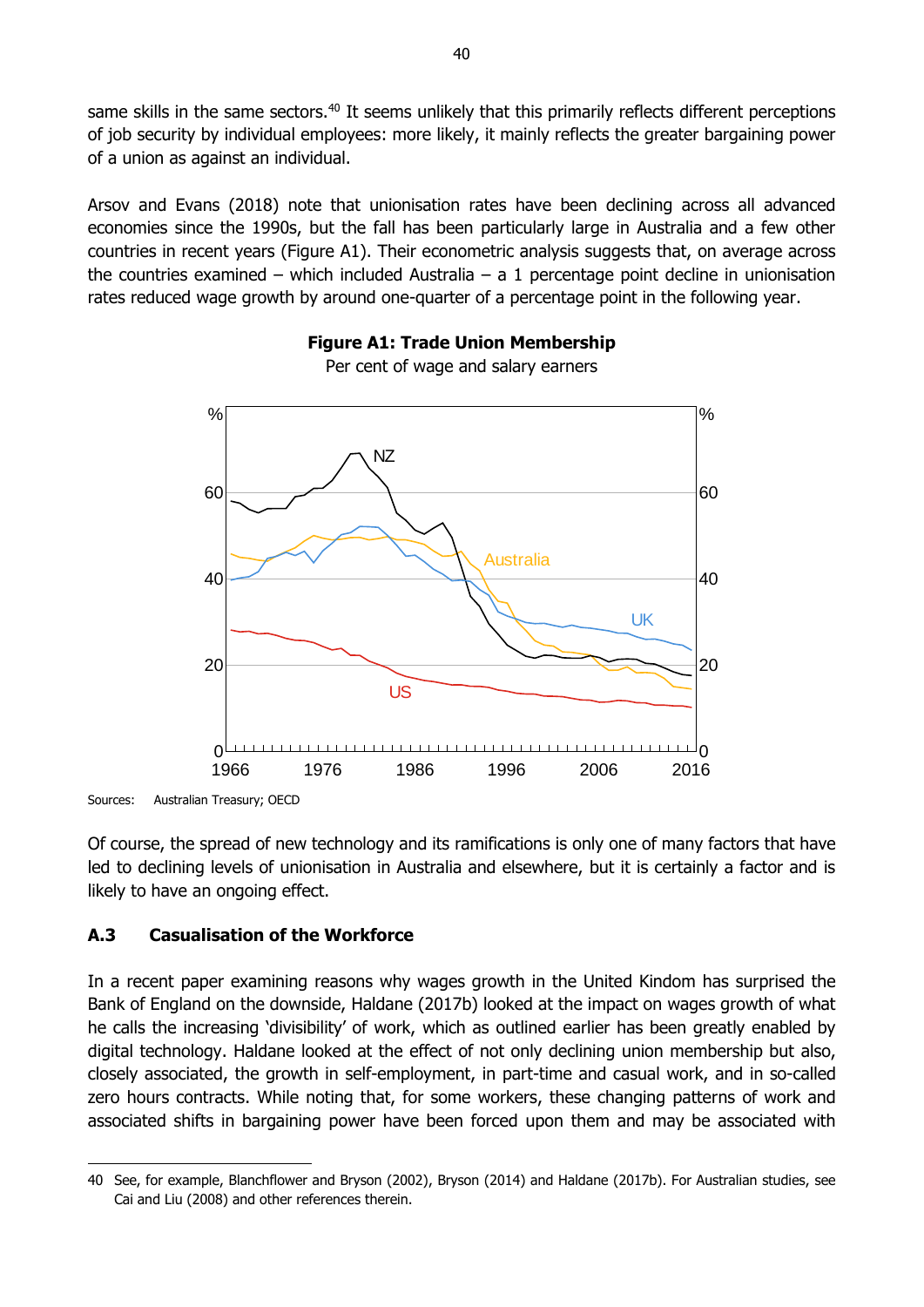increased job and wage insecurity, for many others this may not be the case: he refers to survey data showing that for some at least the shift to part-time work and self-employment has been welcome, providing greater control and flexibility. He also refers to UK survey data showing a marked increase in the share of temporary workers reporting they do not want a permanent job; and an upward trend in the share of part-time workers reporting they do not want full-time work.

Whether welcome or not, Haldane suggests that these changes in working arrangements are reducing aggregate wages growth. He cites estimates of a union membership wage premium in the United Kingdom of between 10 and 15 per cent; a wage discount for self-employed of around 15 per cent, 5 to 6 per cent for temporary workers and 7 per cent for zero hours contracts. While his backof-the-envelope estimates suggest that these numbers have probably only directly reduced average annual wages growth since 2000 by a small amount, he argues that their overall impact is likely larger due to spillover effects on other workers. In addition, as digitisation spreads across industries, the impact of these changing work arrangements seems likely to increase over time.

More broadly, an OECD (2015) study found that, across almost all countries for which data were available, there was a marked wage gap between workers on temporary or casual contracts as against standard or 'permanent' contracts.

Looking at labour market casualisation in Australia, Mooi-Reci and Wooden (2017) noted that casual (rather than fixed-term) employment contracts are the most common form of non-standard employment in Australia, accounting for between 22 and 24 per cent of employment at their time of writing. They also noted that industrial laws in Australia require a reasonably substantial hourly wage premium for casual workers to compensate for loss of other benefits such as paid leave. In examining whether casual employment has a lasting effect on wages, they found that it does for male workers  $-$  of the order of around 10 per cent  $-$  but for women the wage penalty is both smaller and less long-lasting. Lass and Wooden (2017) found that low-paid casual workers experience a significant wage penalty, whereas high-paid casual workers enjoy a wage premium compared to their permanent counterparts. Nonetheless, this premium is, with only a very few exceptions, less than the 20 per cent loading specified in most industrial awards that is supposed to compensate for the loss of other benefits.

If, as has been suggested, the increasing take-up of digital technology is resulting in a growing divisibility or casualisation of the workforce, this might be expected to show up in changing patterns of employment, as Haldane's (2017b) study suggested was the case in the United Kingdom. However, the relationship is often likely to be more complex and to be heavily influenced by differences in labour market regulations and practices across countries (OECD 2012). The UK labour market, for example, is generally regarded as much more flexible and less heavily regulated than the Australian labour market.

Limited analysis of this issue appears to have been done in Australia. Referring to Haldane's UK study, Cassidy and Parsons (2017) suggest there is little evidence in Australia of an increase in the share of workers on temporary contracts or working for labour hire firms. The Australian Treasury (2017) suggest that, while casualisation trends are hard to measure, the share of casual workers rose significantly in the 1990s but has remained reasonably steady since then at around 21 per cent of the workforce. On the other hand, the self-employed share has declined.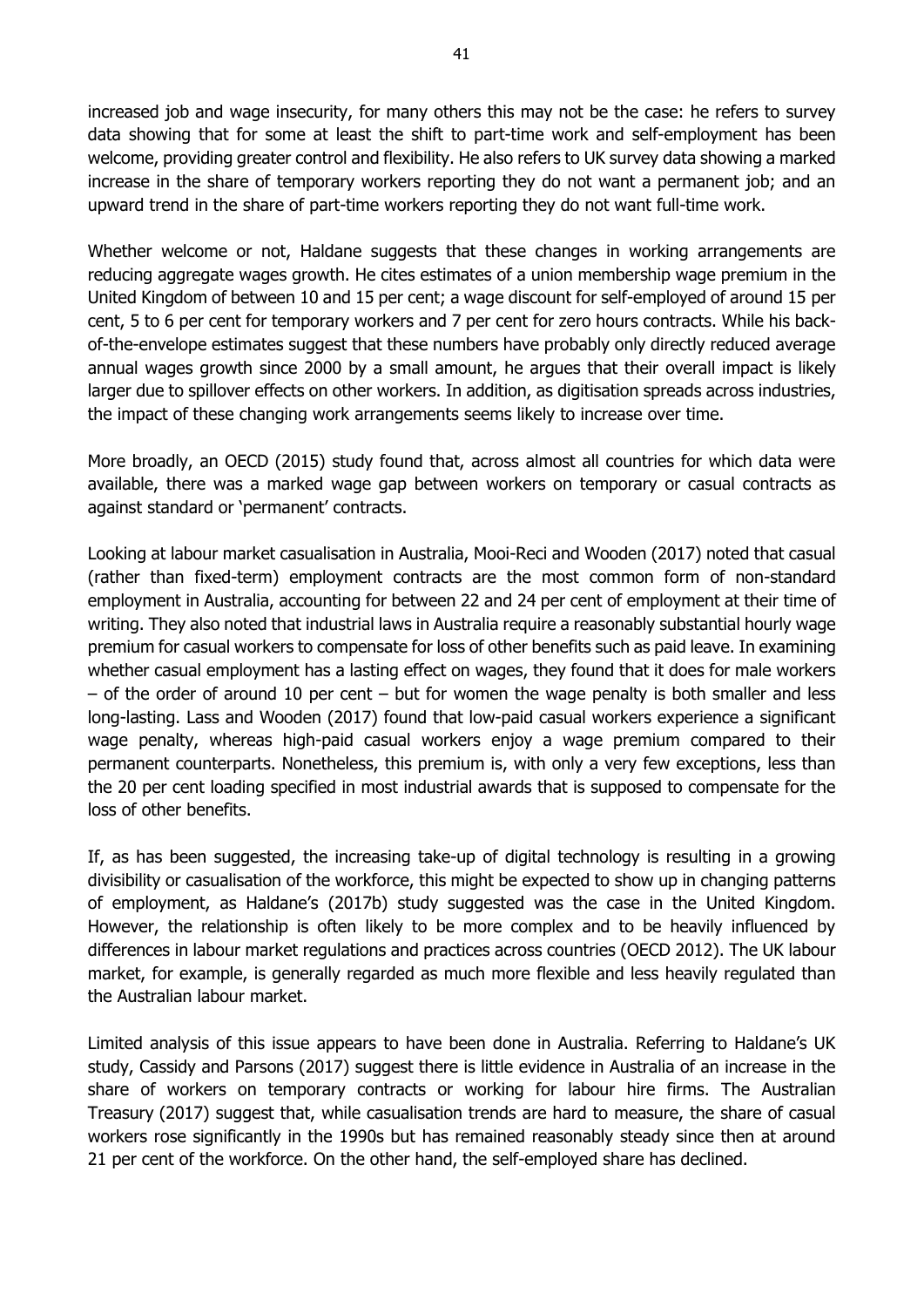These findings may be in part due to inadequacies in the ABS survey questionnaires in terms of picking up changes in the nature of working arrangements. They may also reflect the fact that changes in working arrangements are heavily concentrated amongst the productivity leaders rather than being spread across most firms, and hence are not showing up strongly in the aggregate data.

Some RBA work has been done on the relationship between pay-setting arrangements and wages growth. Bishop and Cassidy (2017) note that wages growth has declined in Australia across all paysetting arrangements, although it has declined most in industries with a high prevalence of individual agreements. Given there has been an increase in the share of workers on awards in recent years, this does not help explain lower-than-forecast average wages growth. More broadly, the Australian Treasury (2017) notes that reclassifications of groups of workers along with other factors mean that it is difficult to draw any firm links between methods of pay setting and wages growth. Furthermore, in terms of linking this work to the impact of technology, the relationship between casualisation of employment and pay-setting arrangements would not appear to be clear-cut, other than the fact that casual workers are less likely to be unionised.

## **A.4 Real Wage Overhang**

A possible factor behind nominal wage growth surprises in recent years is that the level of nominal wages in earlier years was out of kilter with product prices and productivity, resulting in a real wage overhang that is taking some time to unwind. This possibility was raised by the then US Federal Reserve Chair Janet Yellen (2015), with the suggestion that this overhang may have built up during the GFC-related recession.

This explanation may be more relevant for countries such as the United States that experienced a very sharp recession as a result of the GFC. For many such countries, the surprise during the ensuing steep recession was that wage and price inflation did not fall nearly as far as expected despite the very severe rise in unemployment (e.g. IMF 2013; Blanchard et al 2015). For Australia, however, the surprise was, as noted earlier, in the opposite direction: namely, why wages growth fell as far as it did relative to the (much milder) rise in unemployment.

Nonetheless, this proposition has been put forward by both the RBA and Treasury as possibly helping explain recent weak nominal wages growth, and to a limited extent tested for Australia, primarily in the context of the mining boom and its aftermath (Jacobs and Rush 2015; Kent 2015; Davis, McCarthy and Bridges 2016; Australian Treasury 2017; Bishop and Cassidy 2017). The argument runs along the following lines. During the mining boom from 2003/04 to 2011/12, both nominal wages and real consumer wages growth picked up significantly and the exchange rate appreciated. Employers, on average, easily absorbed this rise in nominal wages due to the much faster growth in producer prices than consumer prices  $-$  in other words, the real product wage increased substantially less than the real consumer wage (Figure A2).

However, this period resulted in high Australian wage costs in the aftermath of the mining boom, once commodity prices started to fall. The subsequent period of very low nominal and real wages growth can be seen as part of a normal and desirable adjustment process to restoring competitiveness and encouraging employment. Due in part to downward wage rigidity in a period of very low inflation, it is taking a long time for this adjustment to occur (Jacobs and Rush 2015), which may explain ongoing low wages growth in the face of low and falling rates of unemployment.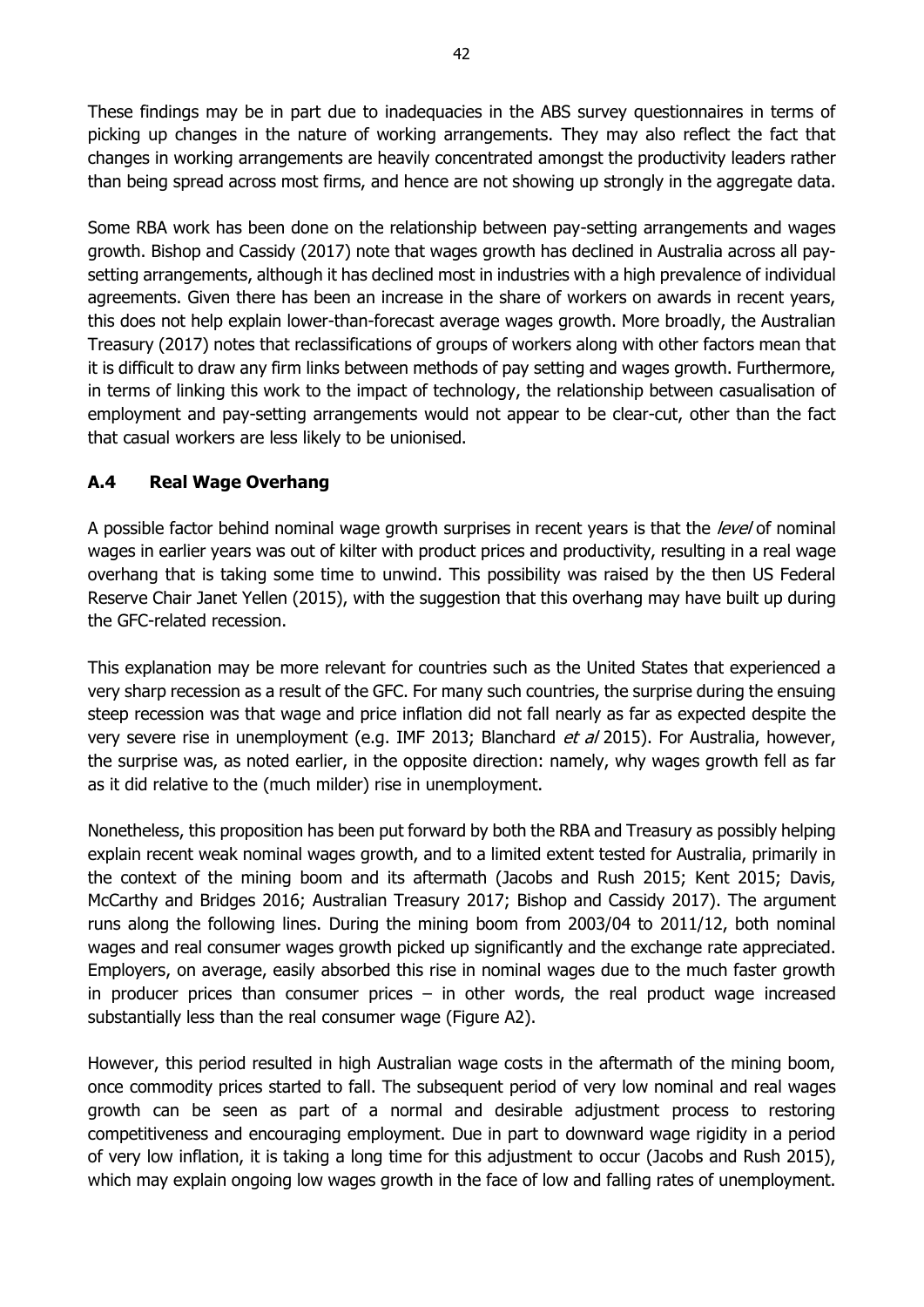![](_page_48_Figure_0.jpeg)

**Figure A2: Real Consumer and Producer Wages – Australia** March  $2003 = 100$ 

Notes: Real consumer wage is average earnings in the national accounts (AENA) per hour deflated by the household consumption deflator; real producer wage is AENA per hour deflated by the GDP deflator; labour productivity is per hour Sources: ABS; Australian Treasury

Arsov and Evans (2018) attempted to test this hypothesis of a wage overhang in seven countries (including Australia) plus the core and peripheral bloc of euro area countries by estimating the deviation of the level of wages from their long-run relationship with productivity and output prices. Their results suggest that in most of the countries examined, including Australia, sluggish nominal wages growth in recent years partially reflects deviations of the level of wages from their 'fundamental' value in the aftermath of the GFC, but that this effect has largely ended. However, they suggest that 'a renewed wage overhang may help explain the weakness in nominal wages in 2017 in the United States, Canada and Australia'. They attribute this real wage overhang effect to downward nominal wage rigidities in the context of low inflation.

One difficulty with the argument that slow nominal wages growth in recent years reflects, in part at least, correction of an earlier real wage overhang is that it is hard to reconcile with rapid growth in employment, falling unemployment and a high level of employment to output (low level of labour productivity) in recent years in many of the countries being examined, including Australia. If real wages were significantly out of line with productivity, profits would have been under pressure and so would have been employment, and the employment-to-output ratio would be expected to be falling. However, what we have witnessed is the reverse: which is hardly surprising given that, in fact, wage shares in many countries, including Australia, are at or close to historical lows over recent decades.

It is conceivable that, with the growing integration of countries such as China into the global economy and global supply chains, what we are now witnessing is the slow unwinding of a real wage overhang in more advanced western economies relative to the more successful emerging economies, in the sense that the gap in wage levels between the two groups of economies is much larger than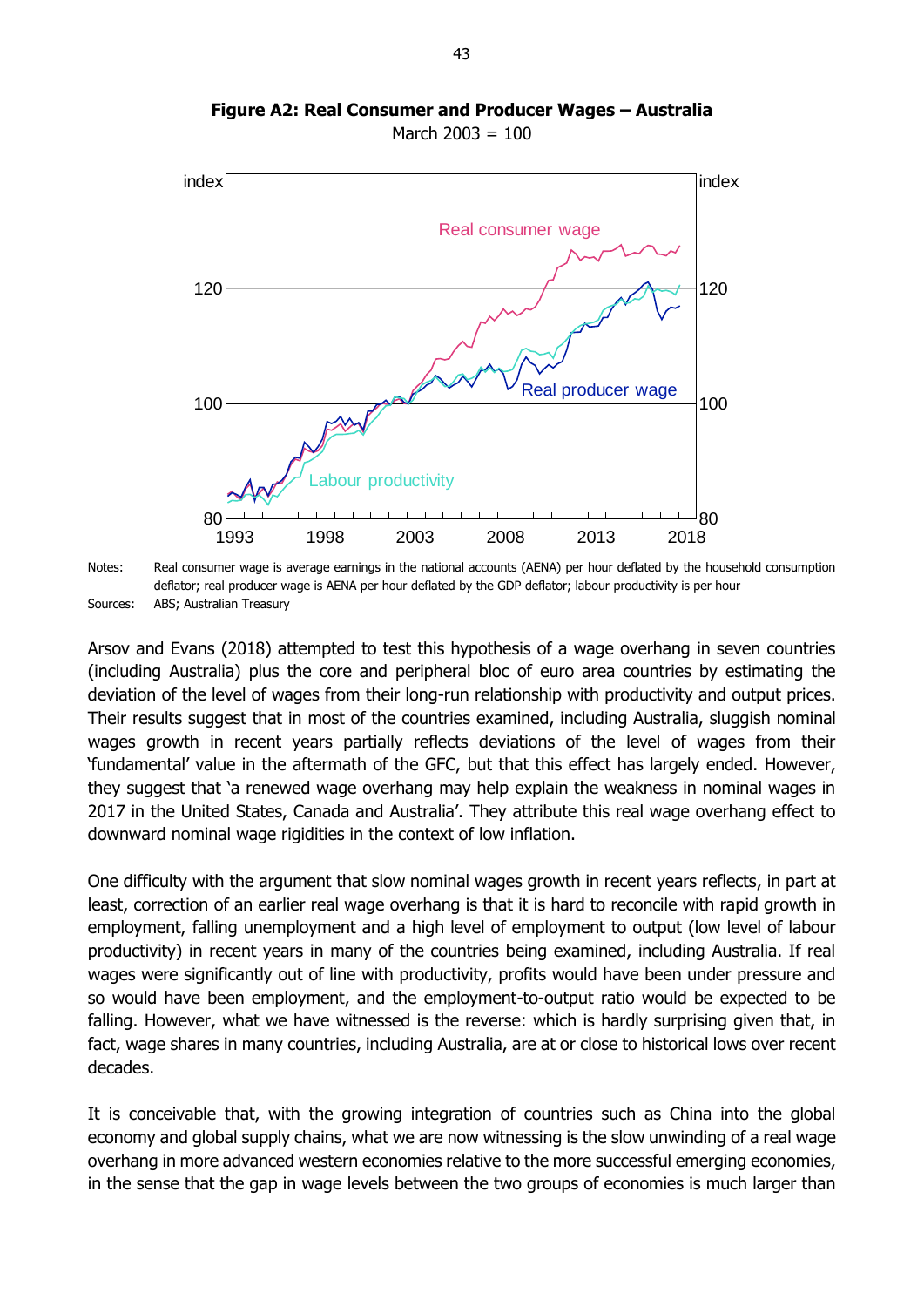the gap in labour productivity levels, putting competitive pressure on western economies that requires a 'resetting' of relative real unit labour costs. However, this too should have shown up in rising levels of unemployment in these western economies in recent decades, which – absent the impact of the GFC-related recession – has not been the case.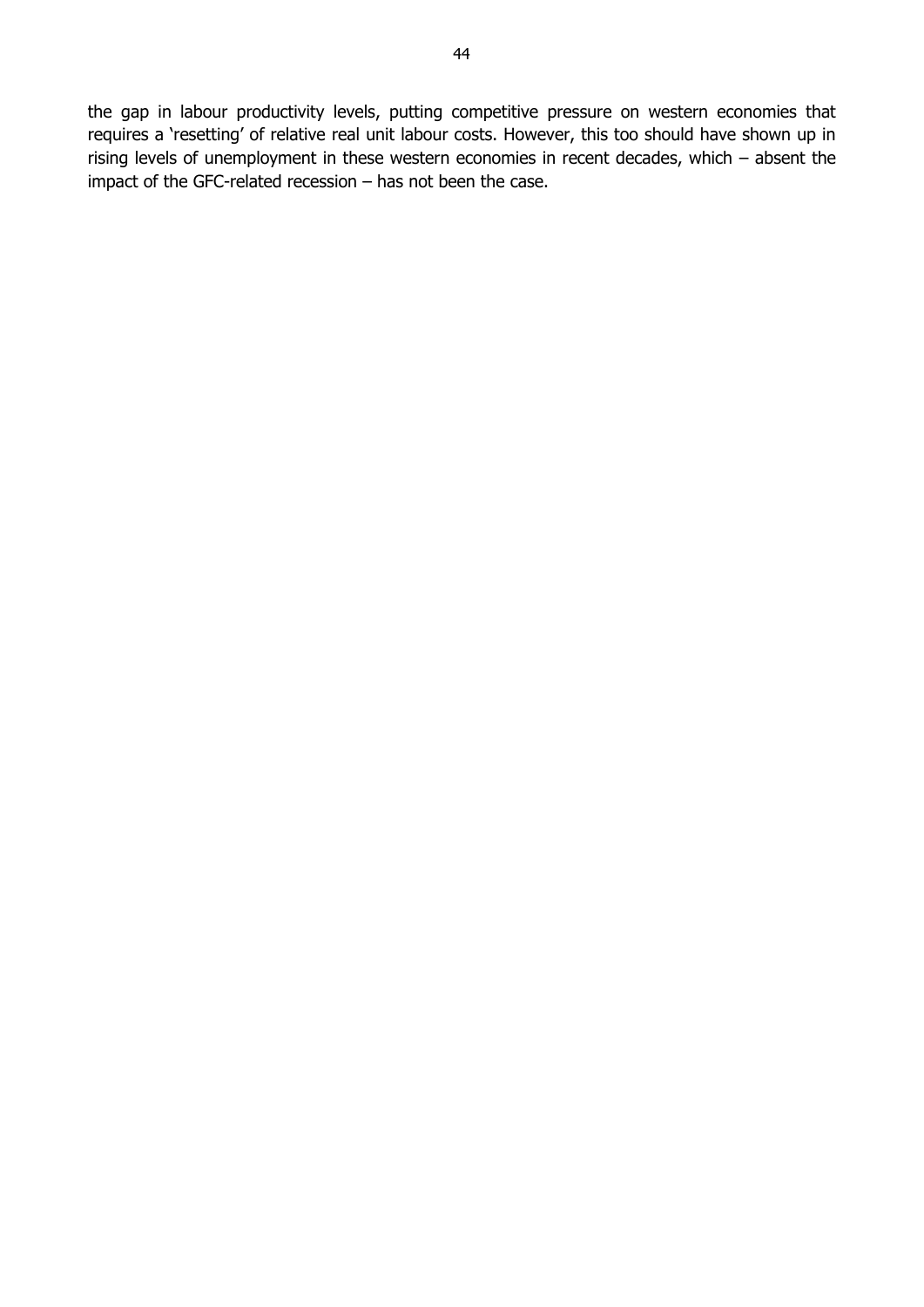#### <span id="page-50-0"></span>**Bibliography**

Abdih Y and S Danninger (2017), 'What Explains the Decline of the U.S. Labor Share of Income? An Analysis of State and Industry Level Data', IMF Working Paper No WP/17/167.

**Abraham F, J Konings and S Vanormelingen (2009),** 'The Effect of Globalization on Union Bargaining and Price-Cost Margins of Firms', Review of World Economics, 145(1), pp 13-36.

**ABS (Australian Bureau of Statistics) (1997),** 'Appendix II: Capital and Labour Income Shares', in 'Australian National Accounts: Multifactor Productivity, 1995-96', ABS Cat No 5234.0, p 10.

**ABS (2016),** Australian System of National Accounts: Concepts, Sources and Methods, Australia, 2015, 6th edn, ABS Cat No 5216.0, Australian Bureau of Statistics, Canberra.

**ABS (2018),** 'Trends in the Labour Income Share in Australia', in 'Estimates of Industry Multifactor Productivity, 2016-17', ABS Cat No 5260.0.55.002, viewed 10 September 2018.

**Acemoglu D (2003),** 'Labor- and Capital-Augmenting Technical Change', Journal of the European Economic Association,  $1(1)$ , pp 1-37.

**Acemoglu D and P Restrepo (2016),** 'The Race between Machine and Man: Implications of Technology for Growth, Factor Shares and Employment', NBER Working Paper No 22252, rev June 2017.

**Acemoglu D and P Restrepo (2018),** 'Artificial Intelligence, Automation and Work', NBER Working Paper No 24196.

**Adrjan P (2018),** 'The Mightier, the Stingier: Firms' Market Power, Capital Intensity, and the Labor Share of Income', Munich Personal RePEc Archive MPRA Paper No 83925.

**Akerman A, E Leuven and M Mogstad (2017),** 'Information Frictions, Internet and the Relationship between Distance and Trade', Oslo University, Department of Economics Memorandum No 01/2018.

**Alvarez-Cuadrado F, N Van Long and M Poschke (2018),** 'Capital-Labour Substitution, Structural Change and the Labor Income Share', Journal of Economic Dynamics & Control, 87, pp 206-231.

**Andrews D, C Criscuolo and PN Gal (2015),** 'Frontier Firms, Technology Diffusion and Public Policy: Micro Evidence from OECD Countries', OECD Productivity Working Paper No 02.

**Andrews D, C Criscuolo, P Gal and C Menon (2015),** 'Firm Dynamics and Public Policy: Evidence from OECD Countries', in A Moore and J Simon (eds), Small Business Conditions and Finance, Proceedings of a Conference, Reserve Bank of Australia, Sydney, pp 205–228.

Antràs P (2004), 'Is the U.S. Aggregate Production Function Cobb-Douglas? New Estimates of the Elasticity of Substitution', The B.E. Journal of Macroeconomics, 4(1), Contributions, Article 4.

**Arpaia A, E Pérez and K Pichelmann (2009),** 'Understanding Labour Income Share Dynamics in Europe', European Commission Economic Papers No 379.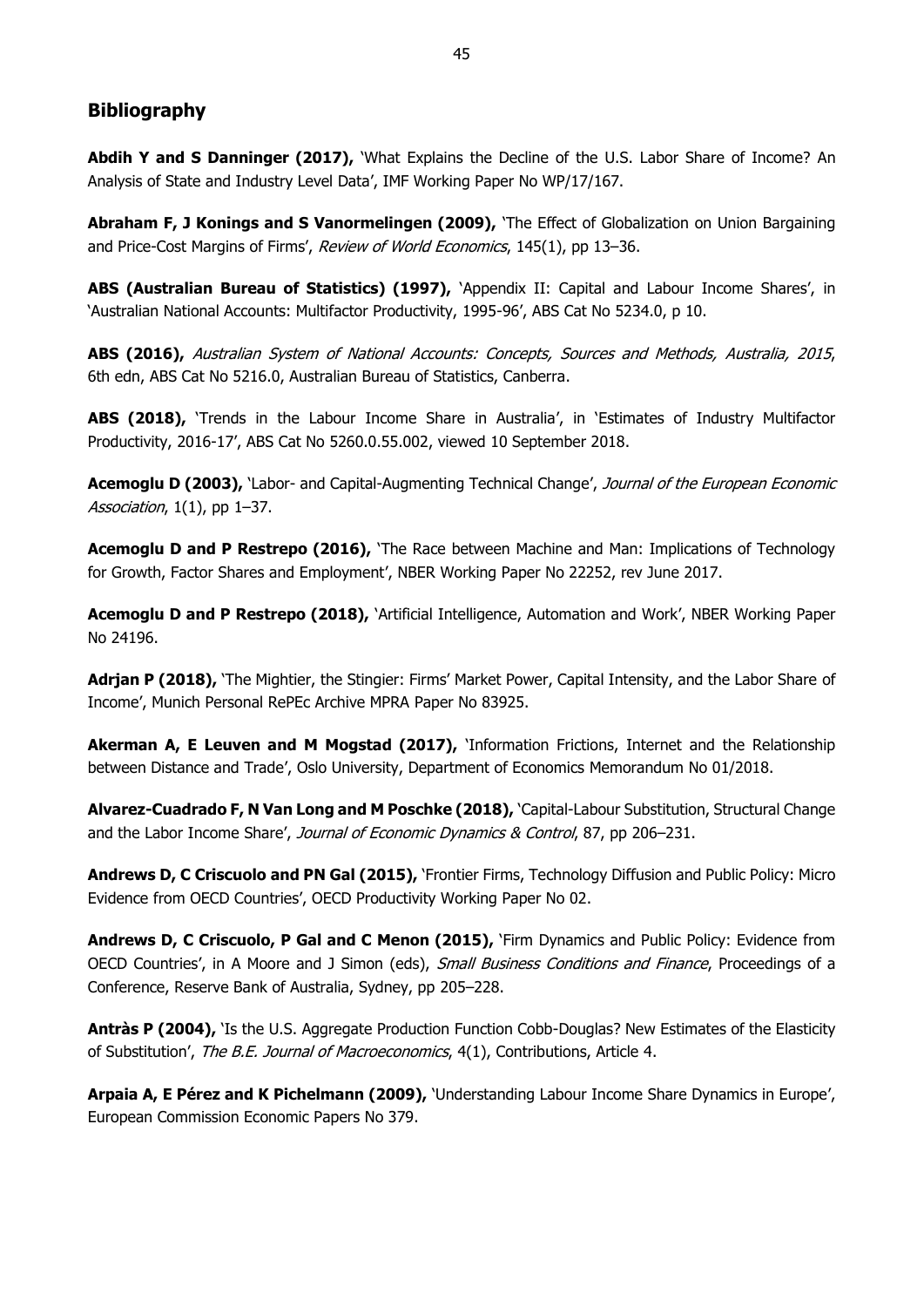Arsov I and R Evans (2018), 'Wage Growth in Advanced Economies', RBA Bulletin, March, viewed 10 September 2018. Available at <https://www.rba.gov.au/publications/bulletin/2018/mar/wage-growth-inadvanced-economies.html>.

**Australian Treasury (2017),** 'Analysis of Wage Growth', Technical Paper, November.

**Autor DH (2015),** 'Why Are There Still So Many Jobs? The History and Future of Workplace Automation', Journal of Economic Perspectives, 29(3), pp 3–30.

**Autor DH, D Dorn, LF Katz, C Patterson and J Van Reenen (2017),** 'The Fall of the Labor Share and the Rise of Superstar Firms', Institute of Labor Economics, IZA Discussion Paper No 10756.

**Autor DH and A Salomons (2018),** 'Is Automation Labor-Displacing? Productivity Growth, Employment, and the Labor Share', Brookings Papers on Economic Activity, BPEA Conference Draft, Spring.

**Baldwin R (2016),** The Great Convergence: Information Technology and the New Globalization, Belknap Press of Harvard University Press, Cambridge.

**Ballantyne A and S Langcake (2016),** 'Why Has Retail Inflation Been So Low?', RBA Bulletin, June, pp 9–17.

**Barkai S (2016),** 'Declining Labor and Capital Shares', Stigler Center for the Study of the Economy and the State New Working Paper Series No 2.

**Bartelsman E, J Haltiwanger and S Scarpetta (2009),** 'Cross-Country Differences in Productivity: The Role of Allocation and Selection', Institute for the Study of Labor, IZA Discussion Paper No 4578.

**Benmelech E, N Bergman and H Kim (2018),** 'Strong Employers and Weak Employees: How Does Employer Concentration Affect Wages?', NBER Working Paper No 24307.

**Bentolila S and G Saint-Paul (2003), 'Explaining Movements in the Labor Share', Contributions to** Macroeconomics, 3(1), Contributions, Article 9.

**Berlingieri G, P Blanchenay and C Criscuolo (2017),** 'The Great Divergence(s)', OECD Science, Technology and Innovation Policy Paper No 39.

**Bessen J (2017),** 'Information Technology and Industry Concentration', Boston University School of Law, Law & Economics Paper No 17-41, rev 22 December 2017.

**Bhaduri A (2006),** 'Endogenous Economic Growth: A New Approach', Cambridge Journal of Economics, 30(1), pp 69–83.

**Bishop J and N Cassidy (2017),** 'Insights into Low Wage Growth in Australia', RBA *Bulletin*, March, pp 13–20.

**Blanchard O, E Cerutti and L Summers (2015),** 'Inflation and Activity – Two Explorations and their Monetary Policy Implications', IMF Working Paper No WP/15/230.

**Blanchard O and F Giavazzi (2003),** 'Macroeconomic Effects of Regulation and Deregulation in Goods and Labor Markets', The Quarterly Journal of Economics, 118(3), pp 879-907.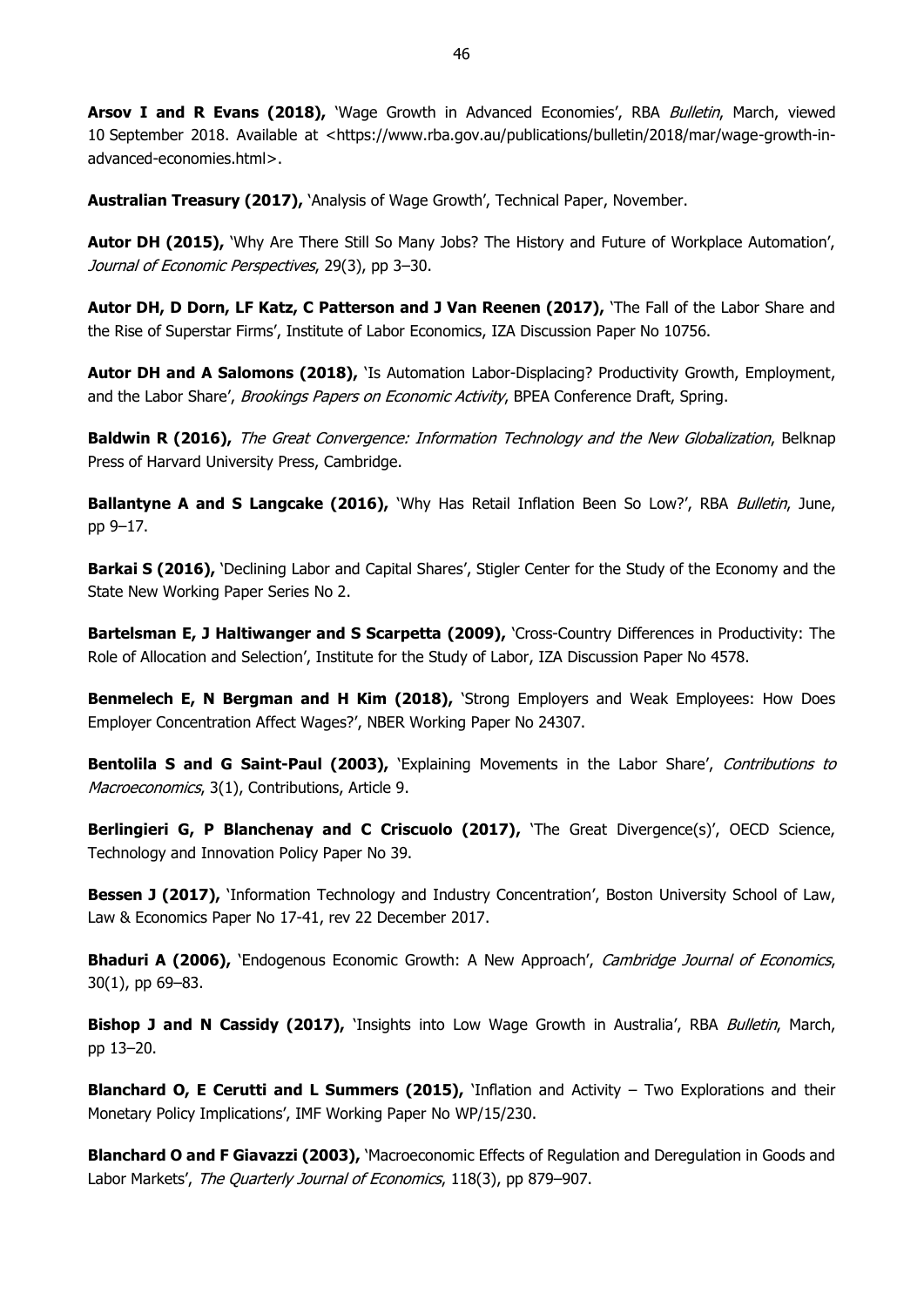**Blanchflower DG and A Bryson (2002),** 'Changes over Time in Union Relative Wage Effects in the UK and the US Revisited', NBER Working Paper No 9395.

**Bloom N, M Draca and J Van Reenen (2011),** 'Trade Induced Technical Change? The Impact of Chinese Imports on Innovation, IT and Productivity', Centre for Economic Performance, CEP Discussion Paper No 1000.

**Borland J (2011),** 'The Australian Labour Market in the 2000s: The Quiet Decade', in H Gerard and J Kearns (eds), *The Australian Economy in the 2000s*, Proceedings of a Conference, Reserve Bank of Australia, Sydney, pp 165–218.

**Boulhol H, S Dobbelaere and S Maioli (2011),** *'Imports as Product and Labour Market Discipline', British* Journal of Industrial Relations, 49(2), pp 331–361.

**Bridgman B (2015),** 'Is Labor's Loss Capital's Gain? Gross versus Net Labor Shares', Bureau of Economic Analysis Paper, October.

**Brouillette D, J Ketcheson, O Kostyshyna and J Lachaine (2017),** 'Wage Growth in Canada and the United States: Factors behind Recent Weakness', Bank of Canada Staff Analytical Note 2017-8.

**Brueckner M and D Lederman (2015),** 'Effects of Income Inequality on Aggregate Output', World Bank Policy Research Working Paper 7317.

**Brynjolfsson E and A McAfee (2014),** The Second Machine Age: Work, Progress, and Prosperity in a Time of Brilliant Technologies, W. W. Norton & Company, Inc, New York.

**Bryson A (2014),** 'Union Wage Effects', Institute for the Study of Labor, IZA World of Labour, July.

**Cai L and AYC Liu (2008),** 'Union Wage Effects in Australia: Is There Variation along the Distribution?', Economic Record, 84(267), pp 496–510.

**Campbell D, A Carruth, A Dickerson and F Green (2007), 'Job Insecurity and Wages', The Economic** Journal, 117(518), pp 544-566.

**Cassidy N and S Parsons (2017),** 'The Rising Share of Part-Time Employment', RBA Bulletin, September, pp 19–26.

**Chapman B (1998),** 'The Accord: Background Changes and Aggregate Outcomes', Journal of Industrial Relations, 40(4), pp 624–642.

**Charbonneau K, A Evans, S Sarker and L Suchanek (2017),** 'Digitalization and Inflation: A Review of the Literature', Bank of Canada Staff Analytical Note 2017-20.

**Charpe M (2011),** 'The Labour Share of Income: Determinants and Potential Contribution to Exiting the Financial Crisis', World Of Work Report 2011: Making Markets Work for Jobs, International Labour Organization, Geneva, pp 55–73.

**Chirinko RS (2008),** 'σ: The Long and Short of It', Journal of Macroeconomics, 30(2), pp 671–686.

**Cho T, S Hwang and P Schreyer (2017),** 'Has the Labour Share Declined? It Depends', OECD Statistics Working Paper No 2017/01.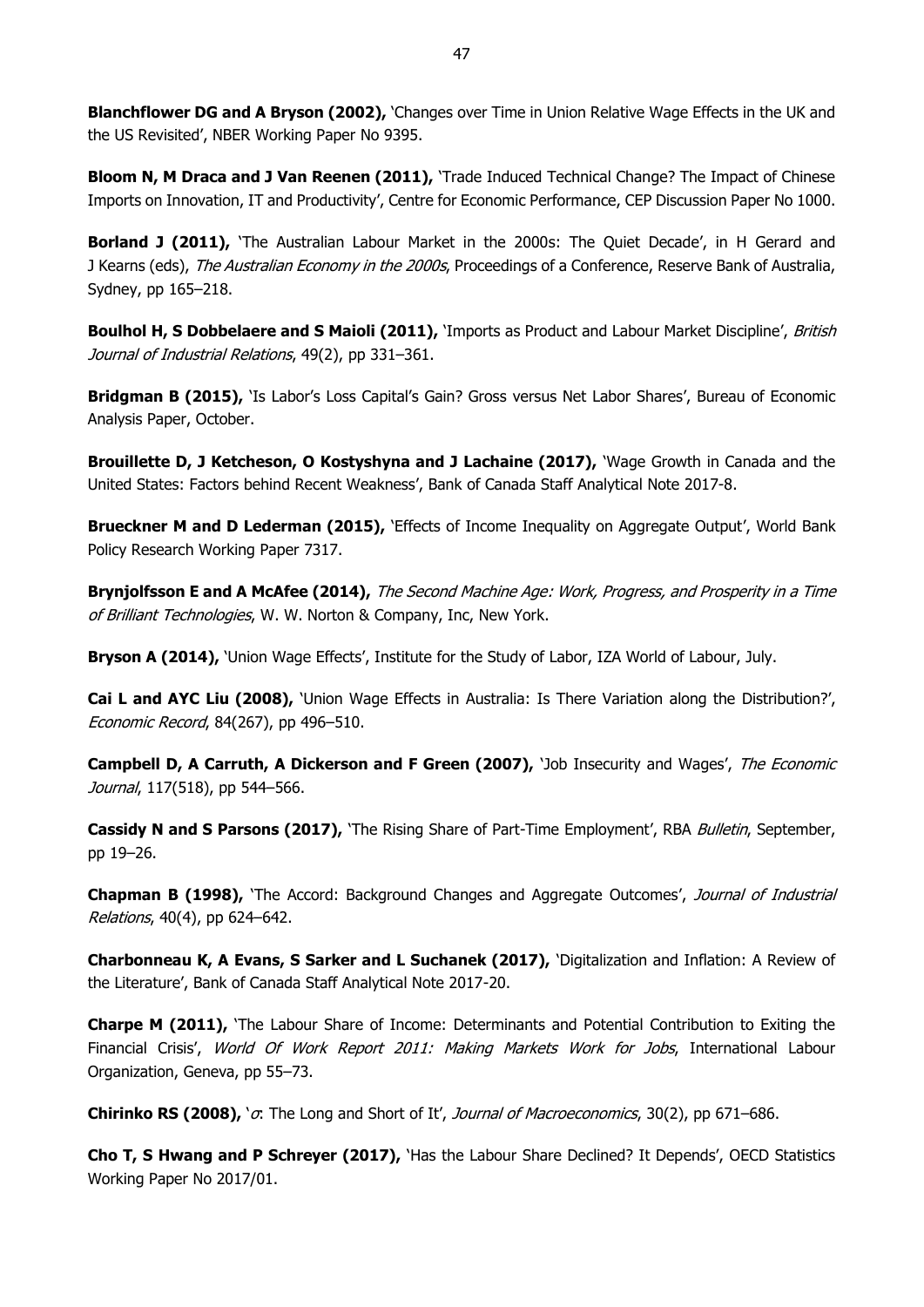**Cingano F (2014),** 'Trends in Income Inequality and its Impact on Economic Growth', OECD Social, Employment and Migration Working Papers No 163.

**Cockerell L and B Russell (1995),** 'Australian Wage and Price Inflation: 1971–1994', RBA Research Discussion Paper No 9509.

**Coe DT (1985),** 'Nominal Wages, the NAIRU and Wage Flexibility', OECD Economic Studies, 5, pp 87–126.

**Couturier K (2016),** 'How Europe Is Going after Apple, Google and Other U.S. Tech Giants', The New York Times online, 20 December, viewed 10 September 2018. Available at <https://www.nytimes.com/interactive/2015/04/13/technology/how-europe-is-going-after-us-techgiants.html?rref=collection%2Fsectioncollection%2Ftechnology&action=click&contentCollection=technology &region=stream&module=stream\_unit&version=search&contentPlacement=3&pgtype=sectionfront>.

**Cowen T (2011),** The Great Stagnation: How America Ate All the Low-Hanging Fruit of Modern History, Got Sick, and Will (Eventually) Feel Better, Dutton, New York.

**Dao MC, M Das, Z Koczan and W Lian (2017),** 'Why is Labor Receiving a Smaller Share of Global Income? Theory and Empirical Evidence', IMF Working Paper No WP/17/169.

**Davis K, M McCarthy and J Bridges (2016),** 'The Labour Market during and after the Terms of Trade Boom', RBA Bulletin, March, pp 1-10.

**De Loecker J and J Eckhout (2017),** 'The Rise of Market Power and the Macroeconomic Implications', NBER Working Paper No 23687.

**Degryse C (2016), '**Digitalisation of the Economy and its Impact on Labour Markets', European Trade Union Institute Working Paper 2016.02.

**Department of Industry, Innovation and Science (2016),** 'Australian Industry Report 2016'.

**Dumont M, G Rayp and P Willemé (2006),** 'Does Internationalization Affect Union Bargaining Power? An Empirical Study for Five EU Countries', Oxford Economic Papers, 58(1), pp 77-102.

**Dwyer J and K Leong (2001),** `Changes in the Determinants of Inflation in Australia', RBA Research Discussion Paper No 2001-02.

**Eggertsson GB, JA Robbins and E Getz Wold (2018),** 'Kaldor and Piketty's Facts: The Rise of Monopoly Power in the United States', NBER Working Paper No 24287.

**Ellis L and K Smith (2007),** 'The Global Upward Trend in the Profit Share', BIS Working Papers No 231.

**Elsby MWL, B Hobjin and A Şahin (2013),** 'The Decline in the U.S. Labor Share', Federal Reserve Bank of San Francisco Working Paper 2013-27.

**Faggio G, KG Salvanes and J Van Reenen (2010),** 'The Evolution of Inequality in Productivity and Wages: Panel Data Evidence', Industrial and Corporate Change, 19(6), pp 1919-1951.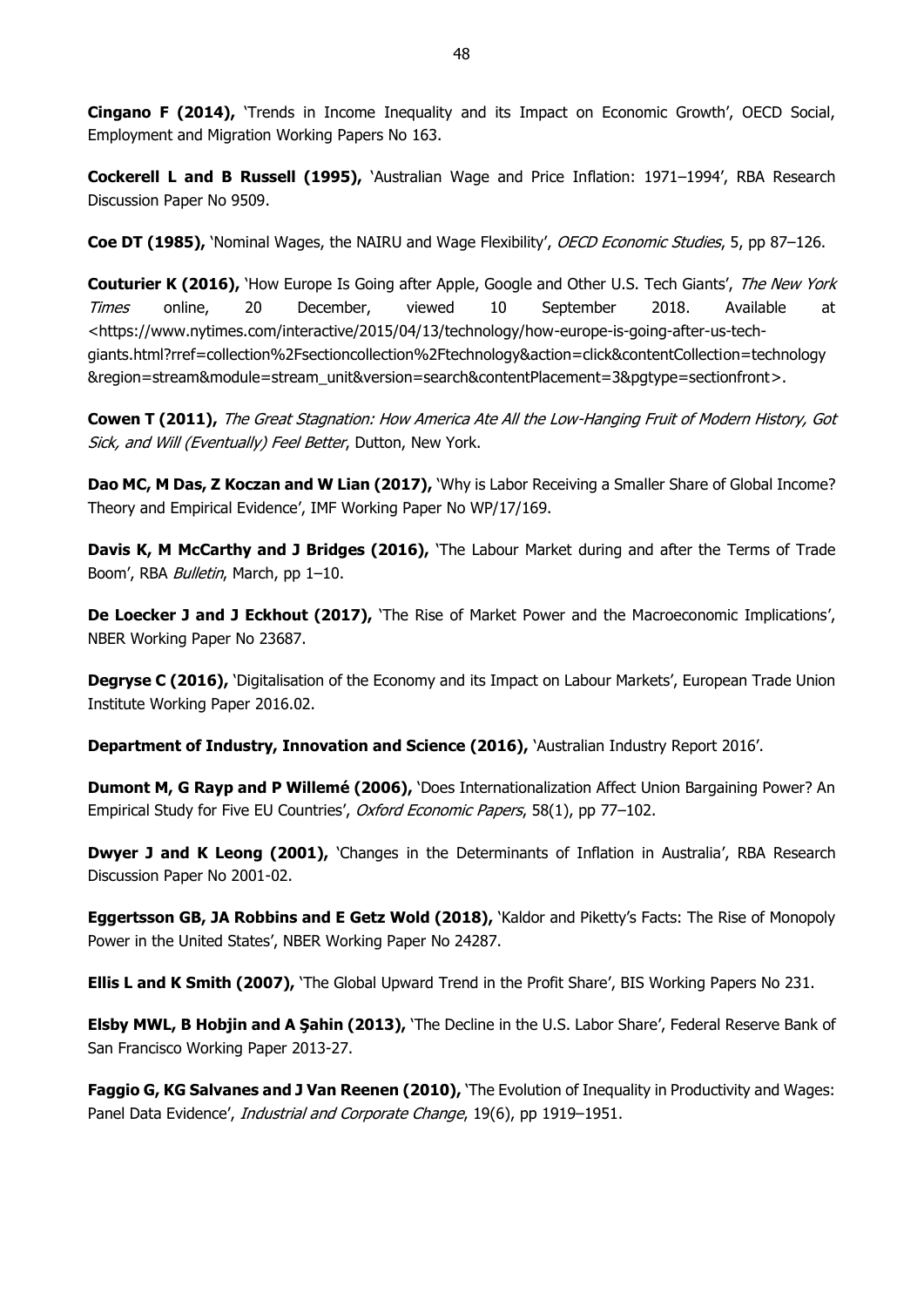**Fernald JG (2015),** 'Productivity and Potential Output before, during, and after the Great Recession', in JA Parker and M Woodford (eds), NBER Macroeconomics Annual 2014, 29, University of Chicago Press, Chicago, pp 1–51.

**Flecker J (2010),** 'Fragmenting Labour: Organisational Restructuring, Employment Relations and the Dynamics of National Regulatory Frameworks', Work Organisation, Labour and Globalisation, 4(1), pp 8–23.

**Foster J and R Guttmann (2018),** 'Perceptions of Job Security in Australia', RBA *Bulletin*, March, viewed 10 September 2018. Available at <https://www.rba.gov.au/publications/bulletin/2018/mar/perceptions-ofjob-security-in-australia.html>.

**Francois J, M Manchin and P Tomberger (2015),** 'Service Linkages and the Value Added of Trade', The World Economy, 38(11), pp 1631–1649.

Ganapati S (2018), `Oligopolies, Prices, Output, and Productivity', Unpublished manuscript, Dartmouth College, 11 February. Available at <https://ssrn.com/abstract=3030966>.

**Giammarioli N, J Messina, T Steinberger and C Strozzi (2002),** 'European Labor Share Dynamics: An Institutional Perspective', European University Institute, EUI Working Paper ECO No 2002/13.

**Gillitzer C and J Simon (2015),** 'Inflation Targeting: A Victim of Its Own Success?', RBA Research Discussion Paper No 2015-09.

**Goldschmidt D and JF Schmieder (2017),** 'The Rise of Domestic Outsourcing and the Evolution of the German Wage Structure', The Quarterly Journal of Economics, 132(3), pp 1165-1217.

**Gordon RJ (2016),** The Rise and Fall of American Growth: The U.S Standard of Living since the Civil War, The Princeton Economic History of the Western World, Princeton University Press, Princeton.

**Grubb D, R Jackman and R Layard (1983),** 'Wage Rigidity and Unemployment in OECD Countries', European Economic Review, 21(1–2), pp 11–39.

**Guschanski A and Ö Onaran (2018),** 'The Labour Share and Financialisation: Evidence from Publicly Listed Firms', Greenwich Political Economy Research Centre, Greenwich Papers in Political Economy No GPERC59.

**Haldane AG (2017a),** 'Productivity Puzzles', Speech given at the London School of Economics and Political Science, London, 20 March.

**Haldane AG (2017b),** 'Work, Wages and Monetary Policy', Speech given at the National Science and Media Museum, Bradford, 20 June.

**Hambur J and G La Cava (forthcoming),** 'Business Concentration, Competition and Price Mark-Ups: Evidence from Australia', Reserve Bank of Australia.

Harrison A (2002), 'Has Globalization Eroded Labor's Share? Some Cross-Country Evidence', Paper presented at the Joint Conference of the Inter-American Development Bank and the World Bank 'The FDI Race: Who Gets the Prize? Is it Worth the Effort?', Washington DC, October.

**Heath A (2017),** 'Structural Change in Australian Industry: The Role of Business Services', Speech to the Economic Society of Australia, Hobart, 6 September.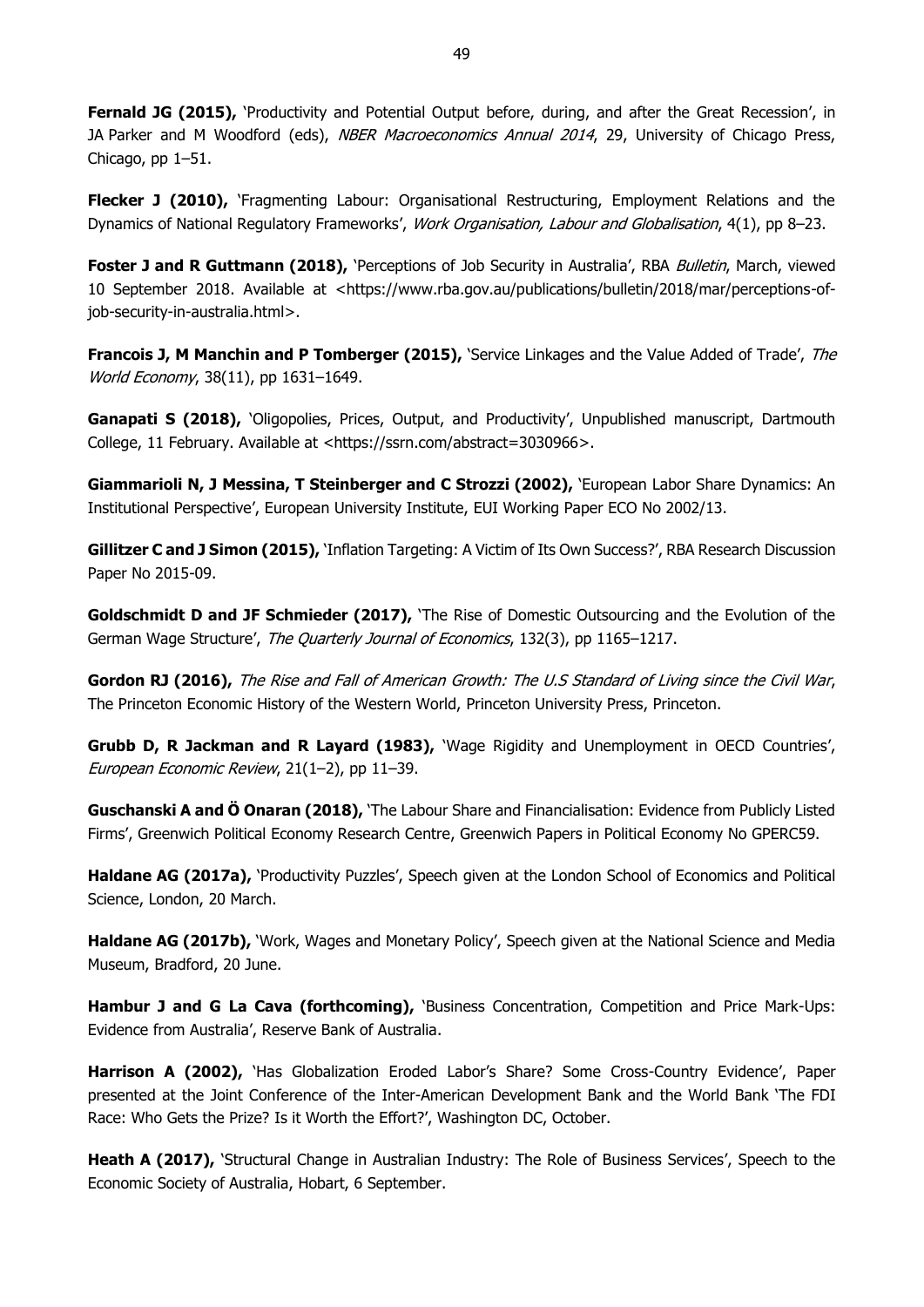**Hein E (2014),** Distribution and Growth after Keynes: A Post-Keynesian Guide, Edward Elgar Publishing Ltd, Cheltenham.

**Hornstein A, P Krusell and GL Violante (2002),** 'Vintage Capital as an Origin of Inequalities', Centre for Economic Policy Research Discussion Paper No 3596.

**Hsieh C-T and PJ Klenow (2009),** 'Misallocation and Manufacturing TFP in China and India', The Quarterly Journal of Economics, 124(4), pp 1403-1448.

**Hübler D and O Hübler (2010),** 'The Link between Job Security and Wages: A Comparison between Germany and the UK', Schmalenbach Business Review, 62(1), pp 45-67.

Hudson-Sharp N and J Runge (2017), 'International Trends in Insecure Work: A Report for the Trades Union Congress', Report, May.

**ILO and OECD (International Labour Organization and Organisation for Economic Co-operation and Development) (2015),** 'The Labour Share in G20 Economies', Report prepared for the G20 Employment Working Group, Antalya, Turkey, 26–27 February.

**IMF (International Monetary Fund) (2007),** 'The Globalization of Labor', World Economic Outlook: Spillovers and Cycles in the Global Economy, World Economic and Financial Surveys, IMF, Washington DC, pp 161–192.

**IMF (2013),** 'The Dog That Didn't Bark: Has Inflation Been Muzzled or Was It Just Sleeping?', *World Economic* Outlook: Hopes, Realities, Risks, World Economic and Financial Surveys, IMF, Washington DC, pp 79–95.

**IMF (2017a),** 'Recent Wage Dynamics in Advanced Economies: Drivers and Implications', World Economic Outlook: Seeking Sustainable Growth: Short-Term Recovery, Long-Term Challenges, World Economic and Financial Surveys, IMF, Washington DC, pp 73–116.

**IMF (2017b),** 'Understanding the Downward Trend in Labor Income Shares', World Economic Outlook: Gaining Momentum?, World Economic and Financial Surveys, IMF, Washington DC, pp 121-172

**Jacobs D and A Rush (2015),** 'Why is Wage Growth so Low?', RBA *Bulletin*, June, pp 9–18.

**Jacobson M and F Occhino (2012),** 'Labor's Declining Share of Income and Rising Inequality', Federal Reserve Bank of Cleveland Economic Commentary, 2012-13.

**James E (2017),** 'Upward Trends in the Profit Share', Unpublished manuscript, Reserve Bank of Australia, 14 July. Available at <https://www.rba.gov.au/publications/rdp/2018/2018-10/supplementaryinformation.html>.

**Jaumotte F and I Tytell (2007),** 'How Has the Globalization of Labor Affected the Labor Income Share in Advanced Countries?', IMF Working Paper No WP/07/298.

**Karabarbounis L and B Neiman (2013),** 'The Global Decline of the Labor Share', NBER Working Paper No 19136.

Karabarbounis L and B Neiman (2017), 'Trends in Factor Shares: Facts and Implications', NBER Reporter, 4, pp 19–22.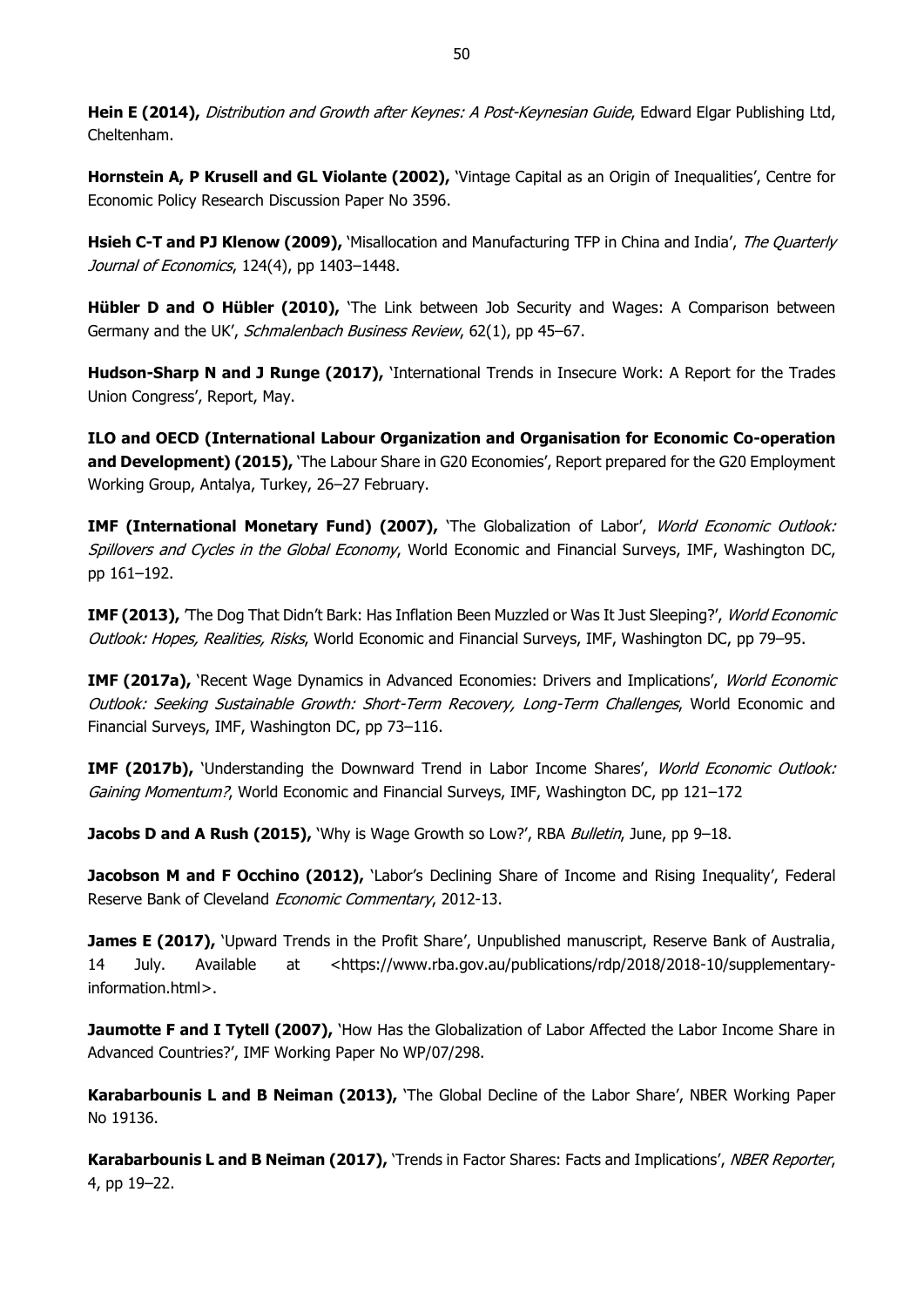**Katz LF and AB Krueger (2016),** 'The Rise and Nature of Alternative Work Arrangements in the United States, 1995-2015', NBER Working Paper No 22667.

**Kehrig M and N Vincent (2017),** 'Growing Productivity without Growing Wages: The Micro-Level Anatomy of the Aggregate Labor Share Decline', CESifo Working Paper No 6454.

**Kelly G and G La Cava (2014),** 'International Trade Costs, Global Supply Chains and Value-Added Trade in Australia', RBA Research Discussion Paper No 2014-07.

**Kent C (2015),** 'Adjustments in the Labour Market', Address to the Economic Society of Australia (Queensland) Luncheon, Brisbane, 14 August.

**Krusell P, LE Ohanian, J-V Ríos-Rull and GL Violante (2000),** 'Capital-Skill Complementarity and Inequality: A Macroeconomic Analysis', Econometrica, 68(5), pp 1029-1053.

**Kuttner K and T Robinson (2008),** 'Understanding the Flattening of the Phillips Curve', RBA Research Discussion Paper No 2008-05.

Kuznets S (1955), 'Economic Growth and Income Inequality', The American Economic Review, 45(1), pp 1–28.

Lai S, E Poole and T Rosewall (2018), 'Firm-Level Insights into IT Use', RBA Bulletin, September, viewed 20 September 2018. Available at <https://www.rba.gov.au/publications/bulletin/2018/sep/firm-level-insightsinto-it-use.html>.

**Lass I and M Wooden (2017),** 'The Structure of the Wage Gap for Temporary Workers: Evidence from Australian Panel Data', Melbourne Institute Working Paper No 8/17.

**Lawrence RZ (2015),** 'Recent Declines in Labor's Share in US Income: A Preliminary Neoclassical Account', NBER Working Paper No 21296.

**León-Ledesma M, P McAdam and A Willman (2010),** 'Identifying the Elasticity of Substitution with Biased Technical Change', The American Economic Review, 100(4), pp 1330–1357.

**Lim GC, R Dixon and S Tsiaplias (2009),** 'Phillips Curve and the Equilibrium Unemployment Rate', University of Melbourne, Department of Economics Research Paper No 1070.

**Lowe P (2017a),** 'The Labour Market and Monetary Policy', Address to the Anika Foundation Luncheon, Sydney, 26 July.

**Lowe P (2017b),** 'Some Evolving Questions', Address to the Australian Business Economists Annual Dinner, Sydney, 21 November.

**Macfarlane IJ (1996),** 'The Economy and Wages', RBA Bulletin, May, pp 17–22.

**Macquarie Bank (2017),** 'An Industry in Transition', 2017 Legal Benchmarking Results.

Matheson T and E Stavrev (2013), 'The Great Recession and the Inflation Puzzle', Economics Letters, 120(3), pp 468–472.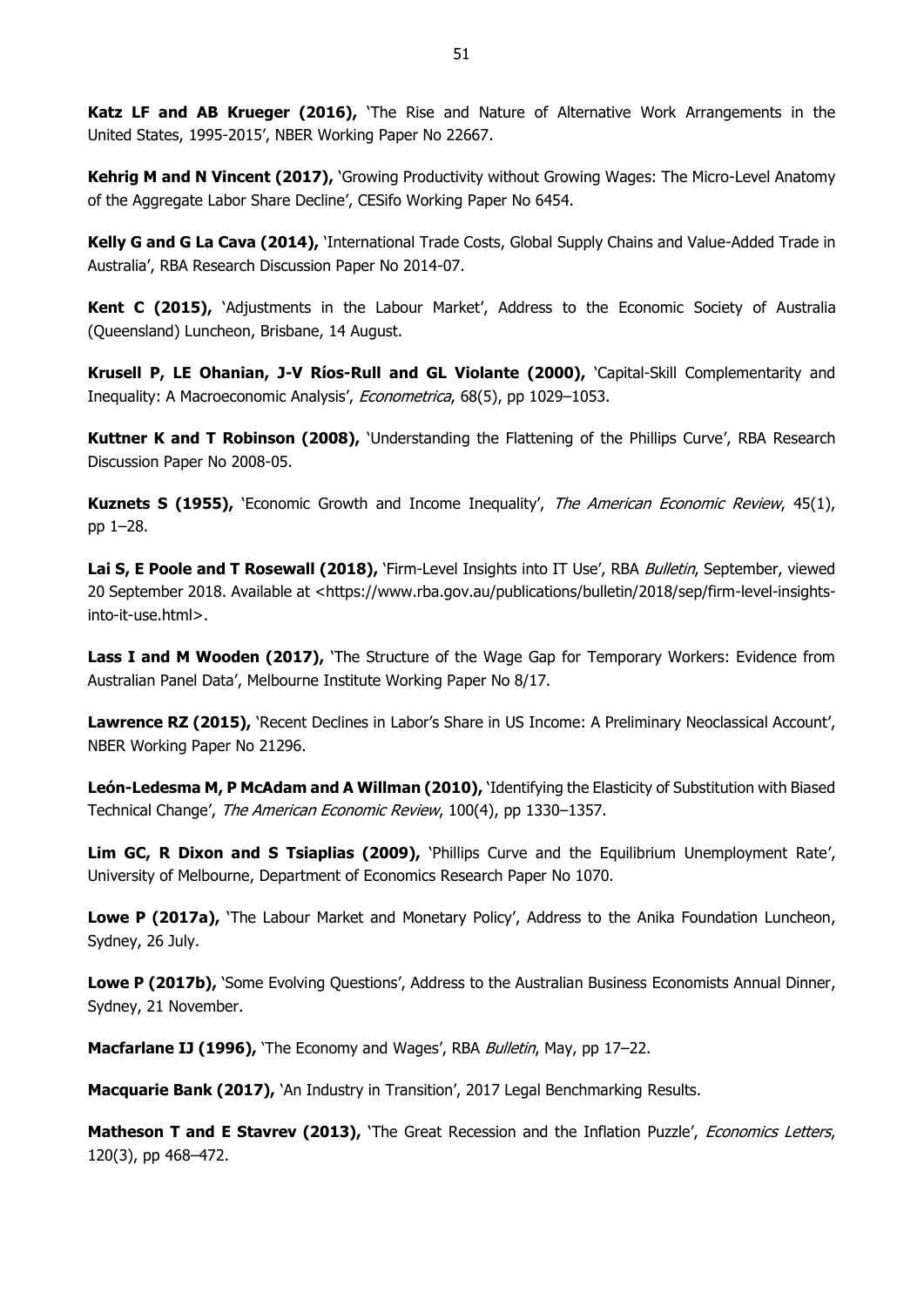**McTernan M and A Reed (2015),** 'The Political Opportunity of the Digital Age', in RD Atkinson, M McTernan and A Reed (eds), Sharing in the Success of the Digital Economy: A Progressive Approach to Radical Innovation, Rowman & Littlefield International, Ltd, London, pp 91–98.

**Milanovic B (2016),** Global Inequality: A New Approach for the Age of Globalization, Harvard University Press, Cambridge.

**Minifie J (2017),** Competition in Australia: Too Little of a Good Thing?, Grattan Institute Report No 2017-12, Grattan Institute, Melbourne.

**Mo PH (2000),** 'Income Inequality and Economic Growth', Kyklos, 53(3), pp 293–315.

**Mooi-Reci I and M Wooden (2017),** 'Casual Employment and Long-Term Wage Outcomes', *Human* Relations, 70(9), pp 1064–1090.

**Oberfield E and D Raval (2014),** 'Micro Data and Macro Technology', NBER Working Paper No 20452.

**OECD (2012),** 'Labour Losing to Capital: What Explains the Declining Labour Share?', *OECD Employment* Outlook 2012, OECD Publishing, Paris, pp 109-161.

**OECD (2015),** In It Together: Why Less Inequality Benefits All, OECD Publishing, Paris.

**OECD (2017), 'Future of Work and Skills', Paper presented at 2nd meeting of the G20 Employment Working** Group, Hamburg, 15–17 February.

**OECD (2018),** OECD Employment Outlook 2018, OECD Publishing, Paris.

**Ostry JD, A Berg and CG Tsangarides (2014),** 'Redistribution, Inequality, and Growth', IMF Staff Discussion Note SDN/14/02.

**Pain N, C Lewis, T-T Dang, Y Jin and P Richardson (2014), 'OECD Forecasts during and after the** Financial Crisis: A Post Mortem', OECD Economics Department Working Papers No 1107.

**Parham D (2013),** Labour's Share of Growth in Income and Prosperity, Visiting Researcher Paper, Productivity Commission, Canberra.

Peetz D and A Preston (2009), 'Individual Contracting, Collective Bargaining and Wages in Australia', Industrial Relations Journal, 40(5), pp 444–461.

Peltzman S (2014), 'Industrial Concentration under the Rule of Reason', The Journal of Law and Economics, 57(S3), pp S101–S120.

Piketty T (2014), *Capital in the Twenty-First Century*, trans A Goldhammer, The Belknap Press of Harvard University Press, Cambridge.

**Productivity Commission (2016),** Digital Disruption: What Do Governments Need to Do?, Research Paper, Productivity Commission, Canberra, June.

**Rodrik D (1997),** Has Globalization Gone Too Far?, Institute for International Economics, Washington DC.